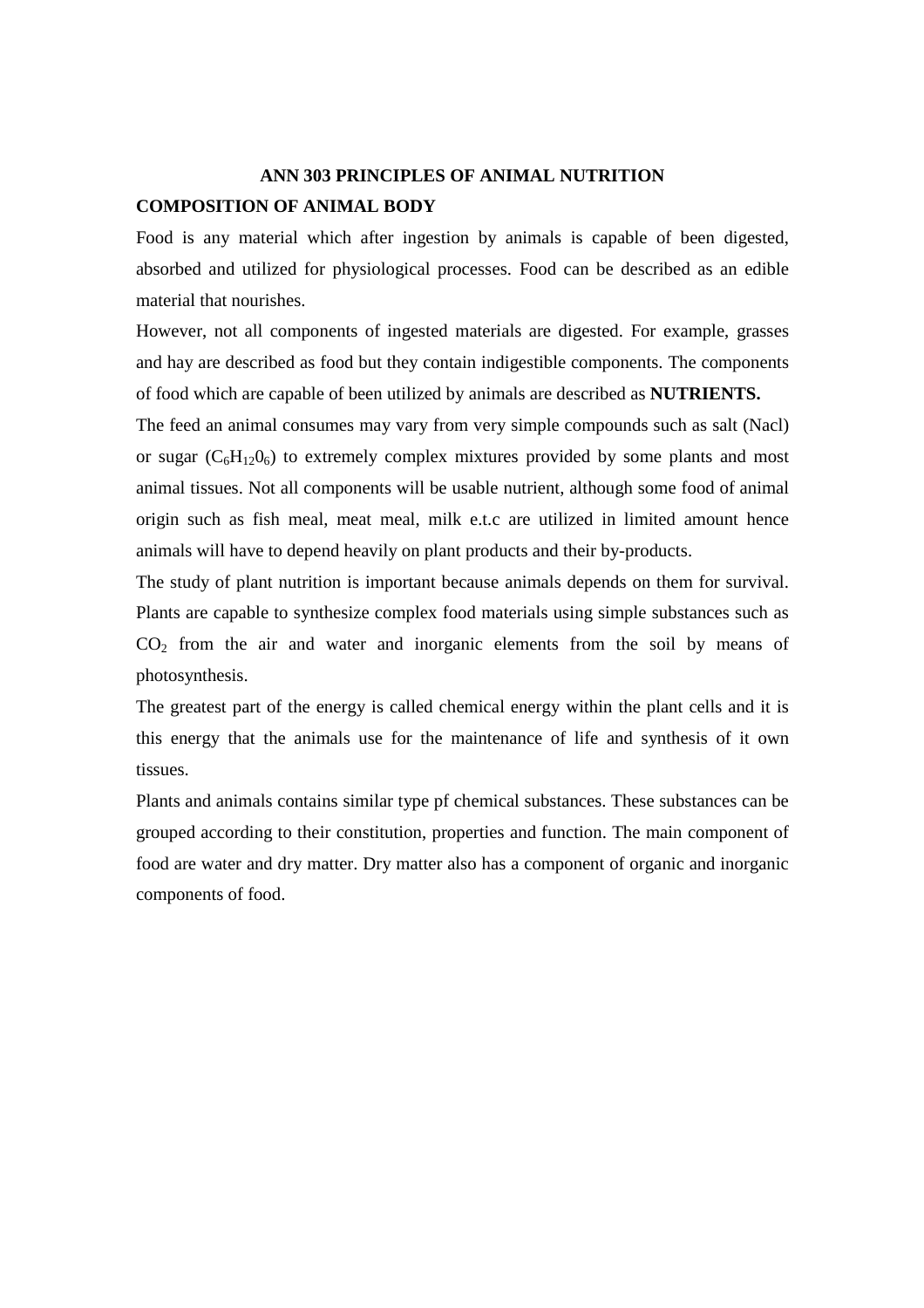

# **WATER**

Water is a major item in most animal's diet. The water content of animal body varies with age. New born or Neonates contains  $750 - 800$ gkg<sup>-1</sup> of water, but this reduces to about 500gkg-1 in mature fat animal. Water is vital to life and its contents should be maintained.

# **FUNCTIONS OF WATER**

- 1. It acts as solvent in which nutrients are transported about the body.
- 2. Solvent in which waste products are excreted.
- 3. Many of the chemical reactions brought about by enzymes takes place in solution and involves hydrolysis.
- 4. Water helps in maintaining and/or regulating body temperature because of its high latent heat of vapourization.

Animals obtain water from three (3) main sources:

- a. Drinking water
- b. Water present in the food
- c. Metabolic water which is formed during metabolism by the oxidation of hydrogen containing organic nutrients.

Animals will normally drink water that is required for their daily activities.

**NOTE:** There is no evidence that under any normal condition that an excess of drinking water is harmful.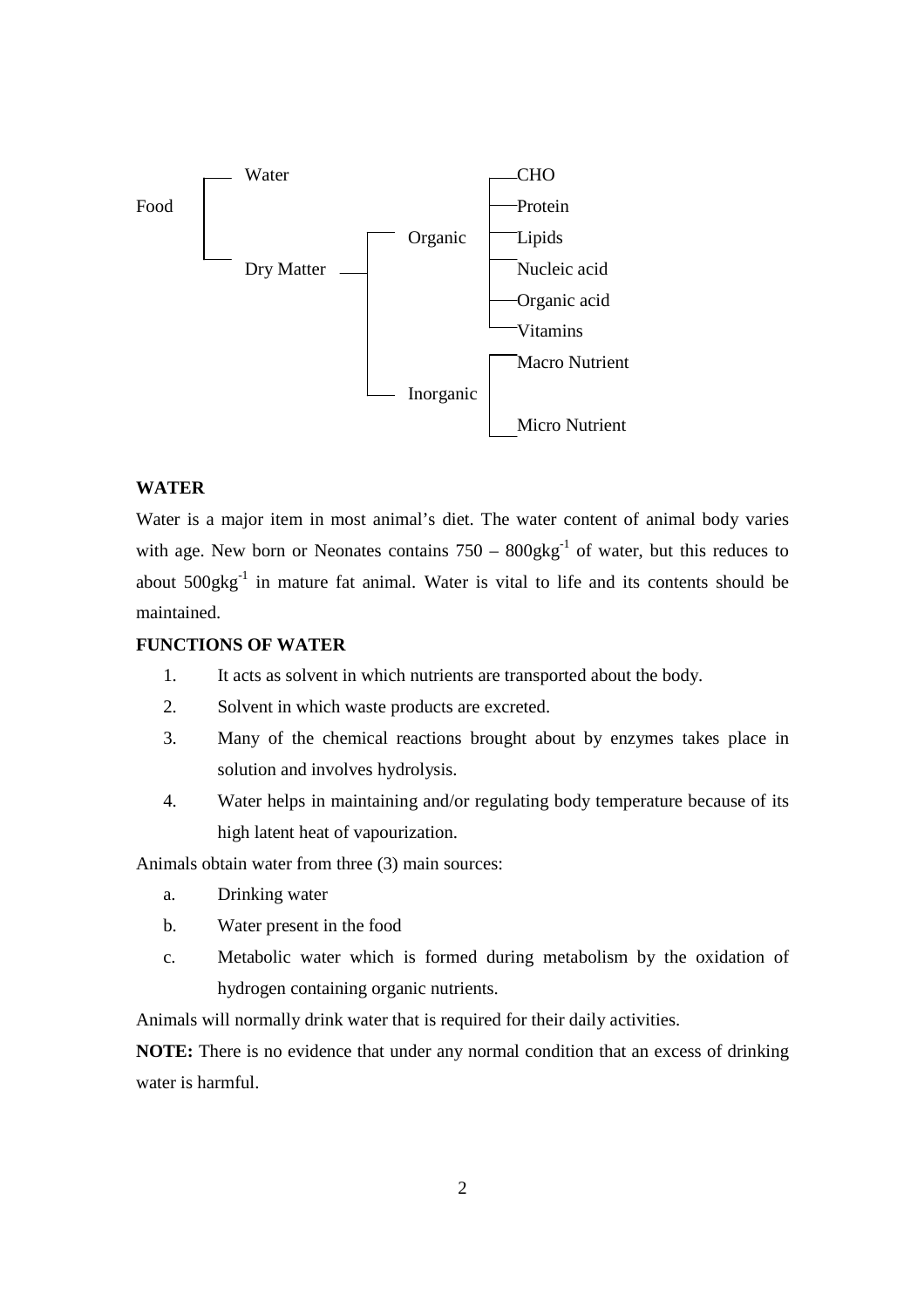#### **DRY MATTER (DM)**

The dry matter of food is divided into organic and inorganic material. There is however no sharp distraction between them. This is because many organic compound contain mineral element as structural component e.g carbohydrate contains phosphorus. The animal body contain very low carbohydrate. However, animals are almost entirely made up of proteins. *Animals main energy store is in form of fat*. Older animals contain a much greater proportion of fat than young animals.

Proteins are the major nitrogen containing compound in the body of farm animals. Animal muscles, skin, feather, wools, nails, hoofs e.t.c contain proteins. Like proteins, nucleic acids are also nitrogen containing compound and play a basic role in the synthesis of protein in all living organism. They carry genetic information in all living cells. Proteins are the major nitrogen containing compound in the body of farm animals. Animal muscles, skin, feather, wools, nails, hoofs e.t.c contain proteins. Like proteins, nucleic acids are also nitrogen containing compound and play a basic role in the synthesis of protein in all living organism. They carry genetic information in all living cells. Vitamins are present in animals in minute quantities. Many vitamins are important component in enzyme system. Animals are limited in their ability to synthesize all vitamins and as such depend on external supply (supplementation). The organic matter contains all the elements other than carbon, hydrogen, oxygen and nitrogen. Potassium and phosphorus are the major inorganic component of animal tissue.

# **LOCATION AND DISTRIBUTION OF NUTRIENTS IN THE BODY OF FARM ANIMAL**

Chemical groups which make up the gross composition of the body of farm animals are not evenly distributed throughout the various organs or tissues. They are however distributed and/or localized according to their function. Water is available in every part of the body. Although it varies in terms of quantities in different parts e.g water is present in blood plasma up to 92%, it is between  $72 - 78\$  in muscles. Bones have about 55% and teeth is 5%.

Protein is present in all cell tissues. It is also the principal content of all organs and tissues. Fats are deposited under the skin where they form adipose tissue. They are also seen around the intestine, kidney and in lower abdomen. The inorganic substances are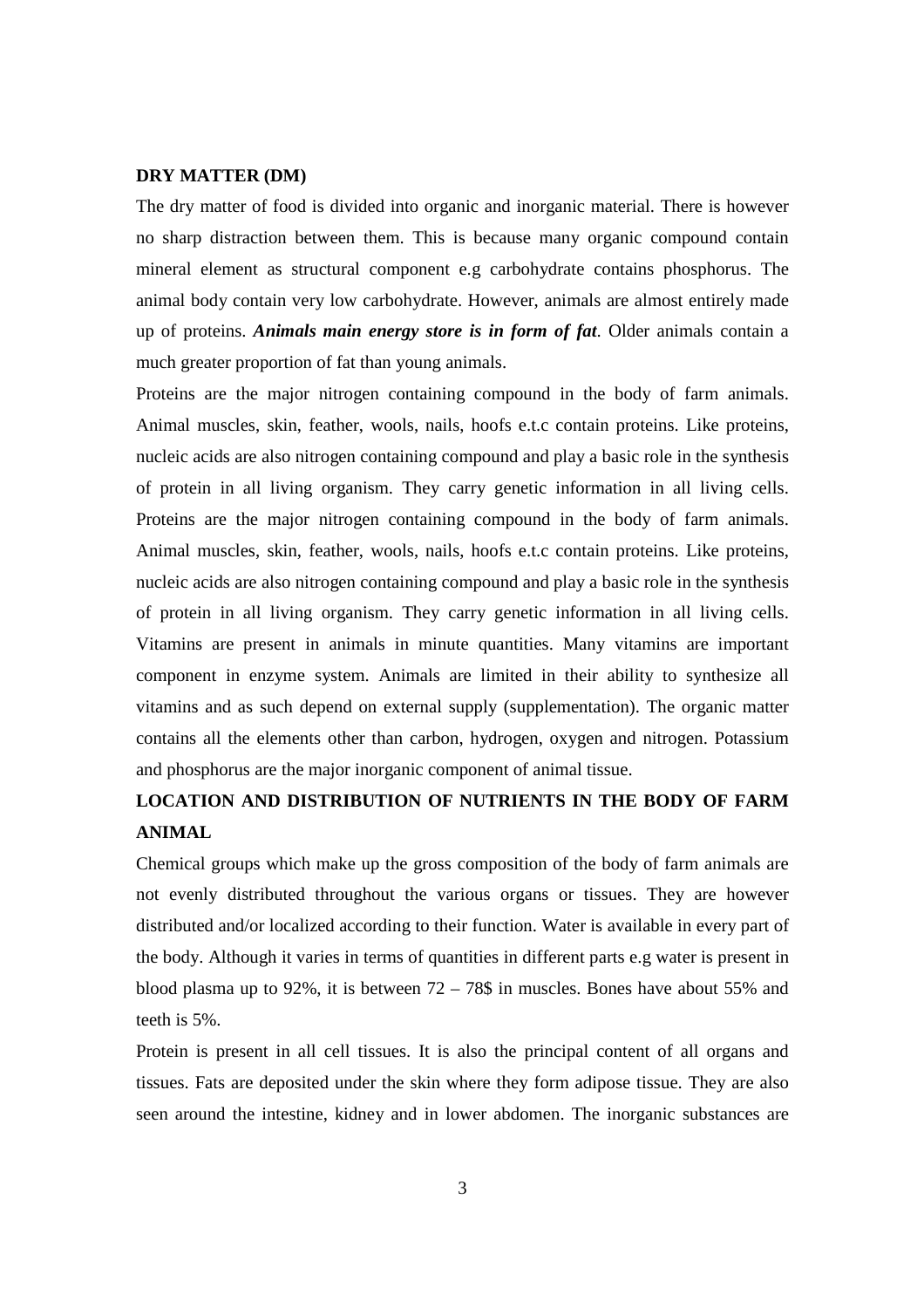mostly mineral matter. They are however increased with age. The most common of the mineral matter in the body include calcium which is made up of 33%, phosphorus 0.75%, Sodium 0.16%, Potassium 0.19%, Mg 0.04%, Chlorine occur in form of chloride 0.11%, Sulphur 0.15%. these values are however affected by age and stage of fattening.

# **NUTRIENT**

Short and precise definition of nutrient is somehow difficult however a nutrient may be defined as any chemical element or compound in the diet (or given parentarily special cases that support normal reproduction, growth, lactation and maintenance of life processes. There are 6 classes of nutrients:

- a. Water
- b. Proteins & Amino acids
- c. Carbohydrates (crude fibre + Nitrogen free extract)
- d. Lipids
- e. Vitamins
- f. Inorganic elements

Nutrients support cellular needs for water, fuels, structural constituent (Skin, muscles, bones, nerves, fat) and metabolites regulation. Nutrients that are required in the diet because they cannot be synthesized by the body in sufficient amount to satisfy metabolic needs are termed "Essential or Indispensable" nutrients.

**Note:** Energy is not a nutrient but a property of energy yielding nutrient is when they are oxidized during metabolism. It is required in the diet of all animals and can be provided by fat, carbohydrate and by the carbon skeleton of amino acid after removal of nitrogen.

#### **WATER**

Water often is not thought as a nutrient even thought it clearly meet all definition as one. Life cannot be sustained without water. There are 5 sources of water for farm animals:

- a. Drinking water
- b. Water contained in/on feed.
- c. Metabolic water is produced by metabolic processes in tissues mainly by oxidation of nutrient.

Three kinds of nutrient produce different amount of water. 1g of fat produces 1.1g of water, 1g of protein produces 0.4g of water.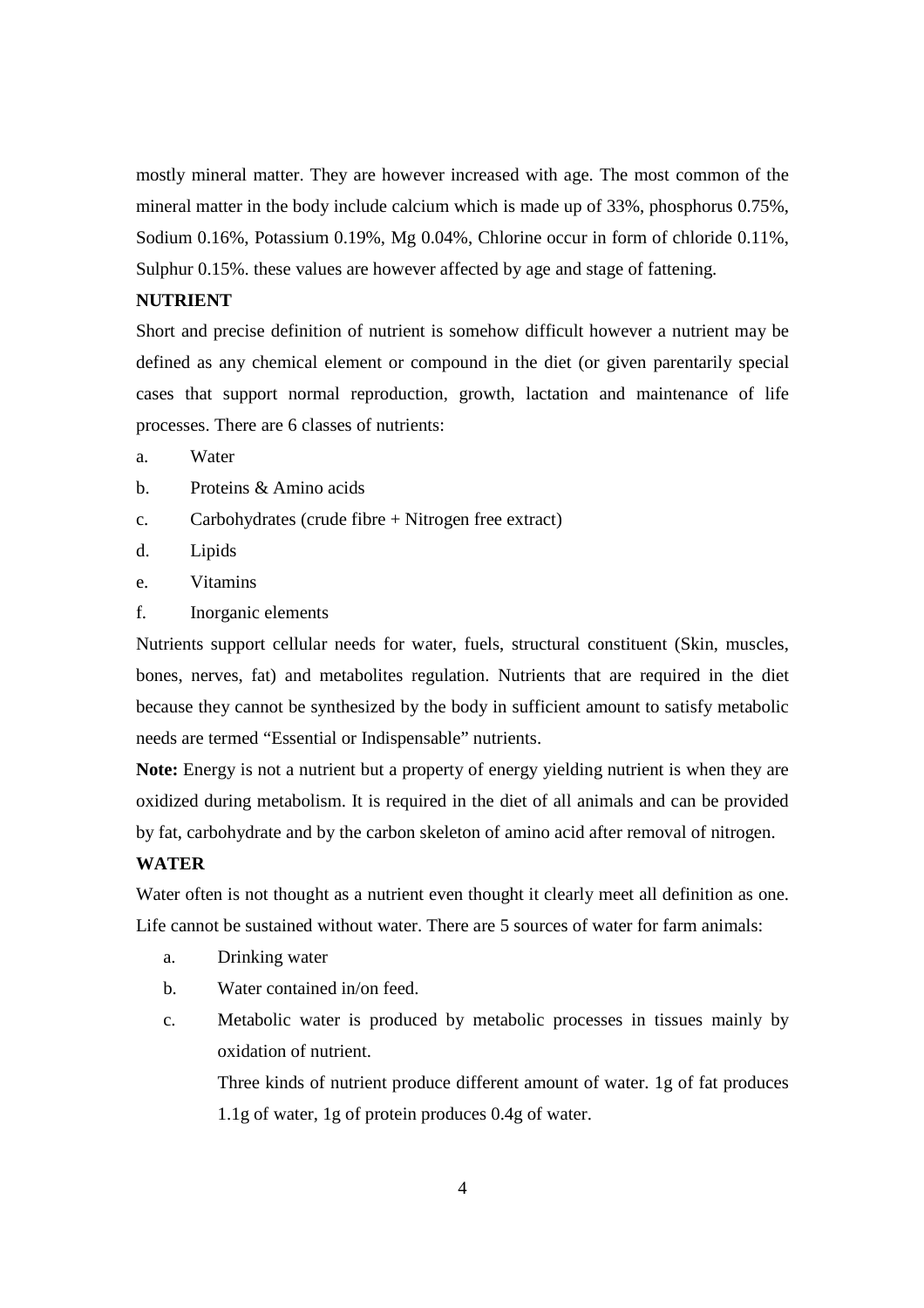- d. Water liberated from metabolic reaction such as condensation of amino acids of peptides
- e. Preformed water associated with body tissues catabolised during the period of negative energy balance.

**Note:** The importance of these different sources of water differs among animal species depending on diet, habitat and ability to conserve body water.

## **FUNCTIONS OF WATER**

- 1. Water takes part in digestion (hydrolysis of protein, fats and carbohydrates).
- 2. Water serves in absorption of digested nutrients
- 3. It helps in the transportation of metabolites in the body.
- 4. Excretion of waste products
- 5. The regulation of body temperature is dependent partially on the high conductive property of water to distribute heat within the body and by vapourization of excess water release by metabolic reaction within the cells.

#### **WATER TURN-OVER**

Water turn-over is a term used to express the ratio at which body water is excreted and replaced in tissues. Non ruminant species have a more rapid turn-over because they have less water in the G.I.T (Gastro-intestinal tract). Those animals that can tolerate greater water restriction e.g camel have lower turn-over than horses and cattle that are less tolerant to water restriction. Water turn-over is affected by: climatic factors e.g temperatures and humidity .

By ingestion of common salt that increases urinary faecal excretion.

### **WATER LOSSSES**

Water is lost by evaporation via the skin, periodic excretion in urine and faeces. Water excreted in urine act as a solvent for excretory product excreted via the kidneys. Urine concentration is related to the type of compound excreted (uric acid, urea and minerals.) for example, poultry excrete uric acid rather than urea as an end products of protein metabolism. Poultry excrete urine in semi-solid form with only small amount of water. This gives birds a slight advantage of production of more metabolic water than does urea.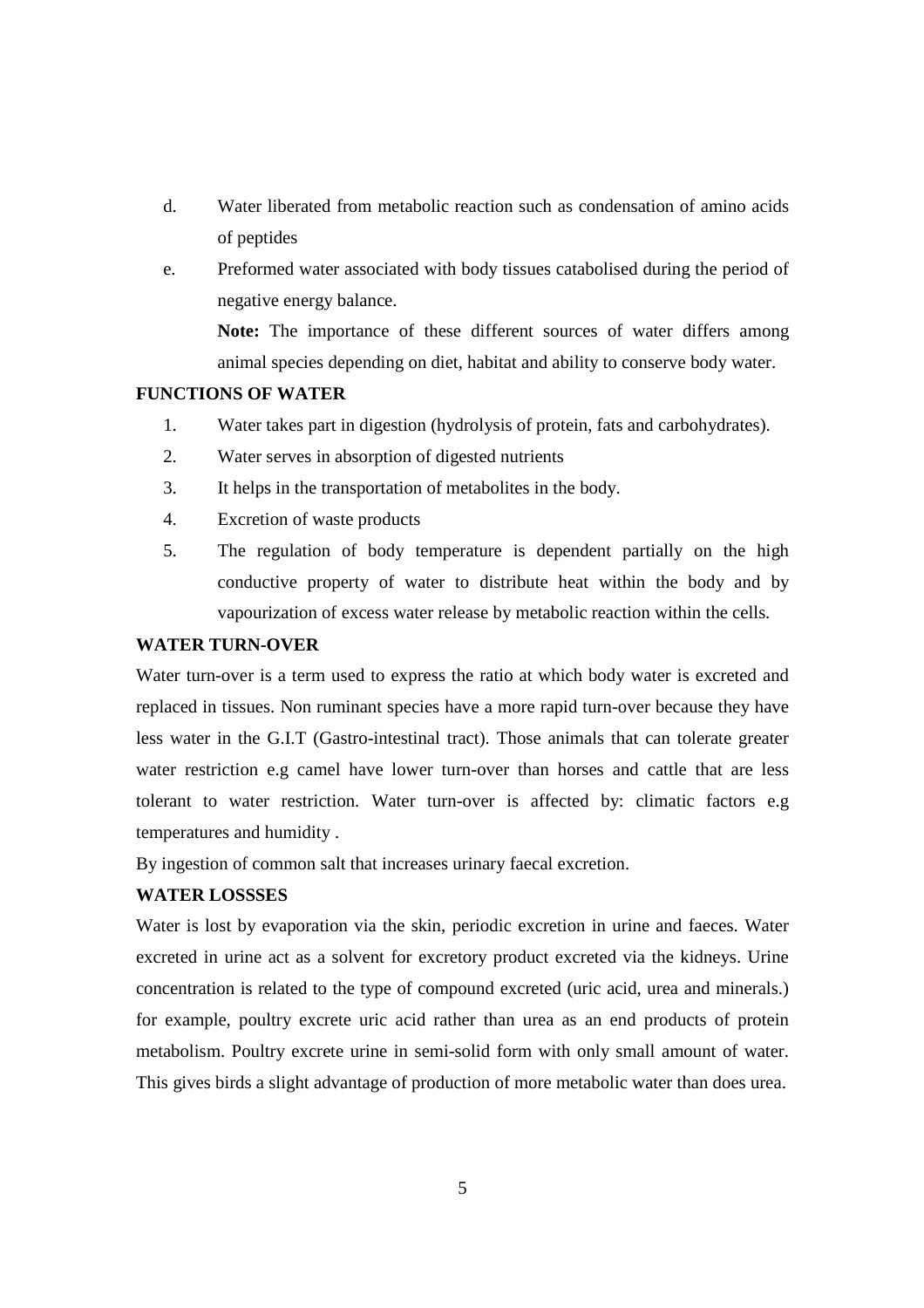**Note:** Urea is concentrated aqueous solution which could be toxic to tissue. In urine, the urea is diluted by water to harmless concentration and finally excreted. Faecal water loss are considerably higher in ruminants than in other species, been about the same volume to urinary losses. Cattle that consumes fibre diet excrete faeces of 68 – 80% water. Sheep faeces which form pellets contains 50 – 70% water.

## **WATER REQUIREMENTS**

Animals are more sensitive to lack of water than food. The first noticeable effect of moderate restriction of water is a reduced intake in feed. Severe restriction of water intake will result in rapid weight loss and body dehydrates. Water consumption is related to heat production. Other factors affecting water intake include:

**a. Dietary Factor**: Dry matter intake is highly correlated with water intake at moderate temperature water content of feed consumed also affect total feed intake. High level of protein intake of fats may also increase intake of fats may also increase water intake.

Consumption of common salt or other salts increases consumption and excretion of water greatly.

**b. Environmental Factor**: heat stress i.e the higher the heat the higher the water intake and vice versa.

#### **PROTEINS AND AMINO ACIDS**

The word protein is a term from Greek word "PROTEIOS" meaning prime or primary. Proteins are essential organic constituent of living organism and are in the class of nutrient with highest concentration in muscle tissue of animals.

Like carbohydrate and fat, they contain carbon, hydrogen and oxygen but in addition, they all contain nitrogen and generally Sulphur. Without protein synthesis, life will not exist. Each species has it own specific protein. A large number of protein occur in nature.

# **AMINO ACID**

The monomer yield of protein are amino acid, they are produced when protein are hydrolysed by enzymes, acid or by alkali. Over 200 amino acid have been isolated from biological materials since protein are large molecules which cannot form the intestinal walls, so they hydrolysed to amino acids.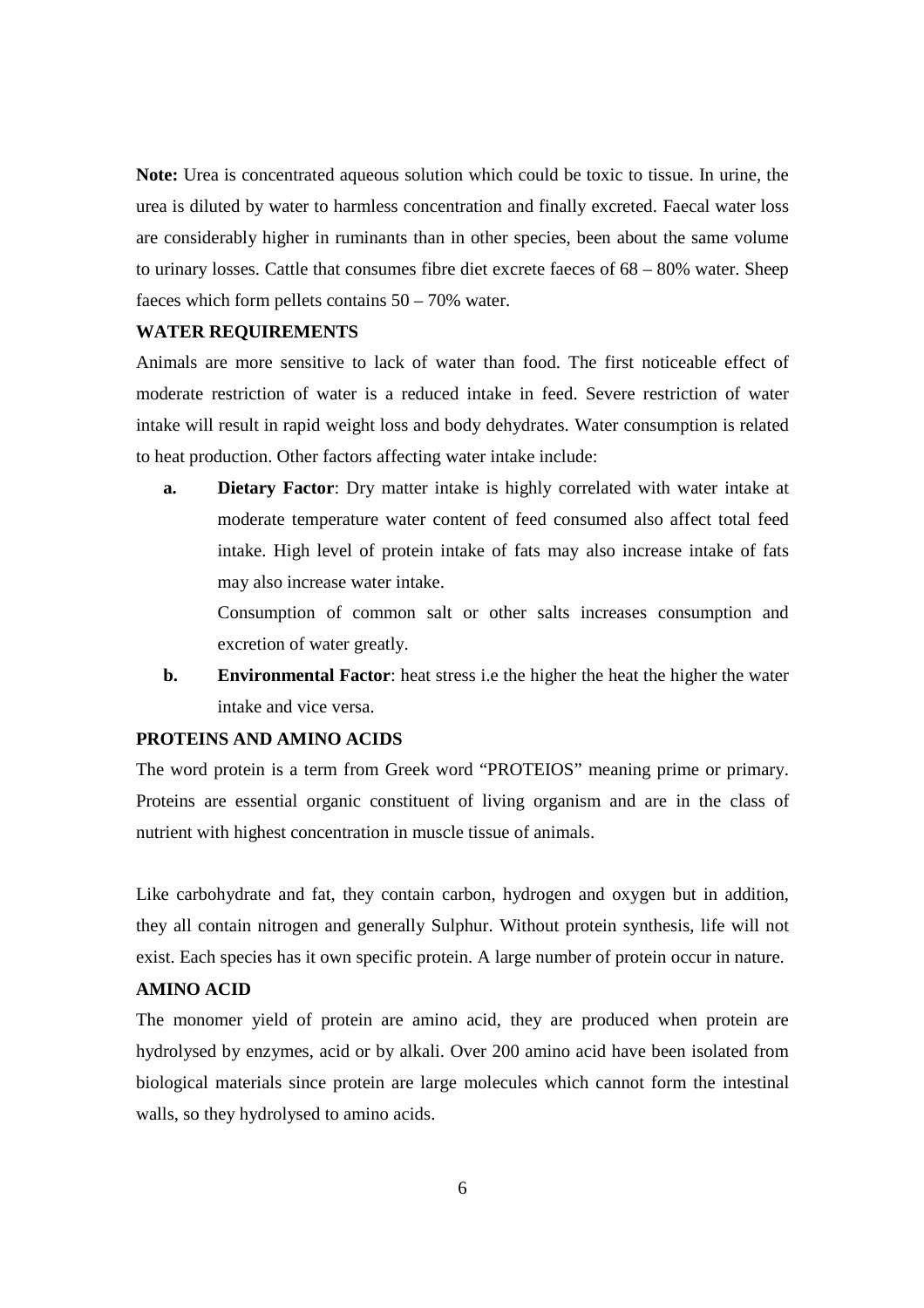**Note:** Carbohydrate digestion starts from the mouth.

Digestion of protein starts from the stomach.

# **CLASSIFICATION OF PROTEIN**

- 1. Simple Protein
	- a. Globular Protein
	- b. Fibrous Protein
- 2. Conjugate Protein
	- a. Glyco Protein
	- b. Lipo Protein
	- c. Chromo Protein
- 3. Phospho Protein

# **PROTEIN DIGESTION AND ABSORPTION IN NON RUMINANT**

The digestion of protein takes place in the stomach and upper small intestine by enzyme from 3 sources:

- 1. Mucosa of the stomach
- 2. The Mucosa of the intestine
- 3. The Pancreas

The protolitic enzymes, their production site and specificity of action.

| Enzymes             | Site of Production |                    | pH          | of | optimal |
|---------------------|--------------------|--------------------|-------------|----|---------|
|                     |                    |                    | activity    |    |         |
| Pepsin              | Mucosa of stomach  | Tryptopphan,       | $1.3 - 2.0$ |    |         |
|                     |                    | Phenyl-amine,      |             |    |         |
|                     |                    | Tryoxine,          |             |    |         |
|                     |                    | Methionine         |             |    |         |
| Trypsin             | Pancreas           | Arginine, lysine   | $8 - 9$     |    |         |
| Chymo-trypsin       | Pancreas           | amino<br>Aromatic  | $8 - 9$     |    |         |
|                     |                    | acid               |             |    |         |
| Elastase            | Pancreas           | amino<br>Aliphatic | $8 - 9$     |    |         |
|                     |                    | acid               |             |    |         |
| Carboxyl<br>Peptase | Pancreas           | amino<br>Aromatic  | 7.2         |    |         |
| ``A"                |                    | acid               |             |    |         |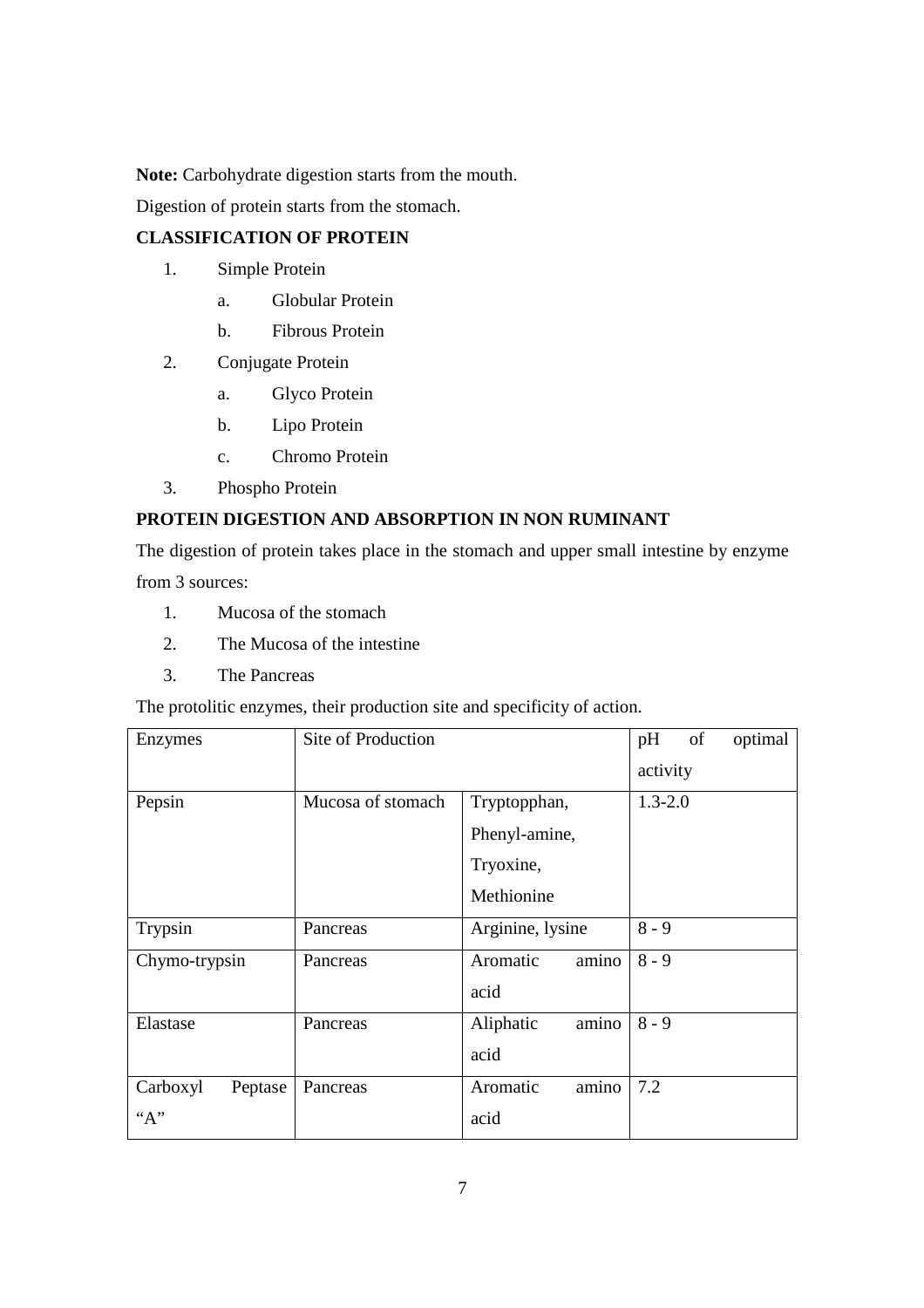| Carboxyl        | Peptase   Pancreas | Arginine            | 8.0 |
|-----------------|--------------------|---------------------|-----|
| B               |                    |                     |     |
| Amino peptidase | Mucosa of stomach  | Amino acid with 7.4 |     |
|                 |                    | free $NH2$ groups   |     |

All this protein dis-integrating enzymes are called **ZYMOGENS,** converging of zymogens into Aliphatic amino acid are amino acid formed in firm of ring active form takes place in the GIT, the main production of protein digestion is amino acid which are absorbed from the small intestine to the portal blood and then to the liver.

## **PROTEIN DIGESTION AND METABOLISM**

The major difference between ruminant and non-ruminant is the fermentation on microbial digestion in the recticulus-rumen where feed or food stays for a longer time in the alimentary tract (Digestive tract i.e GIT).

The rumen micro-organism produce protolitic enzymes which hydrolyse, the dietary protein to peptide and amino acid which are further fermented by de-amination to carbon IV oxide, ammonia and short chain fatty acid. The protolitic activity of the microorganism in the rumen is responsible for the liberation of amino acid from the dietary protein taken by the farm animal which mat furthetr be de-aminated. Ruminant are almost independent of the quality of injested protein. Apart from the nitrogen in the ruminant feed supply in form of simpe nitrogen compound such as ammonium or urea. Protein injested by ruminant takes the following pathways:

- 1. During passage of the food through the rumen, much of the protein is degraded to peptide by action of proteases, the peptides are further catabolised to free amino acid and later to ammonia, fatty acid and carbon IV oxide.
- 2. The de-gradation product formed in the rumen particularly ammonia are used by micro-organism in the presence of adequate energy sources for the synthesis of protein and other microbial cell constituent such as nitrogen containing cell wall component and nucleic acid.
- 3. Part of the ammonia liberated in the rumen cannot be fixed by the microorganism. It is absorbed into the animal blood and transformed in the liver to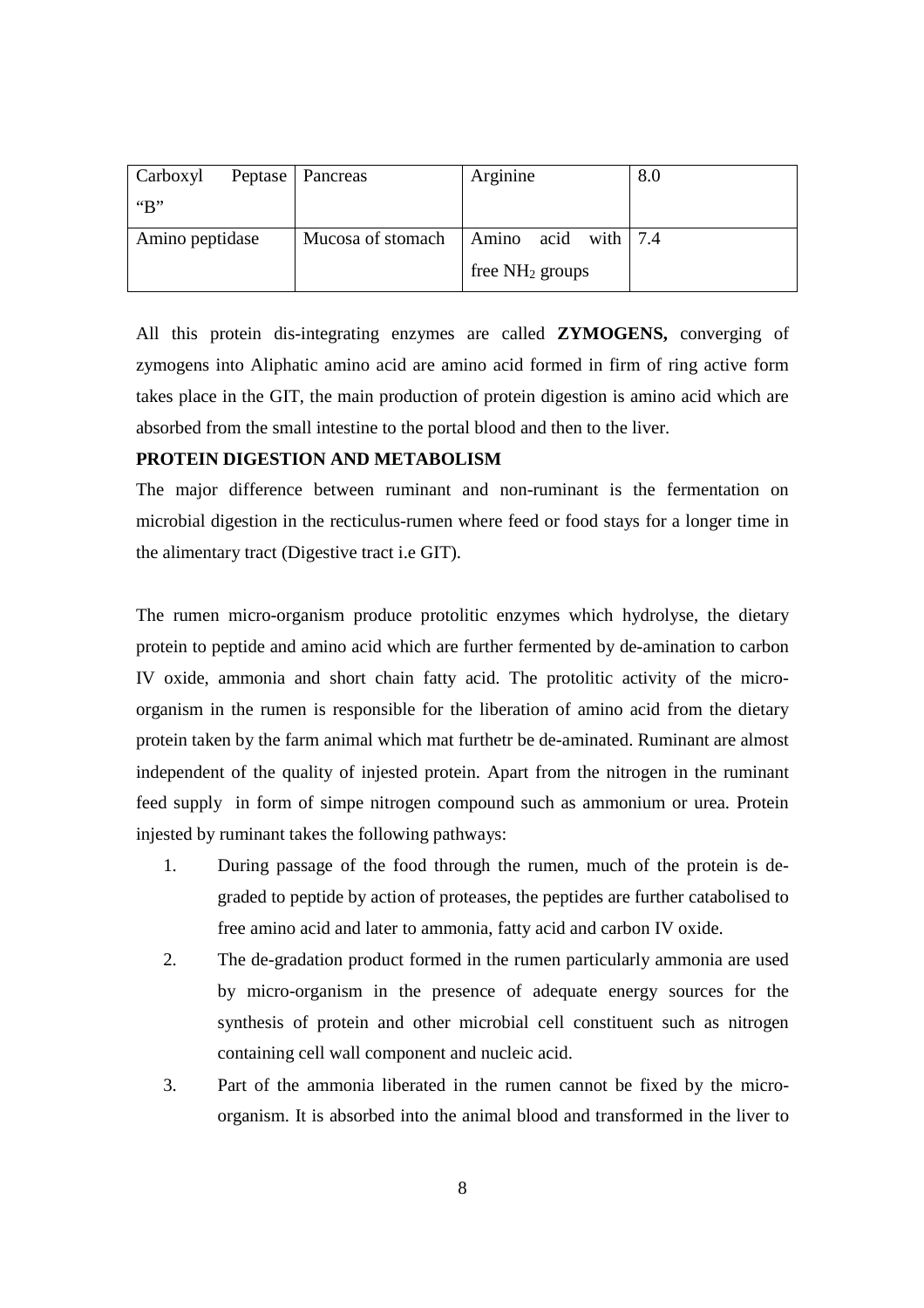urea (urea cycle) the greater part of which is not utilized by the animal, it is excreted in the urine.

4. Bacterial cell (Bacterial protozoa) containing protein as their main component pass together with unaltered dietary protein from the reticulo-rumen through the omasum and the abomasums into the intestine. The digestion and absorption of microbial dietary protein occur in the small intestine of ruminant animals in a similar way to that with a monogastric species. The microbial protein and non-degraded food protein are digested in the small intestine by proteins. Amino acid originating from microbial protein from feed and endogenous protein contribute to the flure of amino acid absorbed from the gut into the intestinal tissue and blood.

**Note:** Ruminant animals depend on microbial protein plus dietary protein that escape through digestion in the rumen for its supply for essential amino acid. Proteins are degraded by rumen microbes according to the following leading finally to the production of ammonia, volatile fatty acid and CO<sub>2</sub>



#### **METABOLIC PATHWAY OF AMMONIA**

The amino acid are absorbed from the small intestine by active transport mechanism which is sodium dependent. Vitamin  $B_6$  (pyridoxine) also enhance normal amino acid transport across the cell. The main objective of protein digestion is achieved by protein and peptide degrading enzymes which has been specific for certain linkages acting in a definite sequence. Ruminant animals are practically independent of the supply of essential amino acids in the diet since ruminant micro-organisms synthesize the amino acid required by the host animal.

## **PROTEIN METABOLISM**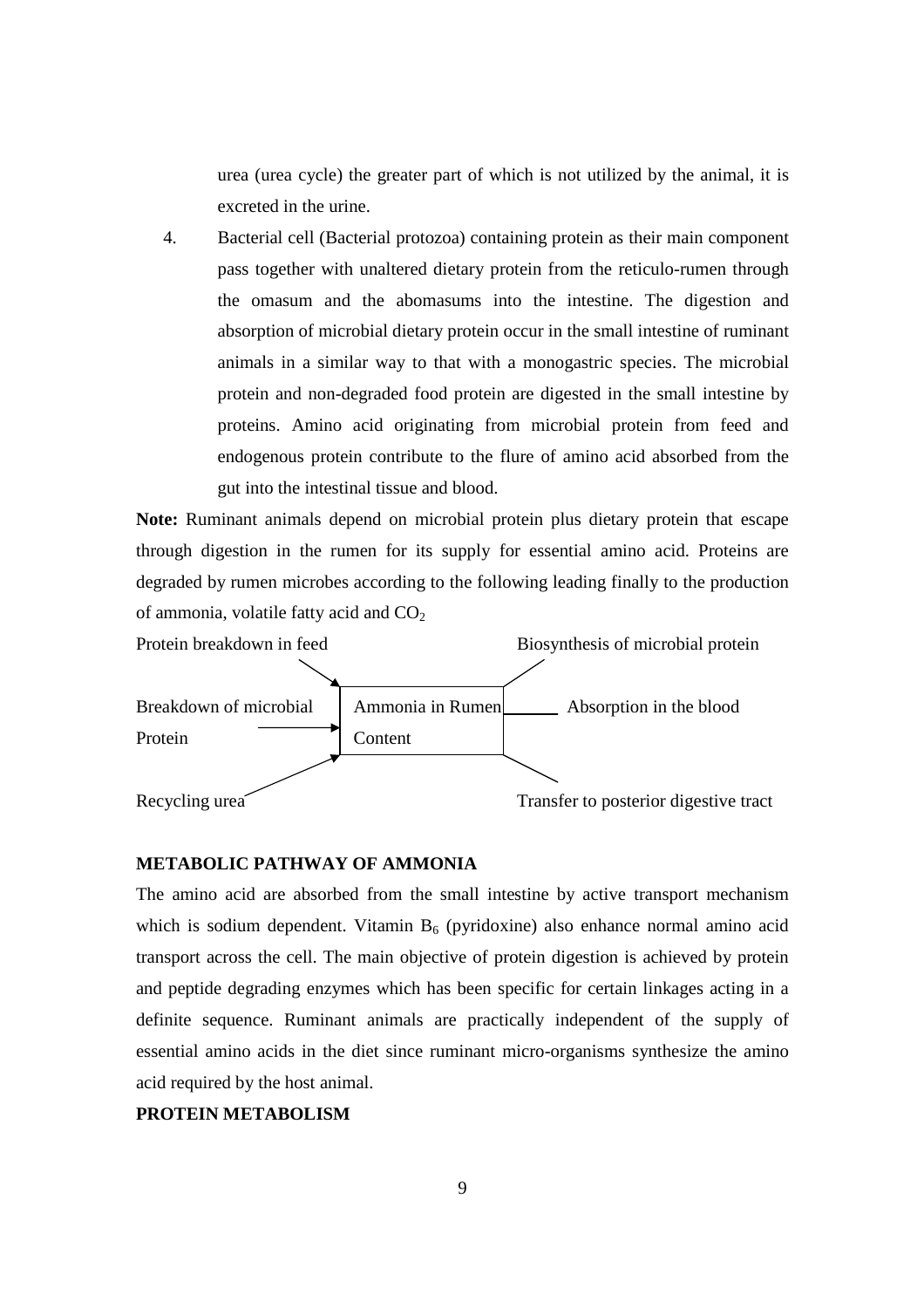The process of tissue protein synthesis of amino acid and breakdown of tissue protein into amino acid takes place simultaneously. The various reaction involving amino acid is shown below:



Synthesis of amino acids Synthesis of enzymes and hormones **Note:** Amino acid act in the body as a common pull irrespective of their origin and source.

## **PROTEIN SYNTHESIS**

Biosynthesis of protein comprises of a series of processes involving DNA, which carries the genetic information, determines the exact structure of the protein been synthesized. DNA controls the formation of the 3 types of RNA which determine the sequence of the amino acid and the molecular size of the protein been formed.

# **BIOSYNTHESIS OF AMINO ACID**

Of the 19 amino acid found in animal body, about 9 can be synthesized in animal body particularly the liver cell. The carbon skeleton of the non-essential amino acid can be formed from carbohydrate, fats or essential amino acid. The α-amino acid originates either from ammonium ion or from the amino group of the amino acid according to the following 2 pathways.

1. Formation of amino acid by fixation of ammonia.

Glutanic acid is formed by deductive amination of α-keto-glutamate on intermediate product of sugar breakdown.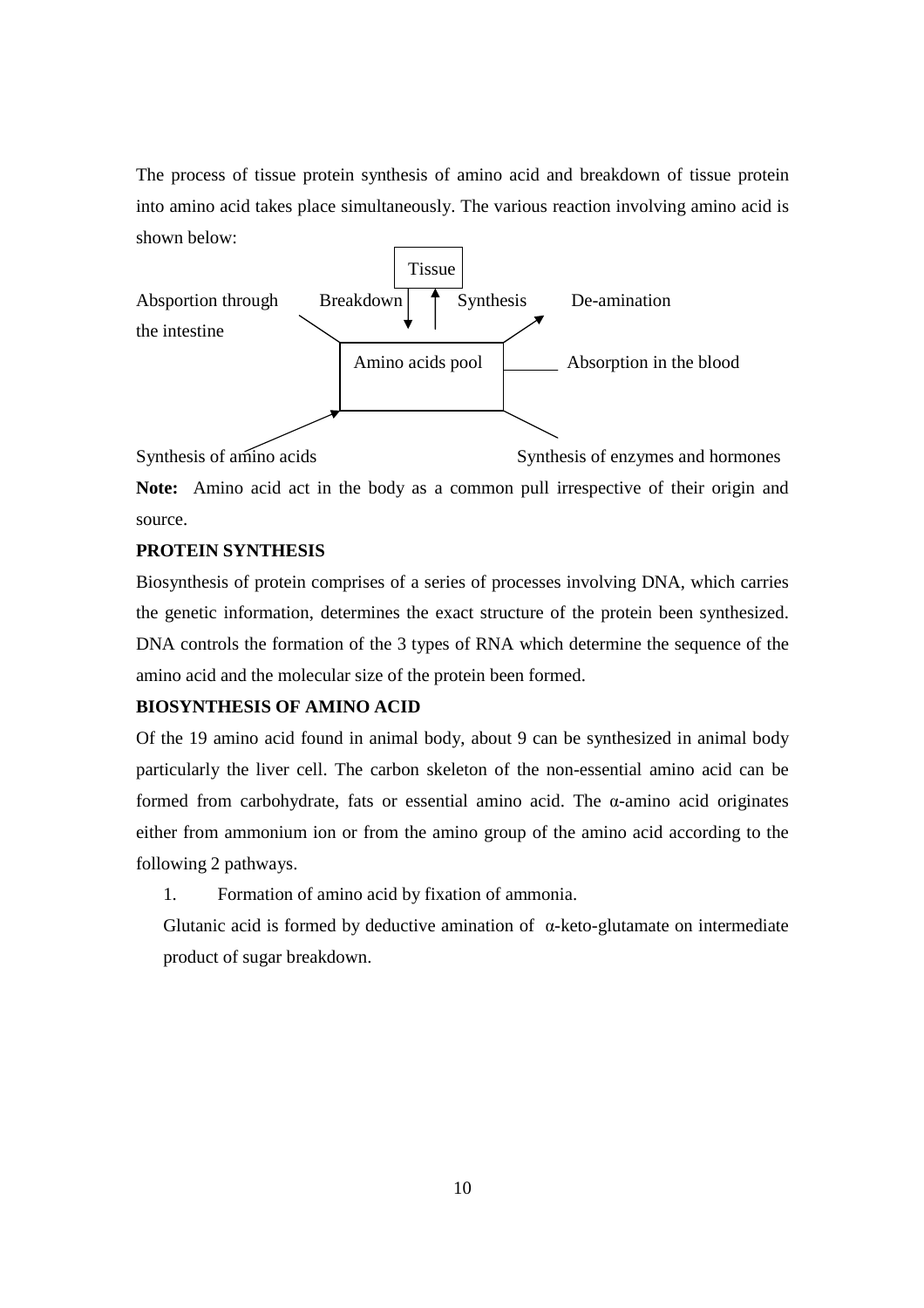

Glutanate can be easily converted by tran-amination into other non-essential amino acid. Hence glutamate (glutanic acid) formation is important for the synthesis of non-essential amino acid and amino acid catabolism. Since the ammonia is incorporated into the glutamate can be transformed into urea.

2. Trans-amination: It is a reversible reaction between amino acid and α-oxo acid leading to an exchange of the amino acid and a ketone group. Pyridoxial phosphate, the co-enzyme formed or vitamin  $B_6$  catalyze such reaction e.g oxaloacetic acid and glutamate leading to aspartic acid and keto-glutanic acid.

**Note:** that transa-amination is catalysed by enzymes formed.

Transaminases occur in most animal tissues particularly liver and it enables transformation of one amino acid into another. In trans-amination, pyridoxial phosphate acts as an acceptor of amino group. The resulting pyridoxamine transform the amino group to a new α-keto-acid resulting in the regeneration of pyridoxial phosphate and the formation of a new amino acid. Other amino acid formed by trans-amination from the breakdown of carbohydrate metabolism are alanine from pyruvic acid, serine from 3 phospho-glyceric acid and glycine.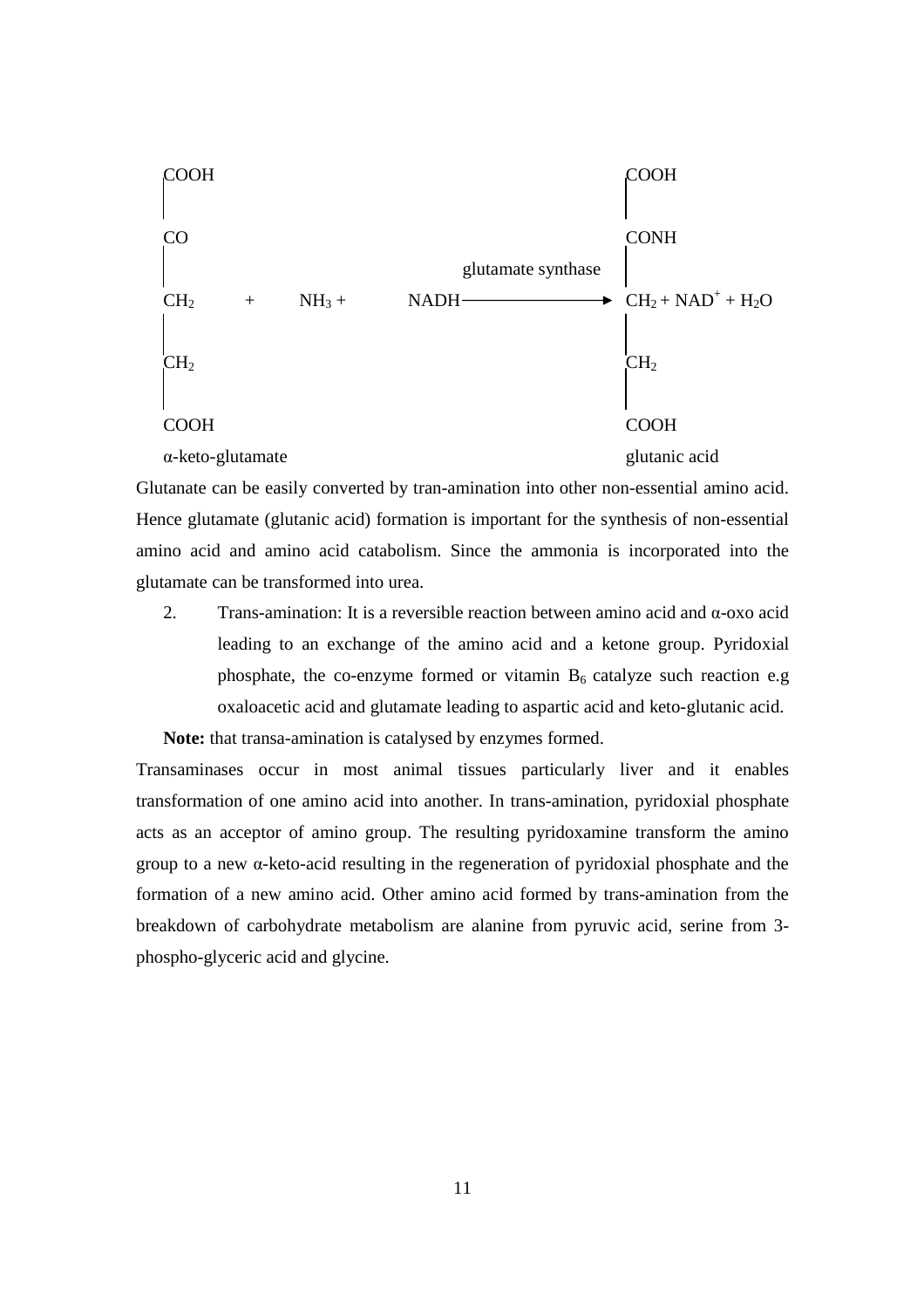

#### **AMINO ACID DEGRADATION**

Amino acids that are not used for synthesis purposes undergo catabolic reaction such as de-amination or de-carboxylation.

Oxidation de-amination of amino acids in tissues results in theliberation of ammonia and the conversion of amino acid to the corresponding keto acid.

 $RCH(NH<sub>2</sub>)$ .COOH + ½ O<sub>2</sub> + RCOCOOH + NH<sub>3</sub>

De-amination is a process whereby amino acid are converted to the corresponding α-keto acid with the liberation of ammonia.

De-amination is therefore a process in which the amino grouyp of amino acid is removed and keto acid is formed with the liberation of ammonia. Keto acid formed from amino acid can be oxidized for energy supply or used for glucose synthesis or converted to fat.

Free ammonia becomes harmful to the cell when it concentration exceed certain limits and thus it is ultimately excreted as urea in mammals or uric acid in birds and reptiles.

α-ketoglutaric acid + alanine -------------glutamic acid + α-keto acid

Glutamic acid +  $NAD^+ + H_2O$ ------------  $\alpha$ -keto acid +  $NADH + H^+ + NH_3$ 

Amino acid +  $NAD^+ + H_2O$ ------------ α-keto acid +  $NADH + H^+ + NH_3$ 

De-amination of amino acid is effected by NAD<sup>-</sup> or NADP linked dehydrogenases in tissues is glutamic acid dehydraogenase. In conjunction with trans-amlyase, glutamic acid dehydragenase is taken to be responsible for the liberation of ammonia from other amino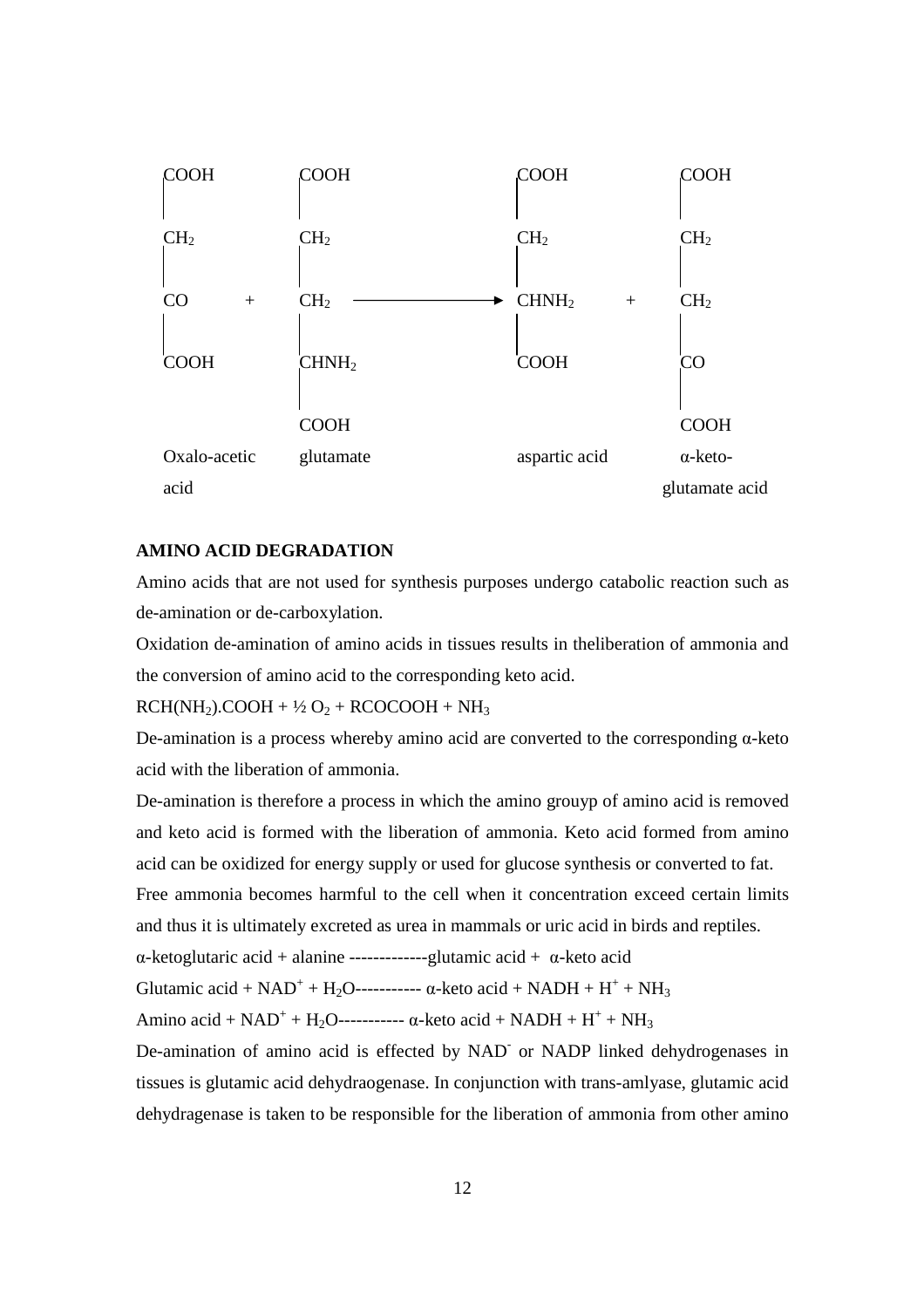acids. All the amino nitrogen from amino acids which undergo trans-amination can be transferred to glutamate which is easily deaminated.

# **DECARBOXYLATION**

The breakdown of amino acid by decarboxylation occurs in animal tissues of many micro-organisms particularly intestinal ones.



COOH

## **Read about the following**

- a. Amino acid antagonism
- b. Metabolic Nitrogen
- c. Endogenous Nitrogen
- d. Nitrogen balance

## **CARBOHYDRATES**

The name carbohydrate is derived from the French 'hydrate de carbone' and was applied to neutral chemical compounds containing the elements carbon, hydrogen and oxygen with which hydrogen and oxygen occurring in the same proportion as in water  $(CH<sub>2</sub>O)$ . Chemically, carbohydrate are therefore polyhydroxyl aldehyde or ketones or substances that yield these on hydrolysis. CHO consists of the greatest proportion of food consumed by animals except the carnivours animals.

## **FUNCTIONS OF CARBOHYDRATE**

- 1. The primary function of carbohydrate in animal nutrition is to serve as a source of energy for normal life processes.
- 2. The relatively insoluble fractions (cellulose, hemicellulose) are most important in providing structural support for living plants.
- 3. Carbohydrates and lipids are the two major sources of energy for animal body.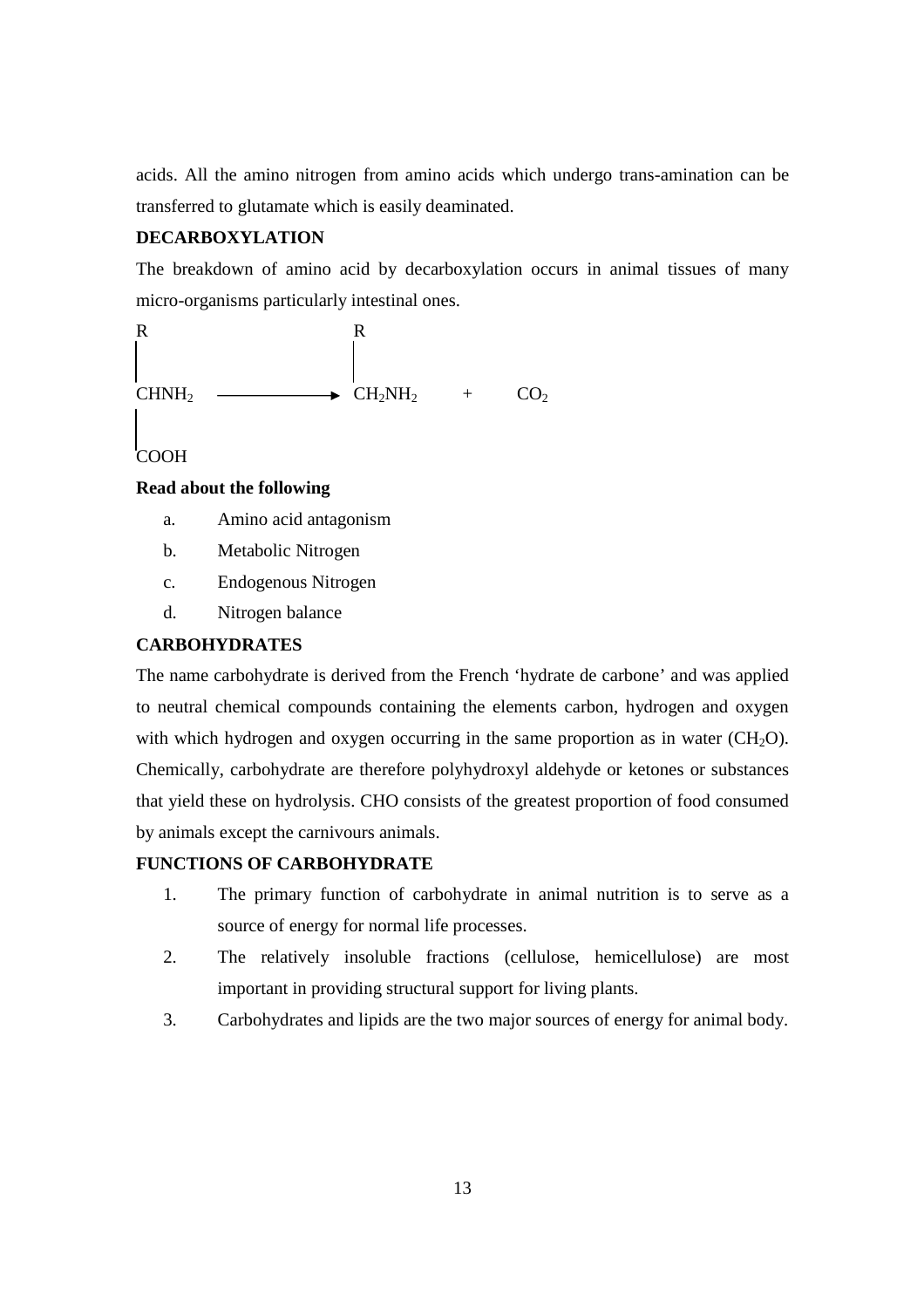# **DIGESTION AND ABSORPTION OF CARBOHYDRATES NON-RUMINANTS**

Starch is the only polysaccharide which is highly utilized by monogastric animal and dietary disaccharides have to be broken down by digestion into mono-sugars whose molecule are suitable for passage through the intestinal tract. For absorption to occur, poly, tri and disaccharides must be hydrolsed by digestive enzyme elaborated by the host or the microflora inhabiting the GIT of the host. The following schemes illustrate the mode of action of carbohydrates.

| $\alpha$ -amylase<br><b>Starch</b> | Maltose               |         | $\alpha$ -glucosidase | Glucose   |
|------------------------------------|-----------------------|---------|-----------------------|-----------|
| Saccharose                         | $\alpha$ -glucosidase | Glucose |                       | fructose  |
| Lactose                            | $\beta$ -Glucosidase  | Glucose |                       | Galactose |

The major carbohydrate digesting enzyme is α-amylase secreted in the pancreatic juice which split the  $\alpha$ -1,4- linkages.  $\alpha$ -amlyase cannot hydrolyse  $\alpha$ -1,6-branches or linkages. Intra-cellular amylases complete the hydrolysis of starch started by pancreatic amylase in the intestinal lumen. The mechanism of /or intestinal absorption of sugar involves active transport. The rate of absorption of sugar decreases in the following order.

Galactose > Glucose > Fructose > Pentose

The absorbed sugars are carried by the portal blood to the liver.

**Note:** Cellulose and hemi-cellulose escaping the small intestine of poultry or pigs are substrate of fermentation which occur in the caecum. This microbial action resemble the ruminal fermentation of polysaccharide. The capacity of non-degraded CHO to absorb water increases in bulkiness of the chime passing through the tract. This encourages a peristaltic action by which food residue are drawn forward through the intestine and mechanical digestion is enhanced.

## **RUMINANTS**

There are fundamental differences between ruminant and mongastric animals concerning the mode of digestion and metabolic pathways and the type of the end product formed by the 2 groups of animals. The major bulk of carbohydrate in ruminants feed are polymers; cellulose, hemicellulose, starch, fructose and pectin. Fodder plant contain on the dry matter bases  $20 - 30\%$  of cellulose,  $14 - 20\%$  hemicellulose and up to 10% of pectin and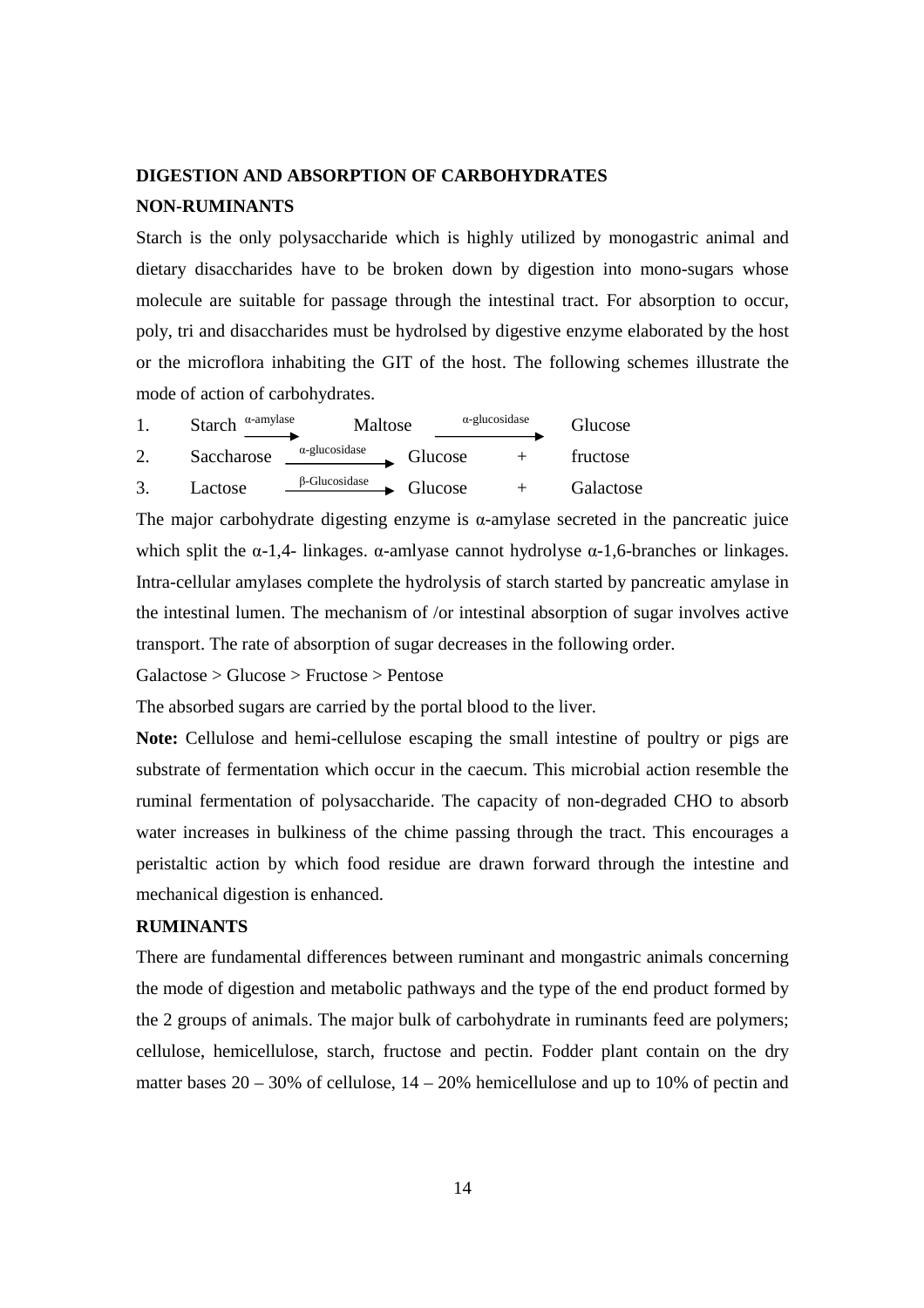2- 12% of lignin. The breakdown of carbohydrate in the rumen may be divided into 2 stages;

- a. First, is the digestion of complex carbohydrate to simple sugars. This is brought about by extra-cellular microbial enzymes and it is thus analogous to the digestion of carbohydrate in non-ruminants. Cellulose is decomposed by one or more β-1,3 glucosidase to cellobiose which is then converted either to glucose or through the action of a phosphorylase to glucose 1- phosphate. Starch and dextrin are first converted to maltase, maltose phosphorylase or 1- 6-glucosidase to glucose 1- phosphate.
- b. Fructans are hydrolsed by enzymes attacking 2,1 and 2,6 linkages to give fructose which may also be produced together with glucose by the digestion of sucrose. Pentoses are the major products of hemicellulose breakdown which is brought about by enzymes attacking β-1,4 linkages to give xylose and uronic acid.

**Note:** The cellular in roughages are practically to human beings and most species of monogastric animals. This may however be well utilized by ruminants due to ability of microorganism to break it down.

Fermentation in the rumen is by far the most important means whereby ruminants animals digest and utilize carbohydrate.

#### **METABOLISM OF CARBOHYDRATE IN NON-RUMINANTS**

Metabolism of carbohydrate is important to farm animals since carbohydrate in the body are the essential source of energy in the body and the starting materials for biosynthesis of fat and non essential amino acids. The major product of carbohydrate digestion in nonruminant is GLUCOSE and it is the starting materials for biosynthesis processes. The central transporting medium for glucose is the blood. The blood glucose concentration is determined by two opposing processes;

1. Entry of glucose into the blood from the intestine, (originating from food) liver and other organs.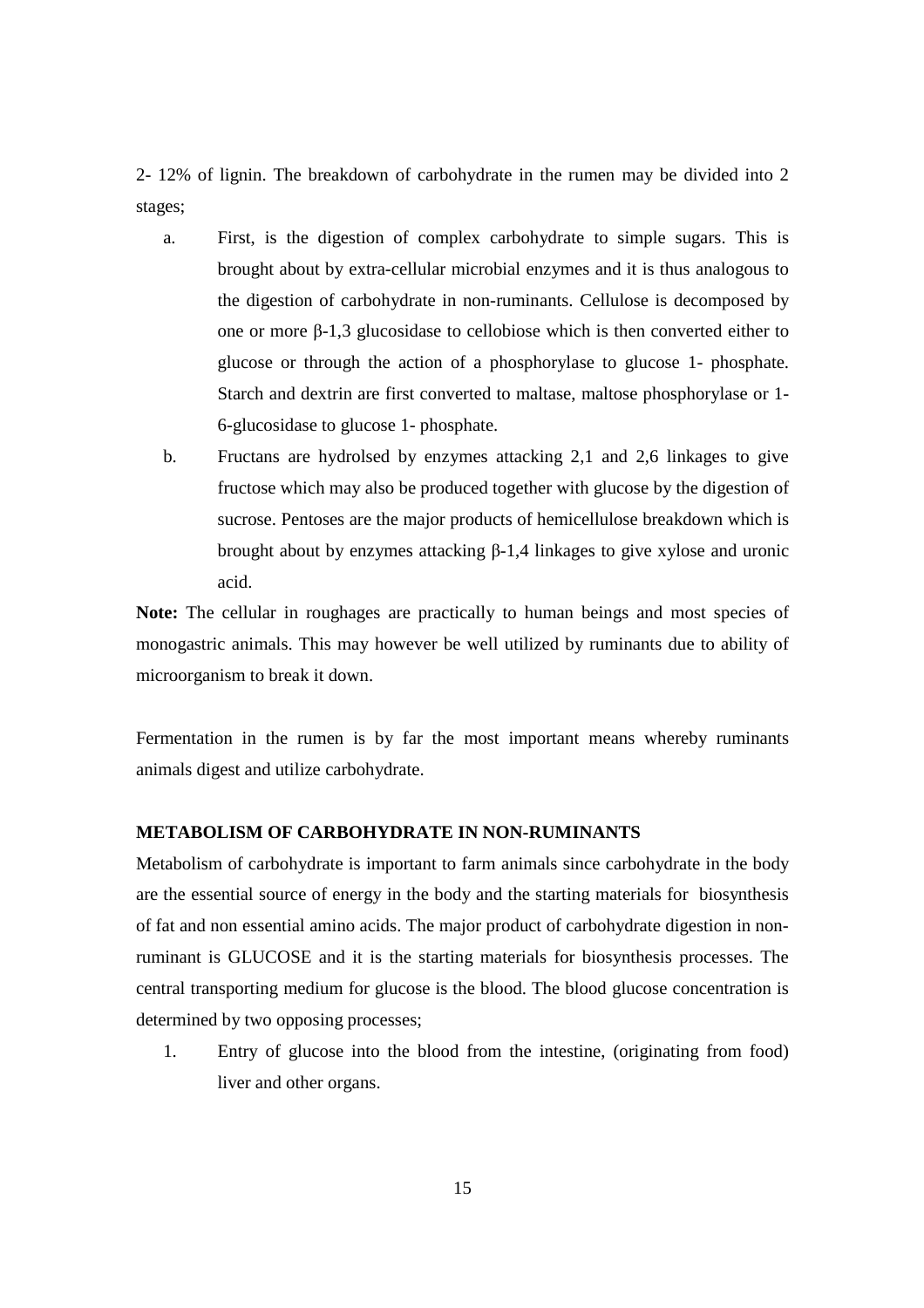2. Withdrawal of glucose from blood into various tissues (liver, muscles, kidney, adipose tissues and brain) and its utilization in the tissues for oxidation and biosynthetic purposes.

The blood sugar is maintained by conversion of circulating blood glucose into glkycogen (glycogenesis) and re-conversion of hylcogen to glucoise (glycogenolysis). *Hypoglycemia is the condition of low level of glucose in the blood.* 

*Hyperglycemia is the condition of high level of glucose in the blood.* 

#### **SOURCES OF BLOOD GLUCOSE**

- 1. Absorption of glucose resulting from digestion of oligosaccharide and polysaccharides.
- 2. Biosynthetic formation in the body tissues particularly in the liver from noncarbohydrate metabolites, the glucogenic substrates such as amino acid, lactic acid, propionic acid and glycerol (gluconeogenesis).

**Note:** that glucose is the second important energy source for ruminants after volatile fatty acid (VFA) and it is formed mainly from biosynthetic processes in these animals.

3. Glycogen stored in the liver serves as a reserviour for glucose when the latter is needed in metabolic processes. The glucose is released from glycogen by enzymatic breakdown of glycogenolysis. The glycogen stored are derived from absorbed glucose or form glucose formed by gluconeogenesis.

The fate of glucose removed from the blood - the glucose removed from the blood into cells and organs may be utilized in the flowing ways:

- 1. For the biosynthesis of glycogen.
- 2. For conversion into fat.
- 3. Conversion into amino acids.
- 4. It can also be used as a source of energy.

## **EMBDEM MAYERHOFS GLYCOLYTIC PATHWAY**

The major pathway whereby glucose from feed in metabolized to give energy has two stages. The  $1<sup>st</sup>$  stage is known as GLYCOLYSIS. This can occur under anaerobic condition and result in the production of pyruvate/pyruvic acid. The metabolism of CHO is effected with the aid of their phosphate derivates.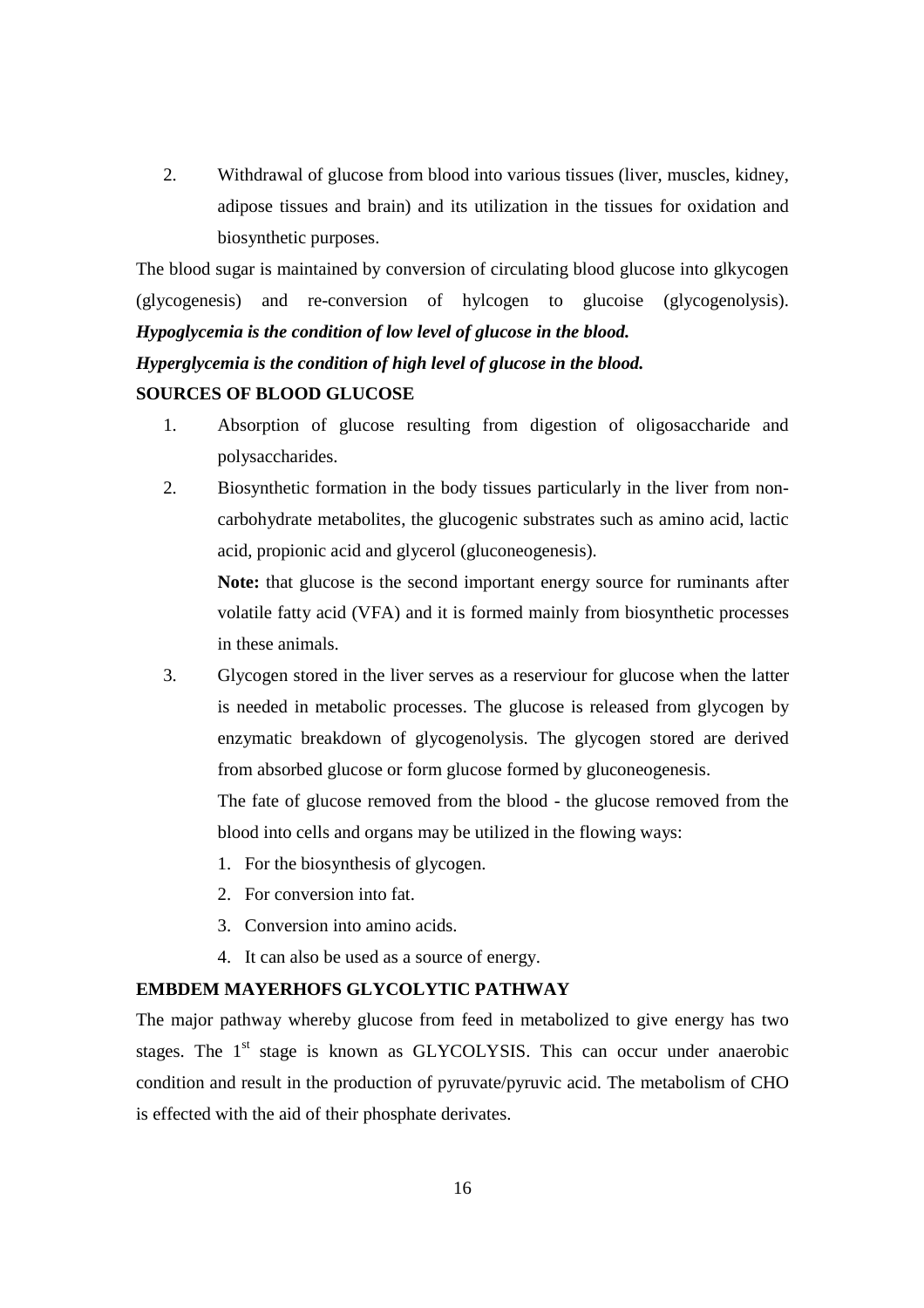Glycolysis is the breaking down of a unit or 1 mole of glucose to yield pyruvic acid. Enzymes is released during the process. It is a process involving *PHOSPHORYLATION REACTION* and by the end of the pathway, a six carbon molecule would have been successfully broken down into 2 moles of 3-carbon units. All the steps of glycolysis are enzymatically catalysed.

Glycogen is stored in the liver and situation may arise that the glucose that is circulating in the blood id depleted; for example in athletes or actively running animal, the glycogen can be mobilized to release glucose through the process of *GLYCONEOLYSIS*.

The glucose can also be from the breakdown of starch in the diet. When glycogen is broken down, it releases glucoise unit as GLUCOSE-1-PHOSPHATE. Anytime a carbohydrate is been phosphorylkated, it requires a high energy constituent called ATP, the glucose-1-phosphate is converted to glucose-6-phosphate by enzyme called phosphogluycomuutase. Most of the reaction are irreversible but the interconversion of glucose to glucose-6-phosphate and that of mannose to mannose-6-phosphate are reversible.

Glucose-6-phosphate is converted by a reversible step to fructose-6-phosphate. The enzyme responsible is phosphohereoisomerate. If fructose is present in the blood, glucose-6-phosphate is produced directly from fructose and the enzyme responsible is fructosekinase.

Fructose-1,6 Biphosphate enzyme is phosphofructose kinase, this then breaks down to form a 3 carbon unit called Triphosphate. This reaction is catalysed by Triosphosphateisomerate.

At this stag, there is a link between carbohydrate and fats metabolism because the dihydroxyl acetone phosphate produced can be channeled to produce glycerol which is important in fat metabolism.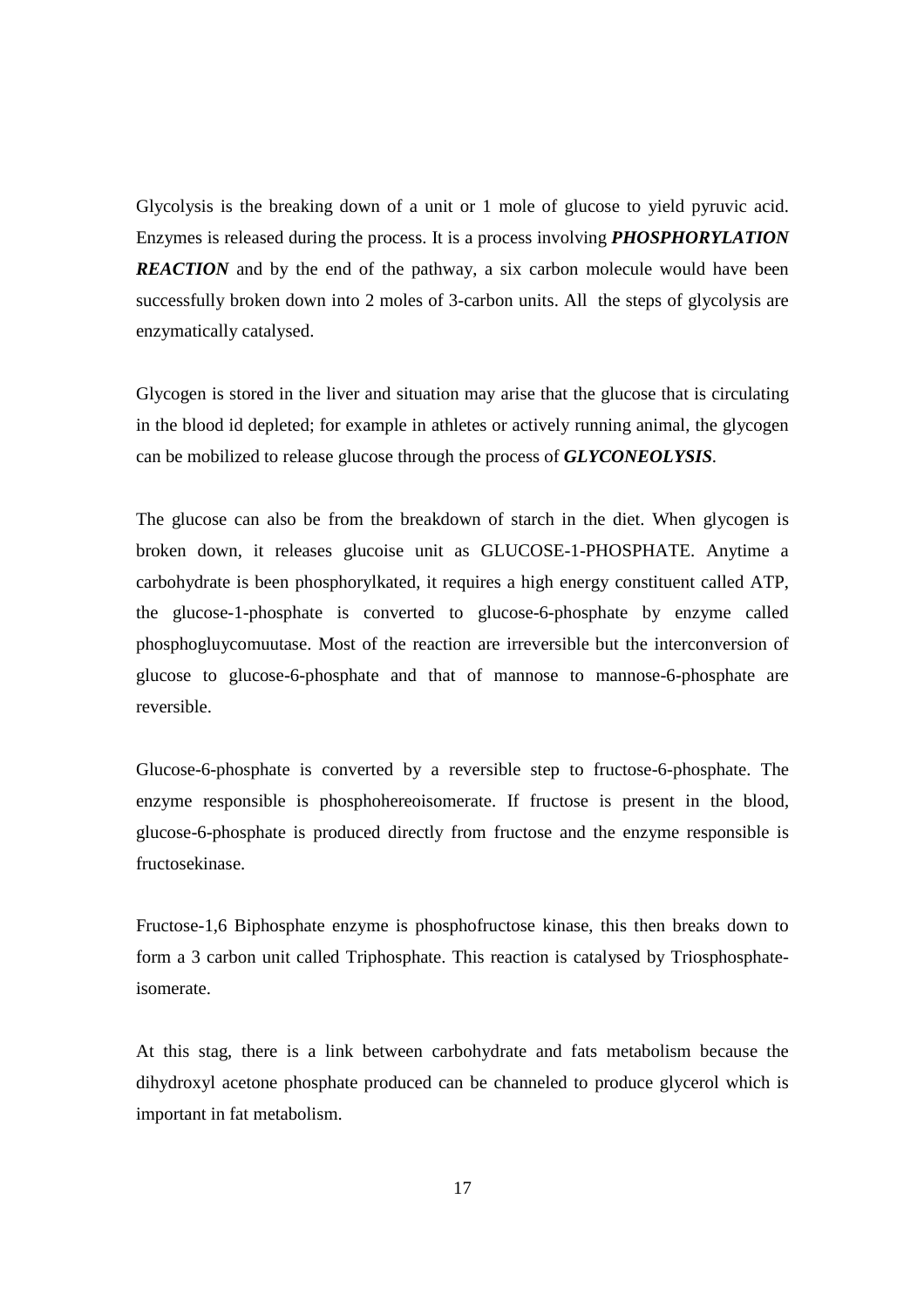3-phosphoglyceraldehyde is converted to 1,3 biphosphoglycerate, this need an energy compound called NAD (nicotine amine dinucleotide).

The 1,3 biphosphoglyceric acids (PGA) form is catalysed by phosphoglycerate mutase because the phosphate group changes position from carbon 3 to carbon 2. after this a water molecule is removed to form a phosphopyruvic acid (end). The double bond so formed here, is as a result of removal of water molecule, ADP and enzyme.

The next step is a spontaneous reversible reaction which form pyruvic acid or (ketone form) which now goes on to form acetaldehyde. The enol form of pyruvic acid is not stable because of the double-bond position because of its instability, it spontaneously form keto-pyruvic acid.

#### **Note:**

- 1. The 2 forms of pyruvic acid are (a) Enol form (production of an enol pyruvate) (b) Ketone
- 2. The end product of gylcolysis is usually pyruvate.



Pyruvic acid Ketopyruvic acid

Acetaldehyde goes on to form an ethyl-alcohol by enzyme called Alcoholdehydrogenase because the same enzyme fertilizer forward and backward reaction. Pyruvic acid can go into lactic acid in the presence of lactic acid dehydrogenases, this reaction occurs in anaerobic condition where there is no oxygen. Under aerobic condition, pyruvic is oxidized to  $CO<sub>2</sub>$  and without producing energy.

**Note:** PPP i.e (Phosphate Pentose Pathway) is an laternative pathway to glycolysis and it takes place in small animals (anaerobic condition).

# **FUNCTIONS OF METABOLIC PATHWAY**

1. Production of fuel and energy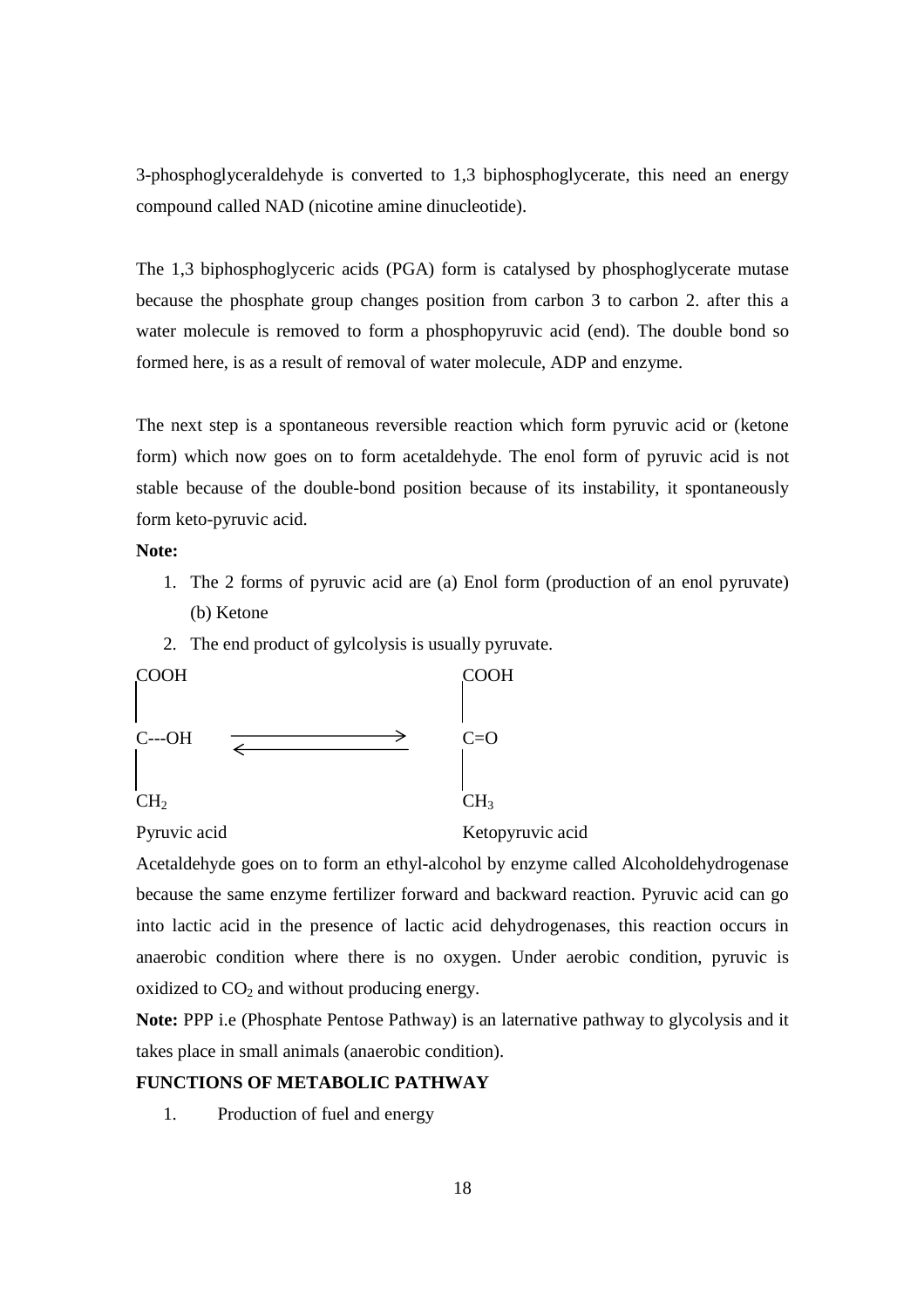- 2. Conversion of glycogen
- 3. Providing/Reducing ion e.g hydrogen ion for synthesis of fat.
- 4. PPP Phosphate Pentose Pathway (5 carbon sugar operate in PPP environment) provides ribose sugar for synthesis of RNA and DNA.
- 5. Triosphosphate is used for the synthesis of glycerol.
- 6. production of pyruvate/pyruvic acid.
- 7. All the intermediate substances in the TCA are used for protein synthesis.
- 8. A-coA (Acetic-co-enzyme A) is used for the synthesis of fat and also synthesis of cholesterol for steroids.

#### **GLUCONEOGENESIS**

This is defined as the bio-synthesis of  $CH<sub>2</sub>O$  from 3 carbon and 4 carbon precursors generally non-carbohydrate in nature (production of carbohydrate to form noncarbohydrate). Principal substrate for gluconeogeneisis are lactate produced from glycolysis, amino acid and glycerol. Gluoneogeneisis occurs primarily in the cytosome. Although some precursor are generalized in mitochondria which must be transported to the cytosome.

The major gluconeogenic organs in animals is the liver with kidney cortex contributing in a minor way. The major fate of glucose formed in gluconesogeneisis are catabolism by nervous tissues and utilization by skeletal muscle.

**Note:** These point that you have energy been used on the pathway or gluconeogenetic chart is called critical point and they are irreversible point. They are called control point. Gluconerogenesis (starting from protein, glycerol, lactate until you get to glucose) is a direct reversal of glycolysis.

#### **Question**

Explain in details how an animal can regain its exhausted glucose. Glycogen is many glucose joined together by  $\alpha$  1-6 and  $\alpha$  1-4 reaction.

Gluconeogenesis simply resemble glycolysis and run in reverse, there are important difference which allow it to run in the direction of glucose synthesis. The reduction from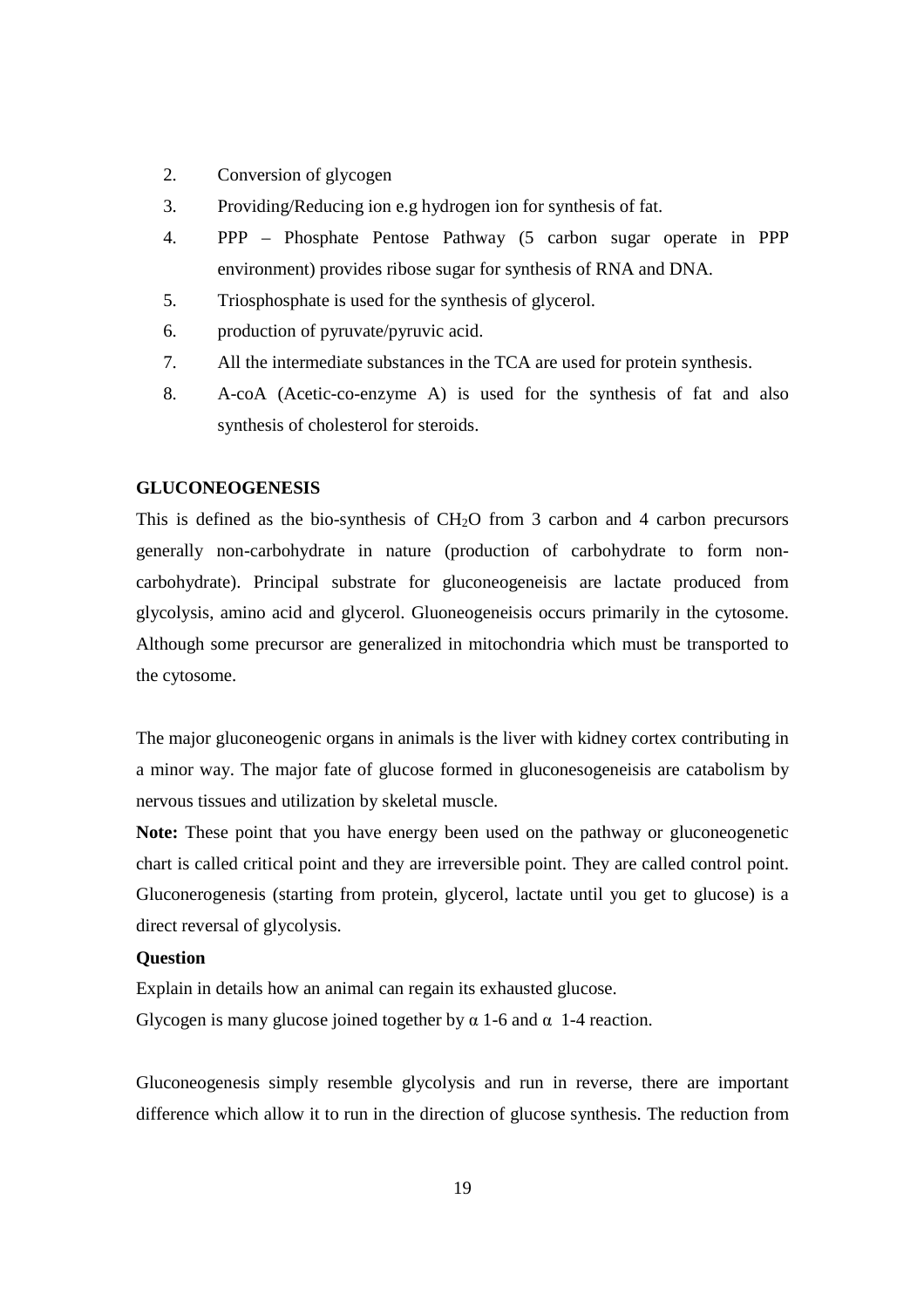glucose to pyruvate is strongly Excergonic. Conversion of pyruvate to glucose is made possible by the fact that 3 reaction of glycolytic pathway are strongly exergonic and are irreversible. They are catalysed by the following enzymes;

- 1. Hexokinase
- 2. Phospho-fructoskinase.
- 3. Pyruvate kinase.

In gluconeogenesis, different enzymes are used at each of these steps, these 3 irreversible reaction of glycolysis are by-passed by enzymes specific to gluconeogenesis at energy cost. The T remaining reaction of gluconeogenesis are catalysed by glycolytic enzyme. The focus of glyconeogenesis is on the 3 reaction that by-pass the irreversible of gluconeogenesis.

The process of gluconeogenesis is needed in the body because it provide the animal with glucose when it is not supplied in the diet in sufficient quantity. There are certain tissues which requires a continuous supply of glucose at all time e.g brain, nervous system, red blood cell (erythrocytes) and the placenta. Apart from these needs, glucose helps to maintain the levels of intermediate participating in the TCA cycle. Glucose is the only source of fuel that will supply energy to skeletal muscle under anaerobic condition. This is required in the placenta because it is actively takes up by the foetus. Glucose which is the precursors of lactase is also useful in the production of milk in the mammary gland.

Gluconeogeneisis therefore affect the conversion of non-0carbohydrate precursors to glucose by virtue of these gluconeogenesis act as a clearly agent or house for the end product of metabolism of other tissues from the blood. Some of these metabolites can be injurious to the body if allowed to accumulate. The site of gluconeogensis is chiefly liver and secondly the kidney.

Energy barriers in the glycolytic pathway obstruct the direct reversal of the pathway.

- 1. From pyruvic acid(enol) to 2-phospho-enol pyruvic acid.
- 2. From fructose-1-6biphosphate to fructose-6-phosphate.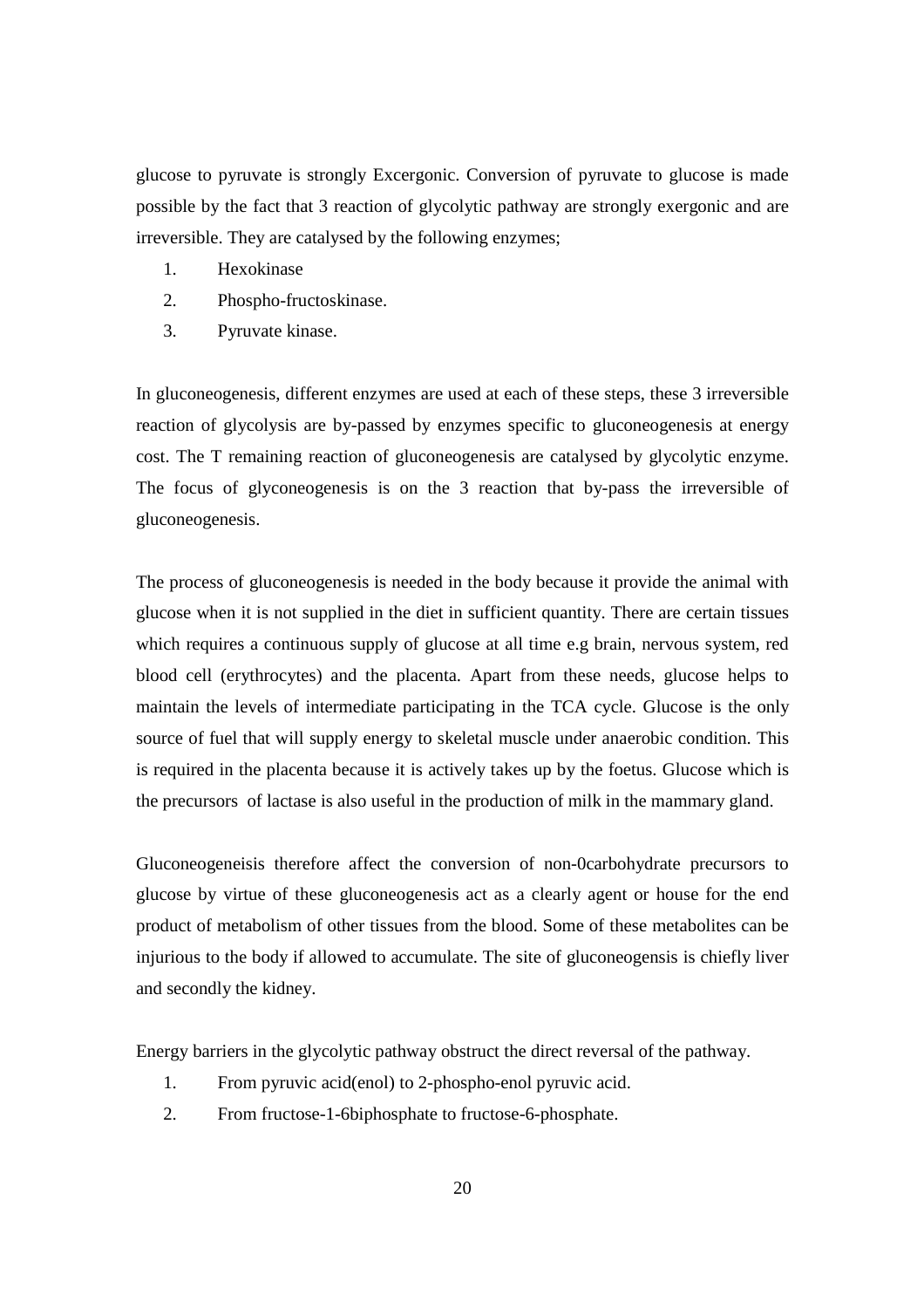3. Conversion of glucose-6-phosphate to glucose.

In the first point1-2 things happen in the reaction.

a. The conversion of pyruvic to oxalo-acetic catalysed by enzyme pyruvate carboxyylate in the presence of ATP, biotin and  $CO<sub>2</sub>$ .

Pyruvate +  $HCO<sub>3</sub>$ <sup>-</sup>  $\rightarrow$  Oxalo-acetate + ADP + Pi Pyruvate +  $HCO<sub>3</sub>$ <sup>-</sup>  $\rightarrow$  Oxalo-acetate + ADP + Pi (inorganic) + H<sup>+</sup> **Question:** Is biotin a dependent reaction ? Biotin helps to transport CO<sub>2</sub>

b. Oxalo acetic is converted to phosphor-enol pyruvate by the enzyme phosphorenol pyruvate carboxyl kinase.

Second point phosphor-enol pyruvate is converted to fructose-1-6-biphosphate or biphosphate by glycolytic enzyme acting in reverse, since the phoshphofructokinase reaction of glycolysis is essentially irreversible and also by pass in gluconeogenesis by a simple irreversible hydrolytic removal of 1-phosphate group.

Third point Fructose-6-phosphate undergoes isomerization of phosphor-glucoisomeris to glucose-6-phosphate. This is converted to glucose by reversible action of hexokinase or glucokinase. Another enzyme specific to gluconeogenesis, glucose-6-phosphate come into play instead this by-pass reaction involves a simple hydrolysis in the presence of magnesium ion.

Glucose-6-phosphate +  $H_2O \longrightarrow$  Glucose + Pi

All the enzymes that are specific for these by-pass reaction are referred to as key ENZYMES OF GLUCONEOGENESIS. Their counterpart is glycolysis are called KEY ENZYEMS OF GLYCOLYSIS.

For amino-acid,  $1<sup>st</sup>$  deamination occur and after this, the amino acid form pyruvic acid or other numbers of TCA.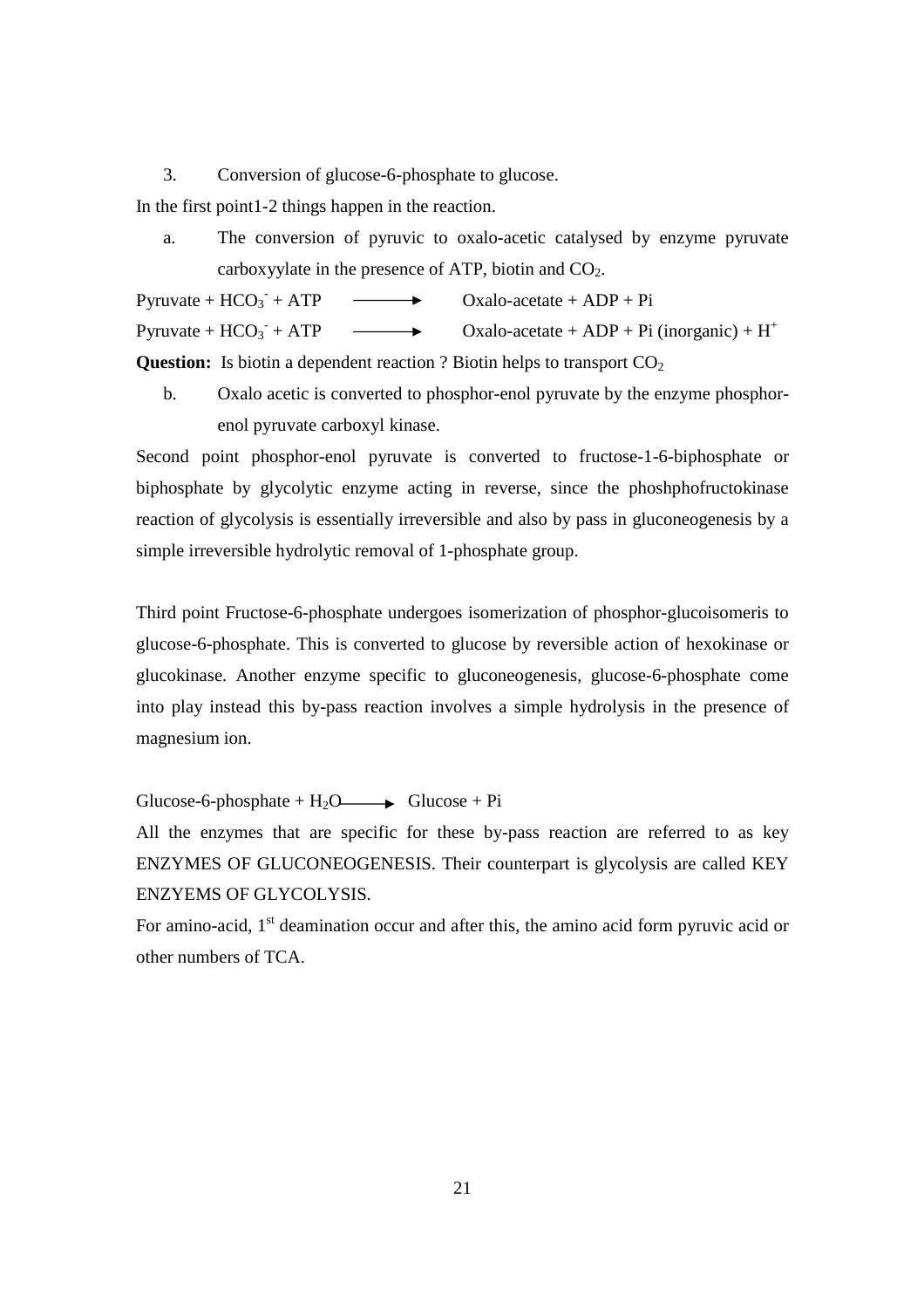

In the case of ruminant, propaonic acid plays a major role and is converted to succinylCoA and enters the TCA.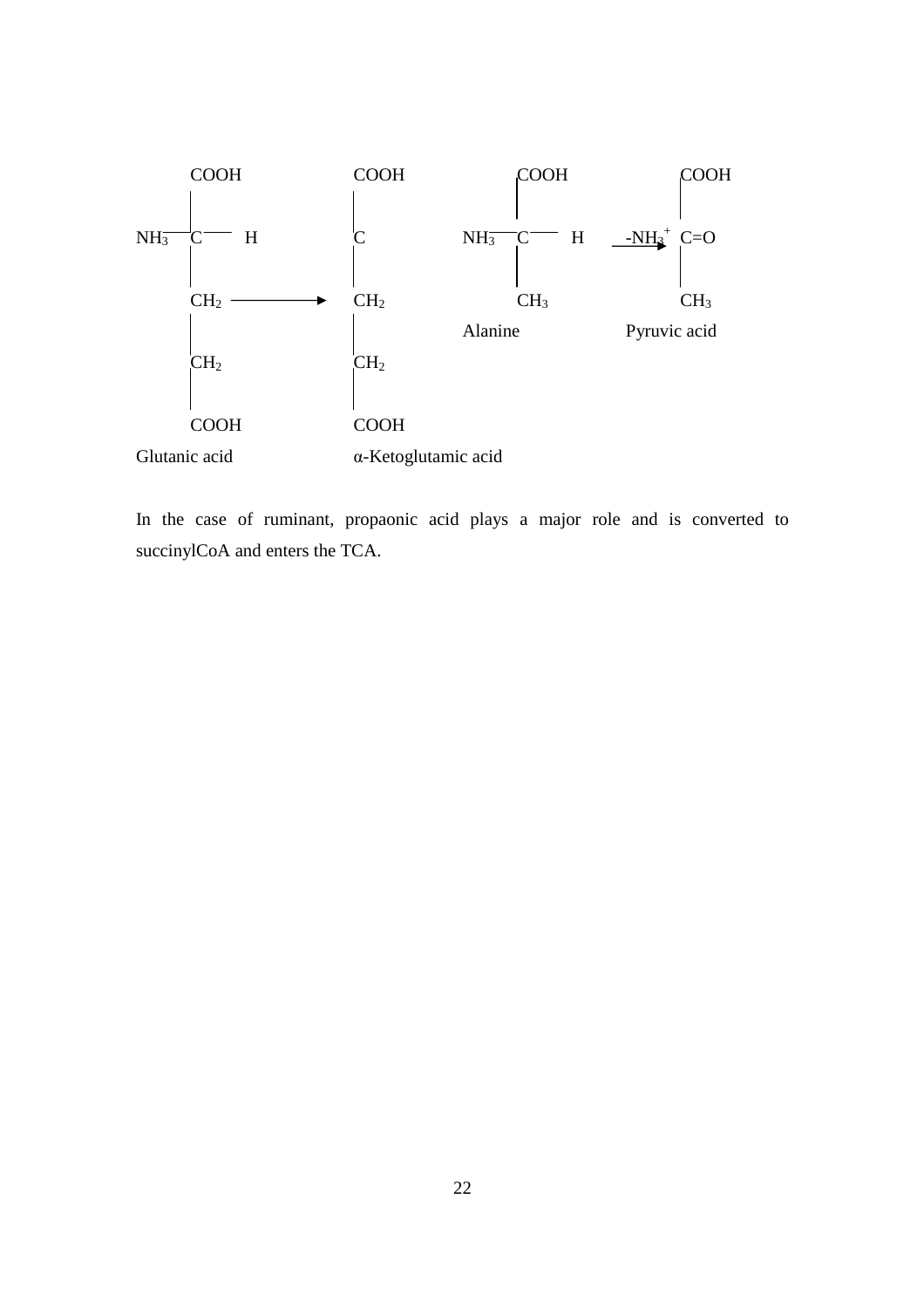#### **GLYCOGENESIS**

The formation of glycogen occur practically on every tissue of the body but chiefly in the liver and muscles. In humans, the liver may contain as much as 60% of its weight as glycogen when analysed shortly after a meal high in carbohydrate. After 12 to 18 hours of fasting, the liver becomes almost totally depleted of glycogen. Muscle glycogen is only rearly elevated about 10% and its only depleted significantly after prolonged vigorous exercise.

Muscle glycogen is a readily available source of hexo unit for glycolysis in the muscle. Liver glycogen is largely concerned with expert of hexo unit for maintenance of blood glucose practically between meals.

Glycogenesis involves 4 stages/steps:

- 1. Phosphorylation of glucose to give glucose-6-phosphate by enzyme glucokinnase.
- 2. Glucose-6-phosphate is converted to glucose phosphate by the enzyme phosphor-glucomutase.
- 3. Glucose-1-phosphate react with UTP (Uridine Triphosphate) to form UDPG (Uridine Diphosphate glucose) and the enzyme responsible for its pyrophosphorylase (PP).
- 4. As the UDPG bring glucose unit one after another, the  $C_1$  of the glucose join with the  $C_4$  of the already exisiting molecule. This will continue until time for branching. The enzyme responsible for this joinging is glycogen syntase as glycogen transference. The body prefers to start with an oligosaccharide. This is called a Primer. The glycogen primer may in turn be from a protein backbone which may be similar to the synthesis of other glucoprotein when the chain length is up to 6 molecules, another enzyme come intp play, it is called A BRANCHING ENZYME named AMILO-1-4,1-6- TRANGLUCOSIDASE. Hydrogen transfers part of 1-4 chain to a neighbouring clan to form an α-1-6chain. Thereby establishing a branched chain.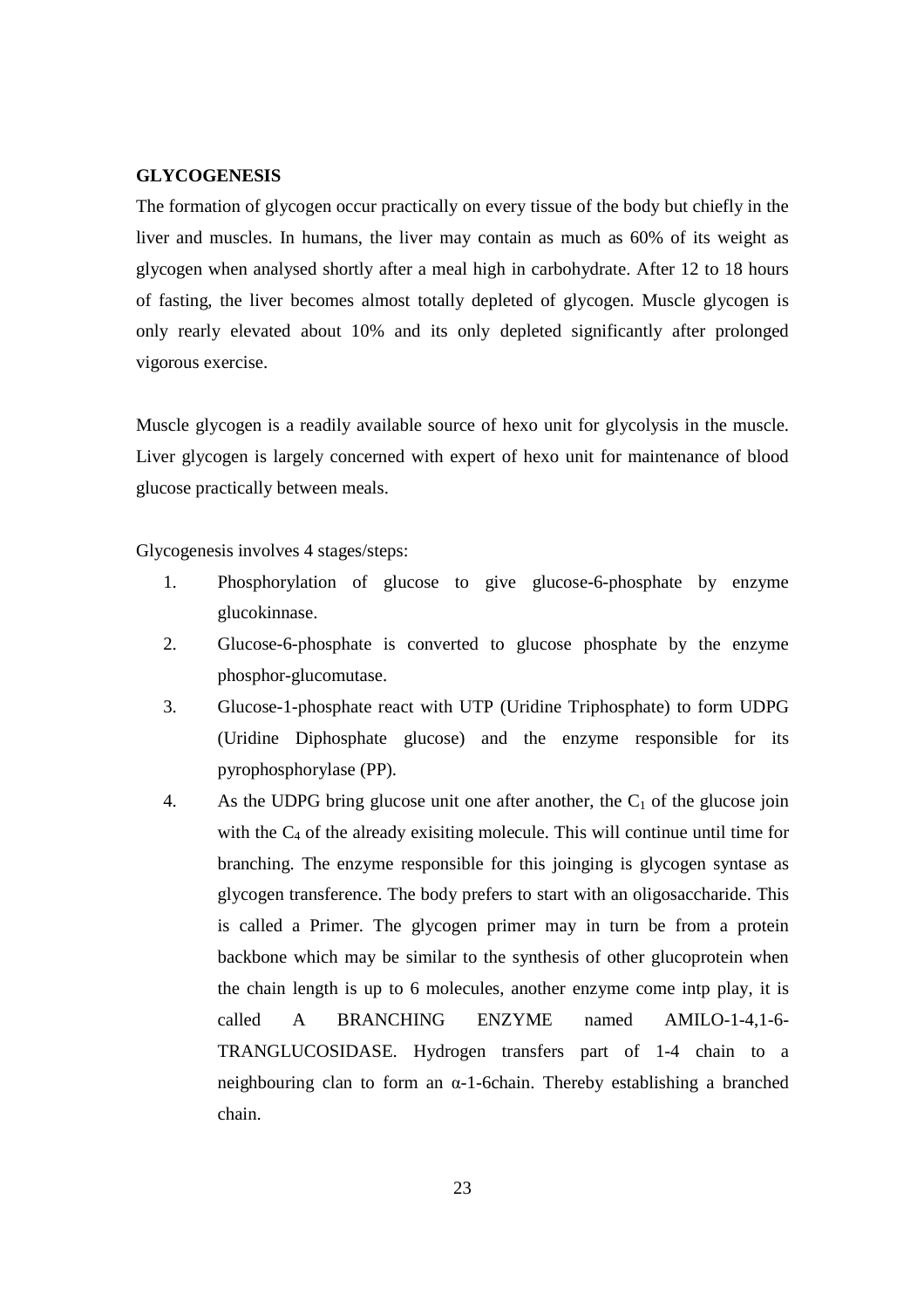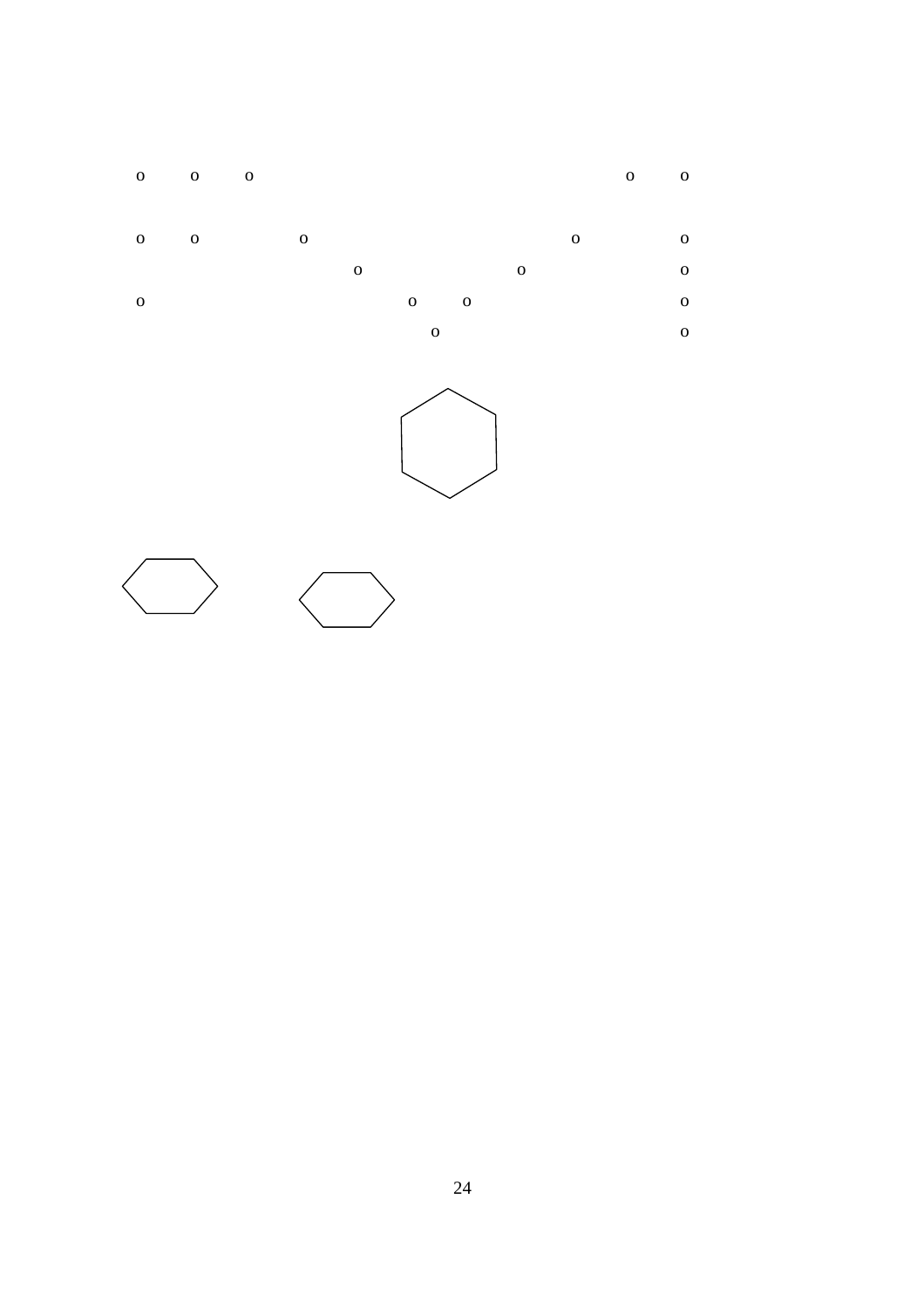#### **GLYCONEOGENESIS**

The importance of glyconeogenesis and gluconeogenesis is to maintain a balance in the glucose content of the blood.

Glycogenelysis is the opposite of glycogensis. The breakdown of glycogen that is glycogenelysis is activated by the enzyme phosphorylase which breaks the  $1 - 4$  linkages. Each time it breaks the linkages, it yield glucose-1-phosphate one at a time. Phosphorylase enters from the free end and available glycogen unit and start chopping off the molecule left on either side of the branch point i.e  $\alpha$ —1-6-glycosidic bond are not susceptible tlo cleavage by phosphorylase but before this a transferase enzyme come to play such that  $\alpha$ -1-6 linkage is exposed. The transferase cleave the remaining 3 – 4 molecule to reach  $\alpha$ -1-6 linkage thereby exposing it to another enzyme the branching enzyme (anulo-1-6glucosidase) to break it down.

Glucose is transported in the blood as natural glucose not glucose-1-phosphate, so to convert this to glucose, first glucose-1-phosphate is converted to glucose-6-phosphate, the enzyme is phosphor-glucomutase. The glucose-6-phoisphate is converted to glucose by glucose-6-phosphate.

### **TRICARBOXYLIC ACID CYCYLE (TCA)**

The TCA completes the oxidation of glucose to generate energy. The first thing that happen is the conversion of pyruvic acid to acetyl CoA. It is the CoA that enters the TCA cycle. The TCA is very important for plants because it is a way of metabolizing their organic acid. It is called the TCA because most of the compound formed have 3 or more carboxylic group, also called citric acid cycle because citric acid is the first tricarboxylic acid produced in the cycle. The acetic CoA now condense with oxaloacteic acid to yield citric acid.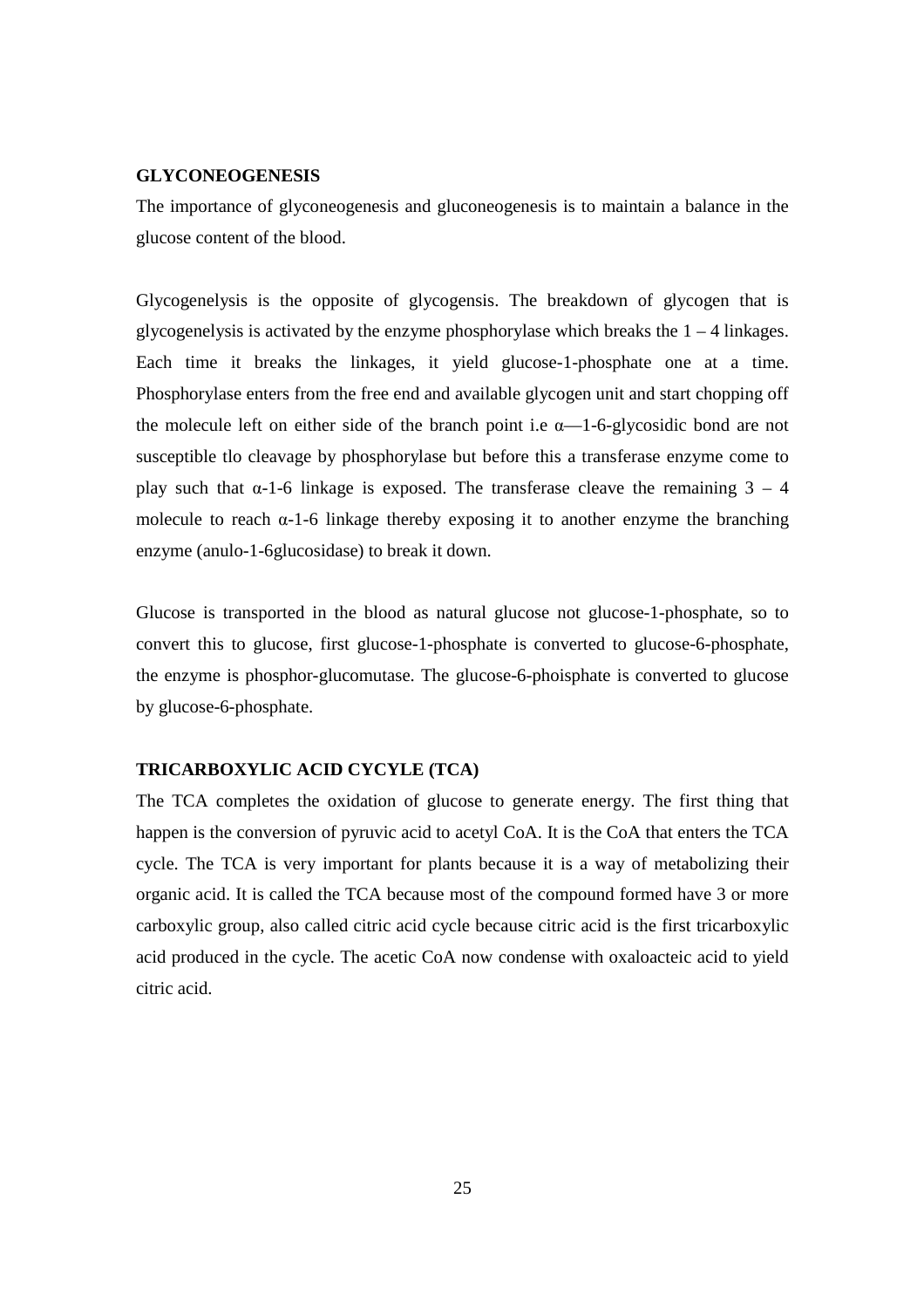

#### **Assignment**

Write a short note on the biosynthesis of a named amino acid in the glutamate family giving the structural formula amylation.

The cirtirc acid losses water to form cis acontic acid. The cis alconitic acid add on water to form isocitric acid. The above two reaction are catalyzed by alconitase. Isocitric acid is dehydrogenated to yield oxalo succinic acid with the help of the enzyme isocitric dehydrogenase. At this point, 3 moles of ATP is generated.



Afterwards, oxalosuccinic acid is decarboxylated dehydrogenated to form α-keto glutamic acid. This can be linked to protein metabolism i.e amino acid can be incorporated to give energy if the need be. Also  $\alpha$ -keto glutarate can be used to form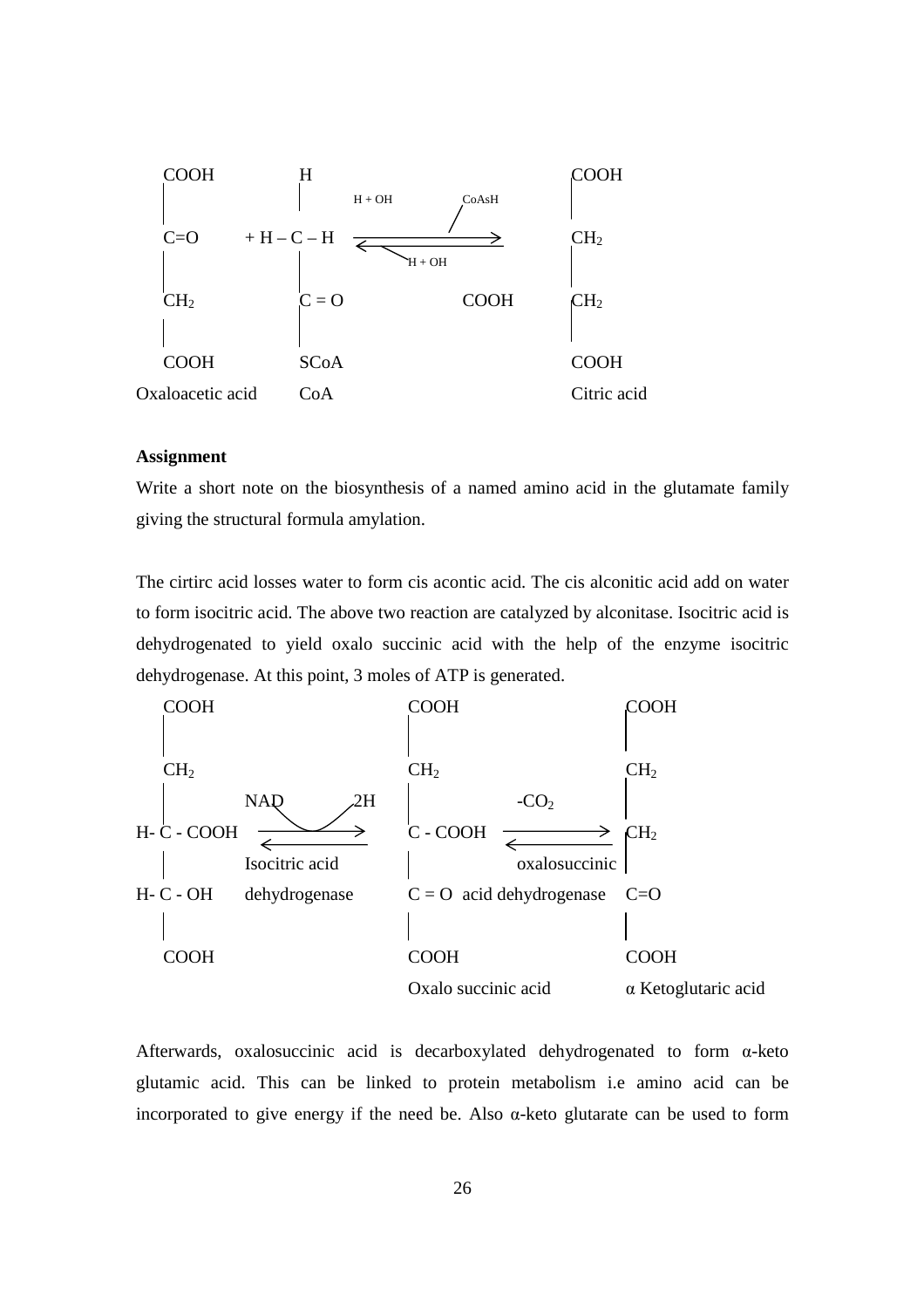backbone of some amino acid. The reaction is catalysed by oxalo-succinic acid carboxylate. The  $\alpha$ -keto glutaric acid on H<sub>2</sub>O, decarboxylated and dehydrogenated to give succinic acid.



GTP – Guamine triphosphate

GDP – Guamine Diphosphate

The reaction is catalysed by  $\alpha$  Ketoglutaric acid dehydrogenase and produces 4 ATP molecules.



Fumaric acid is formed by the dehydrogenation of succinic acid with the help of succinic dehydrogenase. 2 molecules of ATP by another kind of high energy compound FAD (Flavine Adenine Dinucleotide). Oxidation of energy is through respiration of FAD. T produces 2 moles of ATP Fumaric acid add on  $H_2O$  to form L-malic acid. The enzyme responsible for this is fumarase.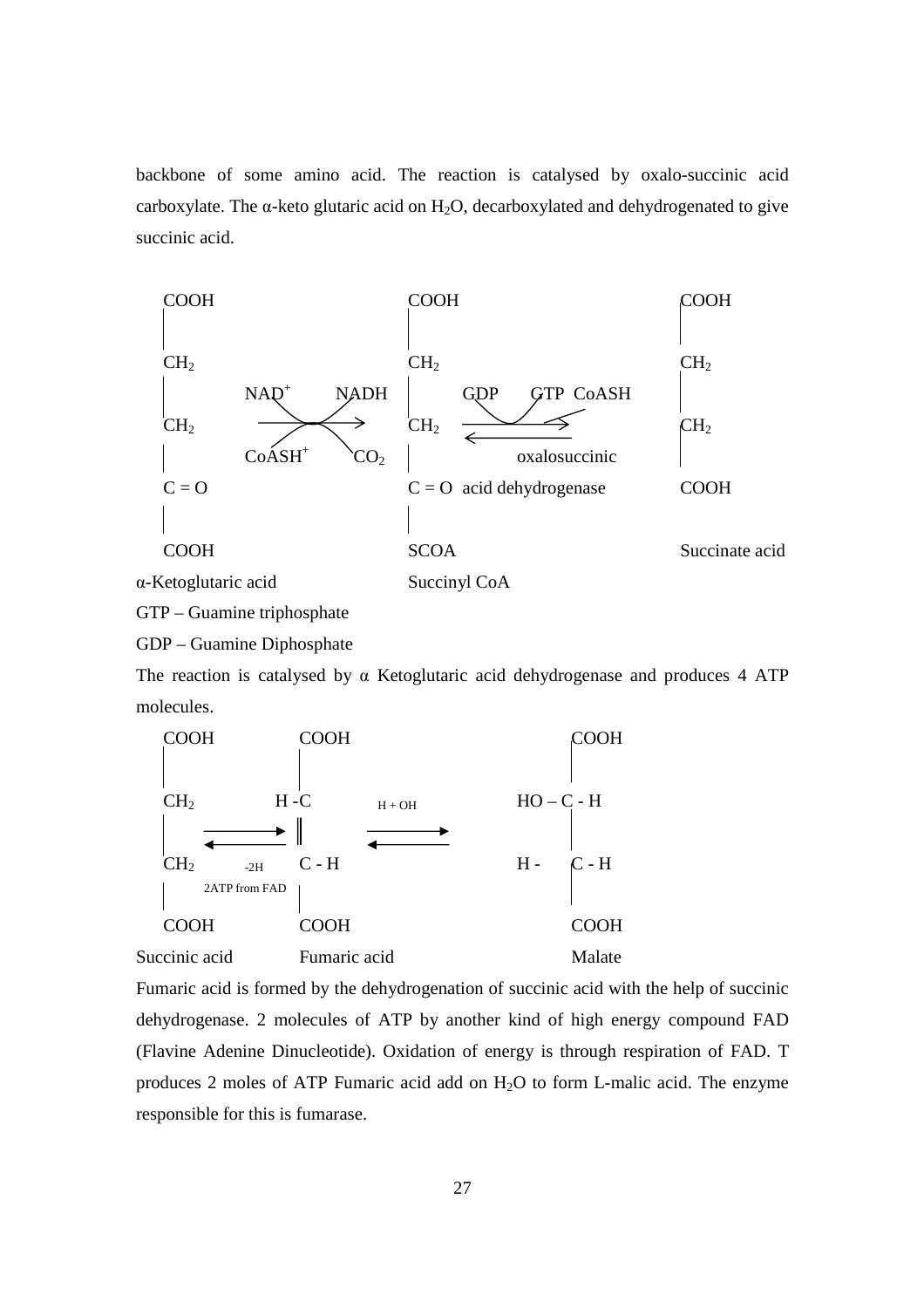# **ENERGY GENERATION**

The total energy generated by 1 mole of pyruvic acid is 8 ATP. After glycolysis and TCA, a net total of 38 ATP would have been produced. After glycolysis and TCA, a net total of 38 ATP would have been produced.

| Pathway           | <b>Reaction catalyzed by</b> | <b>Method</b><br>of               | No of ATP        |
|-------------------|------------------------------|-----------------------------------|------------------|
|                   |                              | production                        |                  |
| <b>Glycolysis</b> | 3<br>Glyceraldehydes         | Respiratory organ                 | 6                |
|                   | phosphodehydrogenase         | Oxidation<br>of                   |                  |
|                   |                              | $NADH + H+$                       |                  |
|                   | Phosphoglycerate             | Oxidation<br>of                   | $\overline{2}$   |
|                   | Kinnase                      | substrate                         |                  |
|                   | Pyruvate Kinnase             | Oxidation<br>at                   | $\overline{2}$   |
|                   |                              | Substrate level                   |                  |
|                   | Reaction catalysed by        | Phosporylation                    | $-1$             |
|                   | hexokinase                   | reaction                          |                  |
|                   | Phosphofructose              | Phosphorylation                   | $-1$             |
|                   | kinnase                      |                                   |                  |
|                   |                              |                                   | <b>Net Total</b> |
|                   |                              |                                   | 8 ATP            |
| <b>TCA</b>        | Pyruvate                     | Respiratory<br>chain              | 6                |
|                   | dehydrogenase                | oxidation<br>of<br>2              |                  |
|                   |                              | $NADH + H$                        |                  |
|                   | Isocitrate                   | chain<br>Respiratory              | 6                |
|                   | dehydrogenase                | oxidation<br>of                   |                  |
|                   |                              | $NADH + H$                        |                  |
|                   | A-Ketoglutarate              | chain<br>Respiratory              | 6                |
|                   | dehydrognase                 | oxidation<br>of<br>$\mathfrak{D}$ |                  |
|                   |                              | $NADH + H$                        |                  |
|                   | Succinate thiokinase         | $\sigma$ f<br>Oxidation           | $\overline{2}$   |
|                   |                              | substrate level GTP               |                  |
|                   | Succinate                    | Respiratory<br>chain              | 4                |
|                   | dehydrogenase                | oxidation<br>of<br>$\mathfrak{D}$ |                  |
|                   |                              | FADH <sup>2</sup>                 |                  |
|                   |                              |                                   | <b>Net Total</b> |
|                   |                              |                                   | <b>30 ATP</b>    |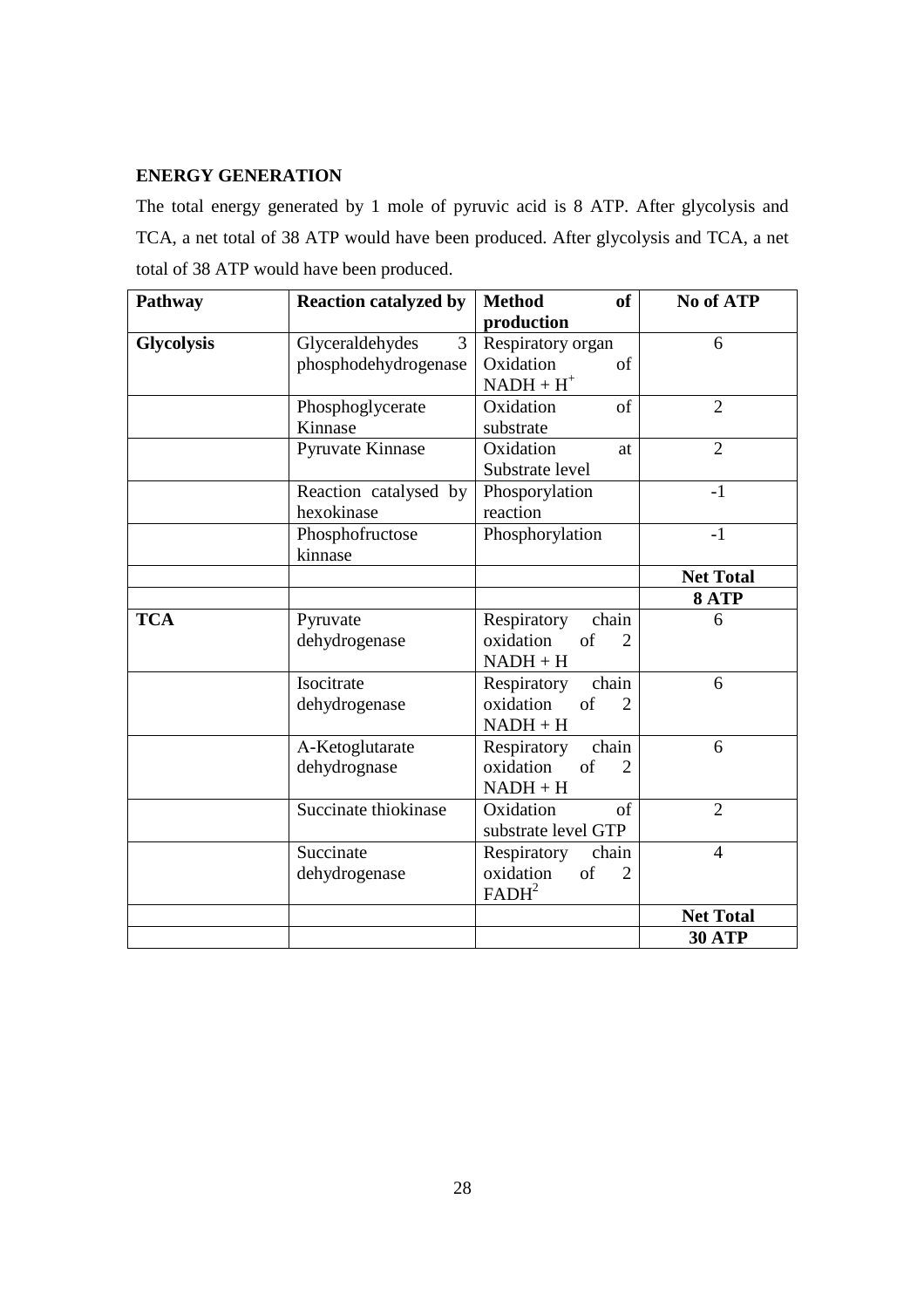# **LIPIDS METABOLISM**

Series of reactions that occurs in the body are called pathway. They are processes by which the cell regulates itself, various myriad of enzyme catalyses chemical reactions that takes place in living cell are referred to as metabolism.

Metabolism therefore is the totality of chemical reaction in living matter. Metabolism has specific functions.

- 1. Metabolism obtain chemical energy from degradation of energy nutrients from the environment or from captured solar energy.
- 2. To convert nutrient molecule into building block precursors of cell macromolecule.
- 3. To assemble this building block into protein, nucleic acid, lipid, polysaccharides and other cell components.
- 4. T form and degrade biomolecule required in specialize function of cell.

Metabolism consists of 2 major pathways namely:

Catabolic (degradation) pathway

Anabolic (Biosynthesis) pathway

*Anabolic* takes place in 3 stages beginning with small precursors. Acetyl CoA are built up with fatty acid which are in turn assembled to form lipids.

*Catabolism* is a converging process, since it begins with few simple precursors from which large varieties are made.

# **REGULATION OF METABOLIC PATHWAY**

The regulation of metabolic pathway is brought about by 3 different types of mechanism;

- 1. Through the allosteric enzyme
- 2. By hormonal regulation
- 3. By concentration of a given enzyme on the cell.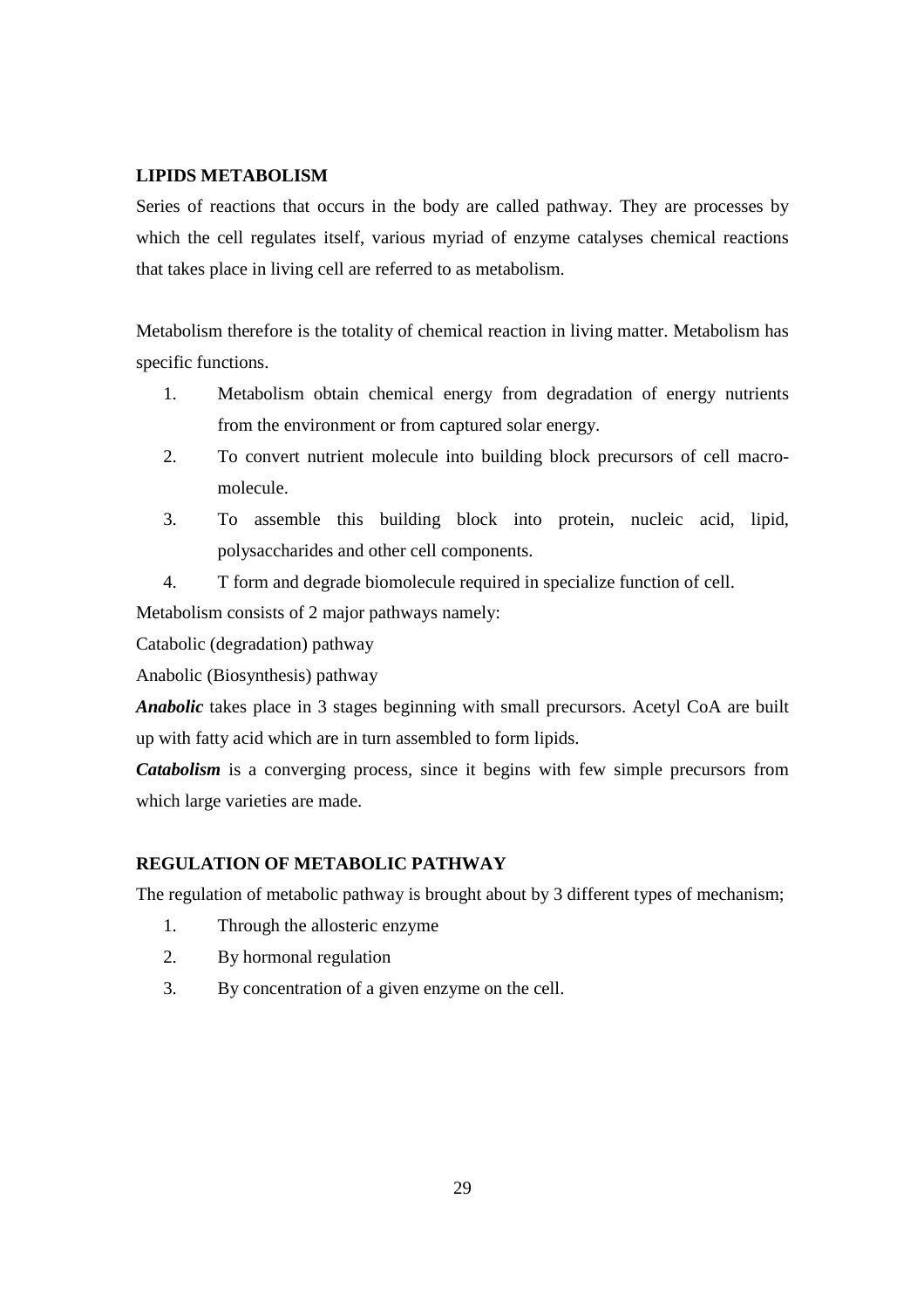

Catabolism of lipids is divided into 3 stages.

In stage 1, hundreds of lipids are brokzen down into their building blocks which are few in number. Lipid in most organism are in the form of tri-acyl glkycerol. The term fat refers to thius most abundanyt class of lipids. Triacyl glycerol plays no other role than energy storage. Most of the energy derived from fat comes from the oxidation of the constituent fatty acid. The brain is the only tissue that is unable to use fatty acid as a significant energy supply. However, under conditions of starvation and long fasting, the brain can adjust to use lipid related compounds like ketone bodies.

In stage 2, the building block molecules are further degraded into a common products acetyl CoA and pyruvate.

In stage 3, the cell catabolism converge into the TCA cycle with the formation of 2 major products water and  $CO<sub>2</sub>$ .

### **FAT DIGESTION AND ABSORPTION**

The product of fat digestion is a mixture of free fatty acids (FFA), mono and diacyl glycerol. During the absorption through the mucosa cells, some of these products from hydrolysis condenses to re-synthesize triacyle glycerol. This is known because much of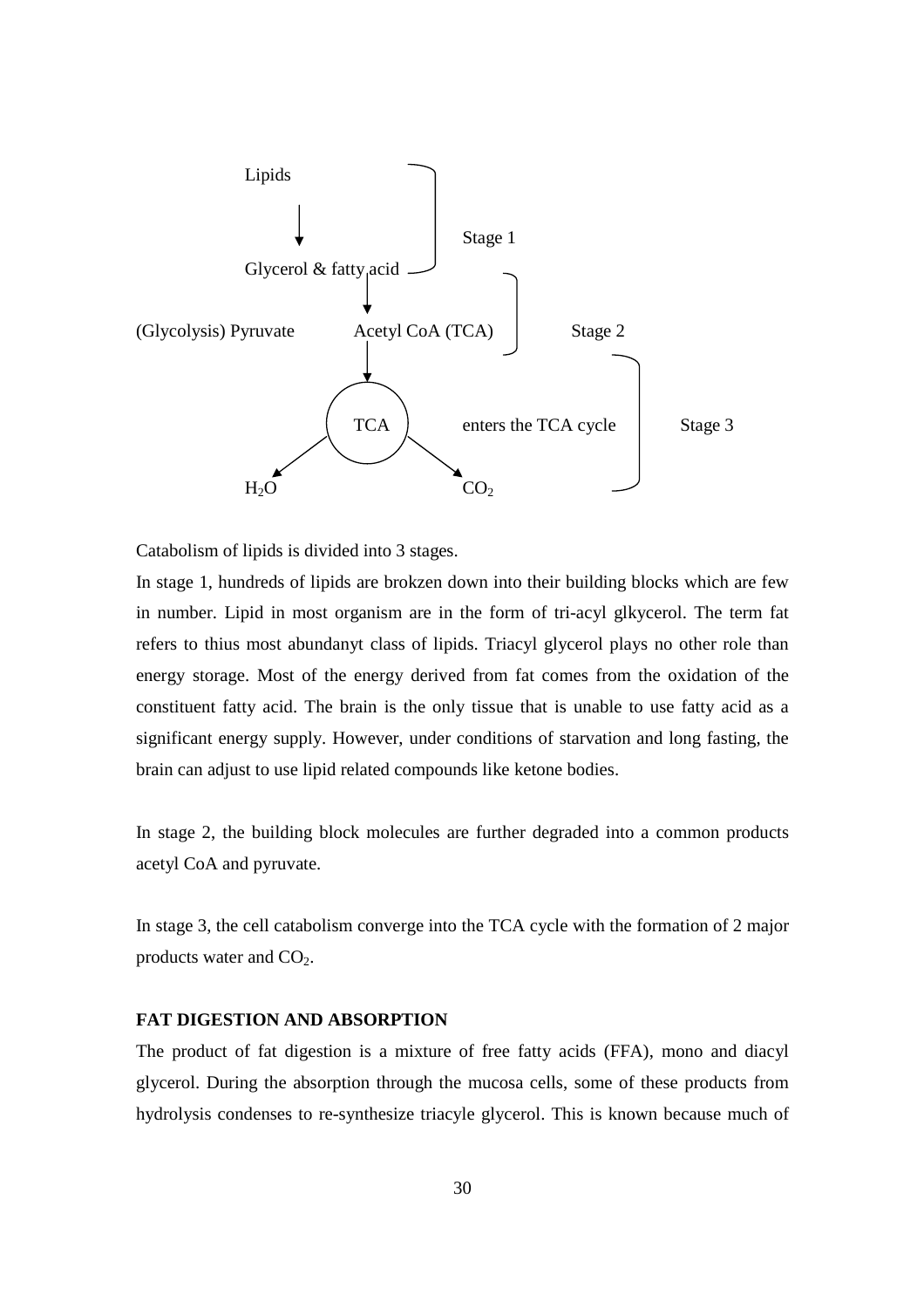the absorbed lipids is in form of triacyl glycerol complexed with protein, sometimes it can form complexes with cholesterol and sometimes complexes with phospholipids. When it forms complex with protein, it is called lipoprotein. When it forms complex with cholesterol, we call it chylolycrons or portomicrons.

Fats are derived from 2 primary sources in the body;

- a. The diet
- b. Mobilization of fat stored in the adipocytes.

# **OVERVIEW OF FAT DIGESTION AND ABSORPTION**

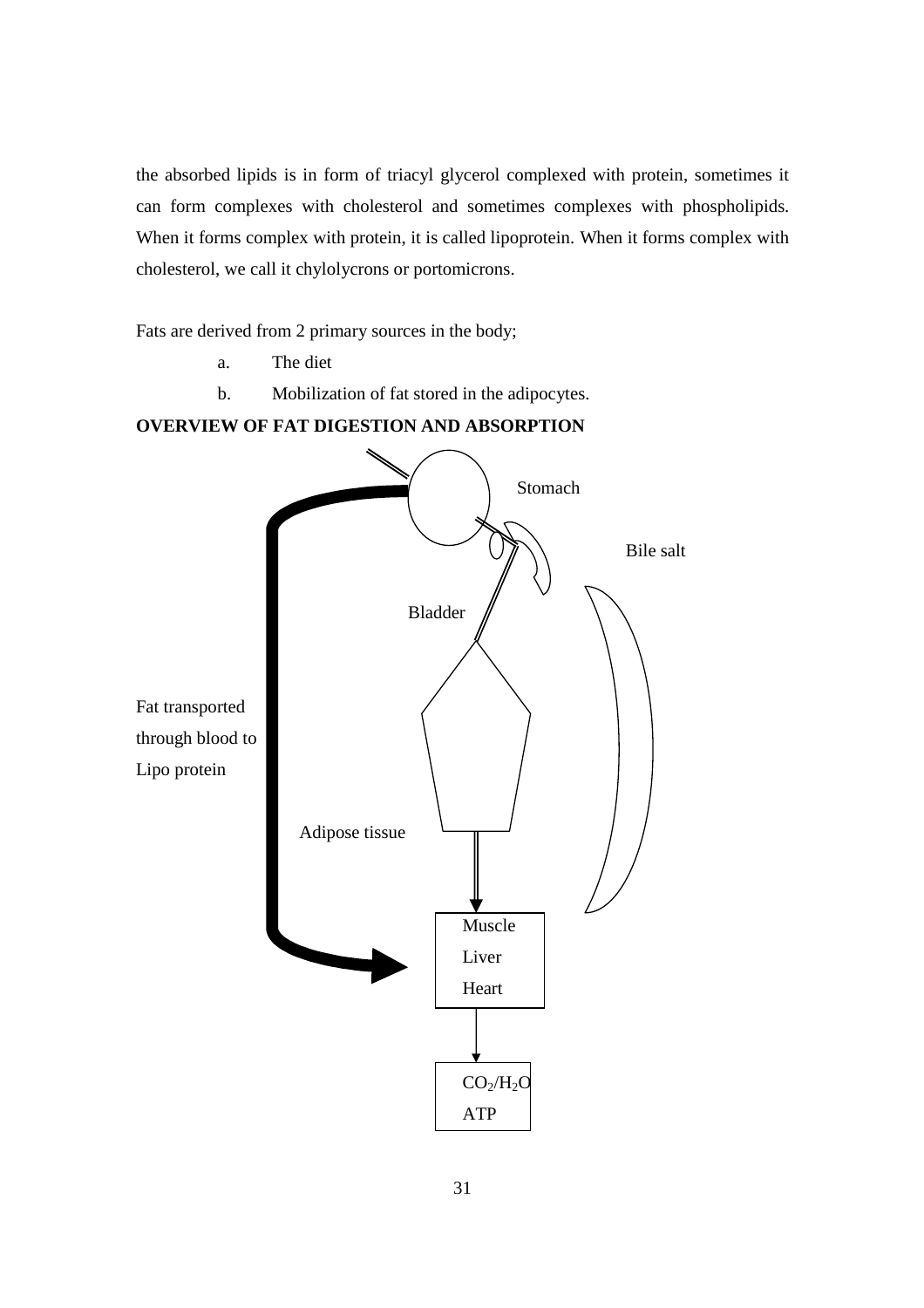After absorption of lipids, it can be associated with protein to form lipoprotein which aid in the transportation of lipid for energy storage. The lipoprotein are synthesized mainly in the liver. Lipoprotein are classified according to their density into;

- 1. Chylomicrons
- 2. Very low lipoprotein
- 3. High density lipoprotein
- 4. very high density lipoprotein

# **MOBILIZATION OF FAT**

The release of energy stored is the fat is comparable to the mobilization of carbohydrate stored in animal glycogen. The steps involved are;

**STEP I:** Activation of adenylate cyclase ephinepherine.

**STEP II**: Active adenylate cyclase in turn activate protein kinase by phosphorylation.

**STEP III**: Active protein kinase activate on enzyme called triacyl glycerol lipase.

**STEP IV**: This enzyme catalyses hydrolyte released of fatty acid from carbon 1 or 3 of the glycerol.

**STEP V**: The fatty acid released is followed by the action of a di and mono acyl glycerol lipase. These three enzymes degrade the original molecule to glycerol and 3 un-esterified fatty acid.

The hormones are mediated by epinepgherine in stress situation and it is also mediated by glycogen during fast.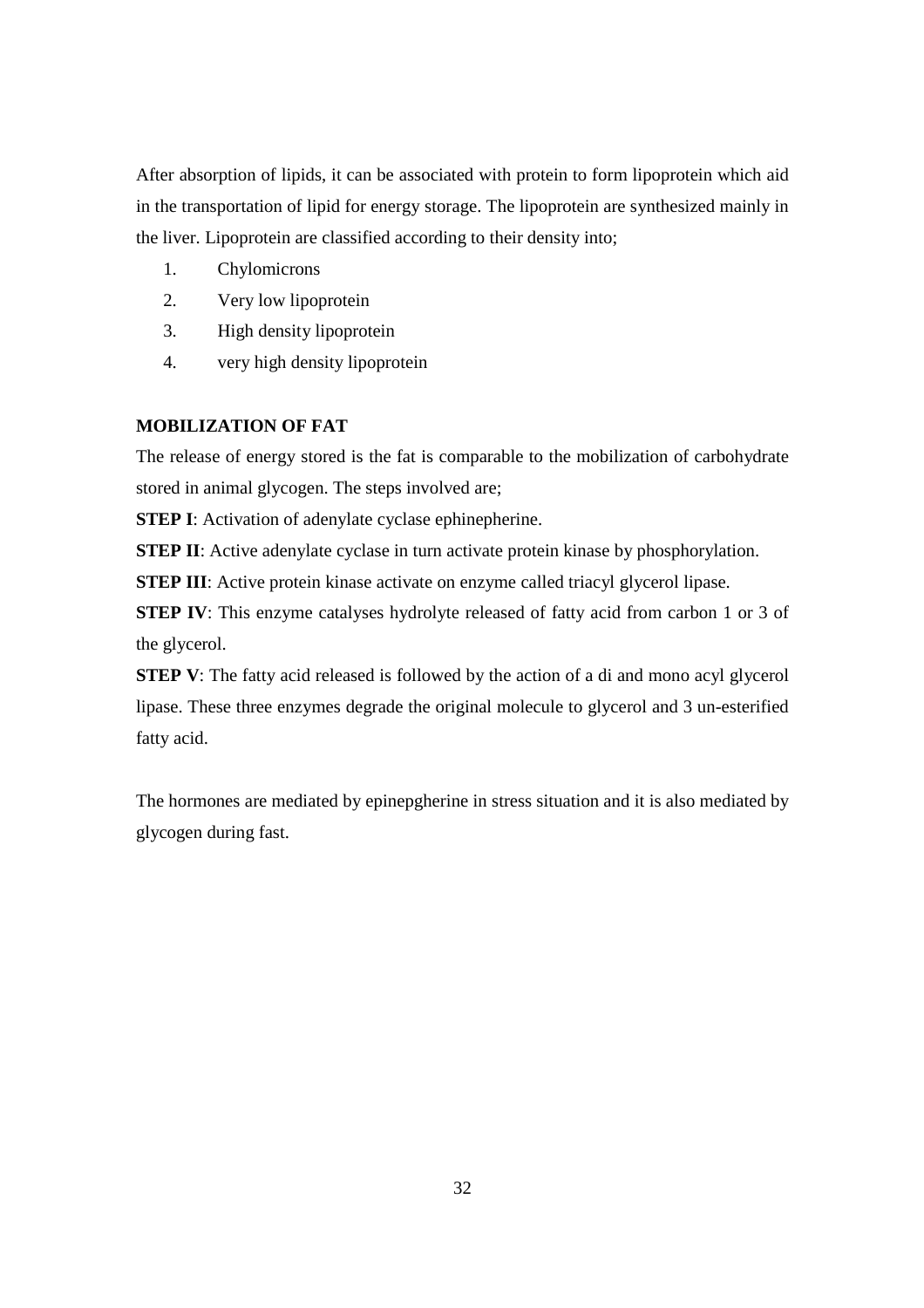

Tricylglycerol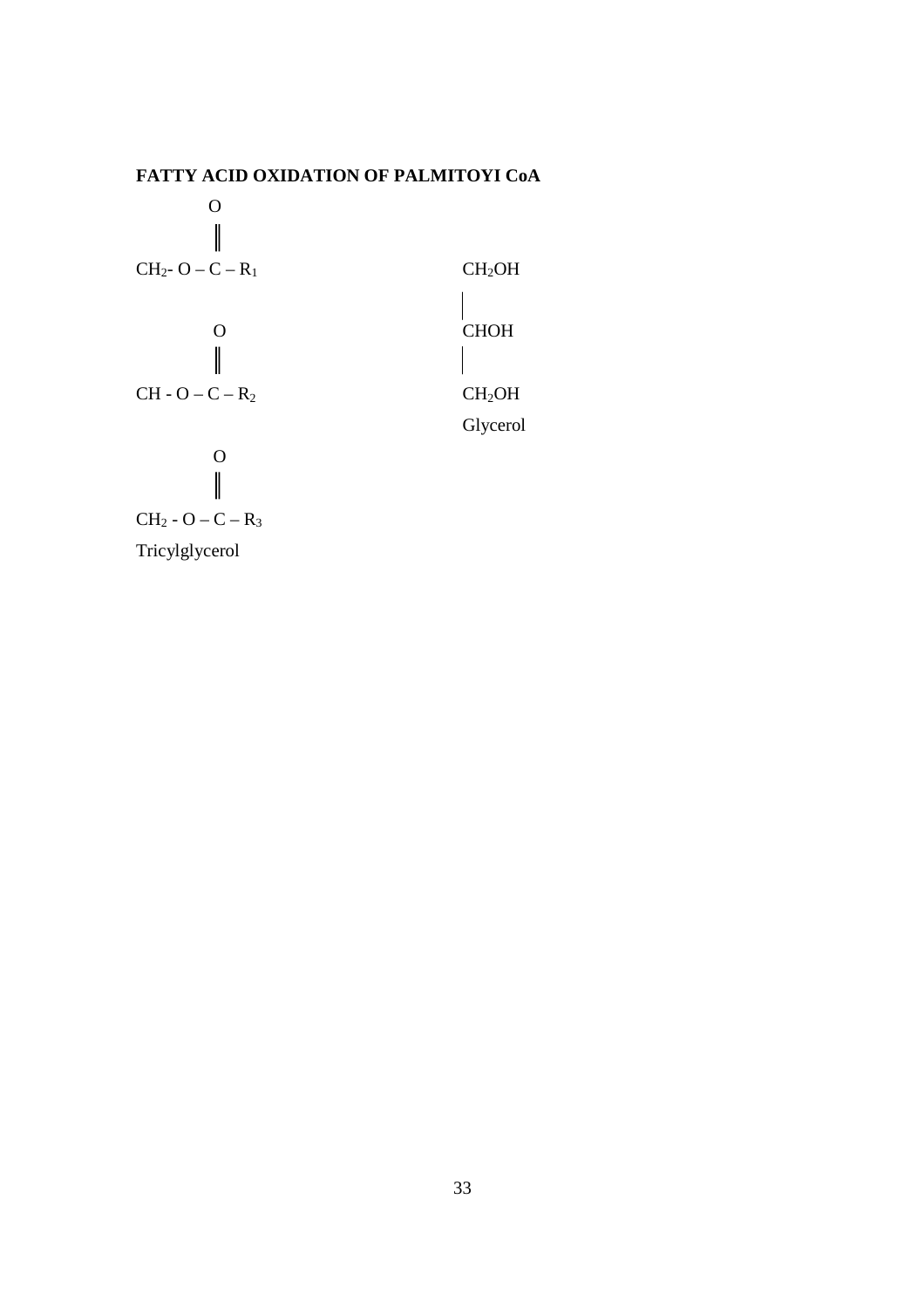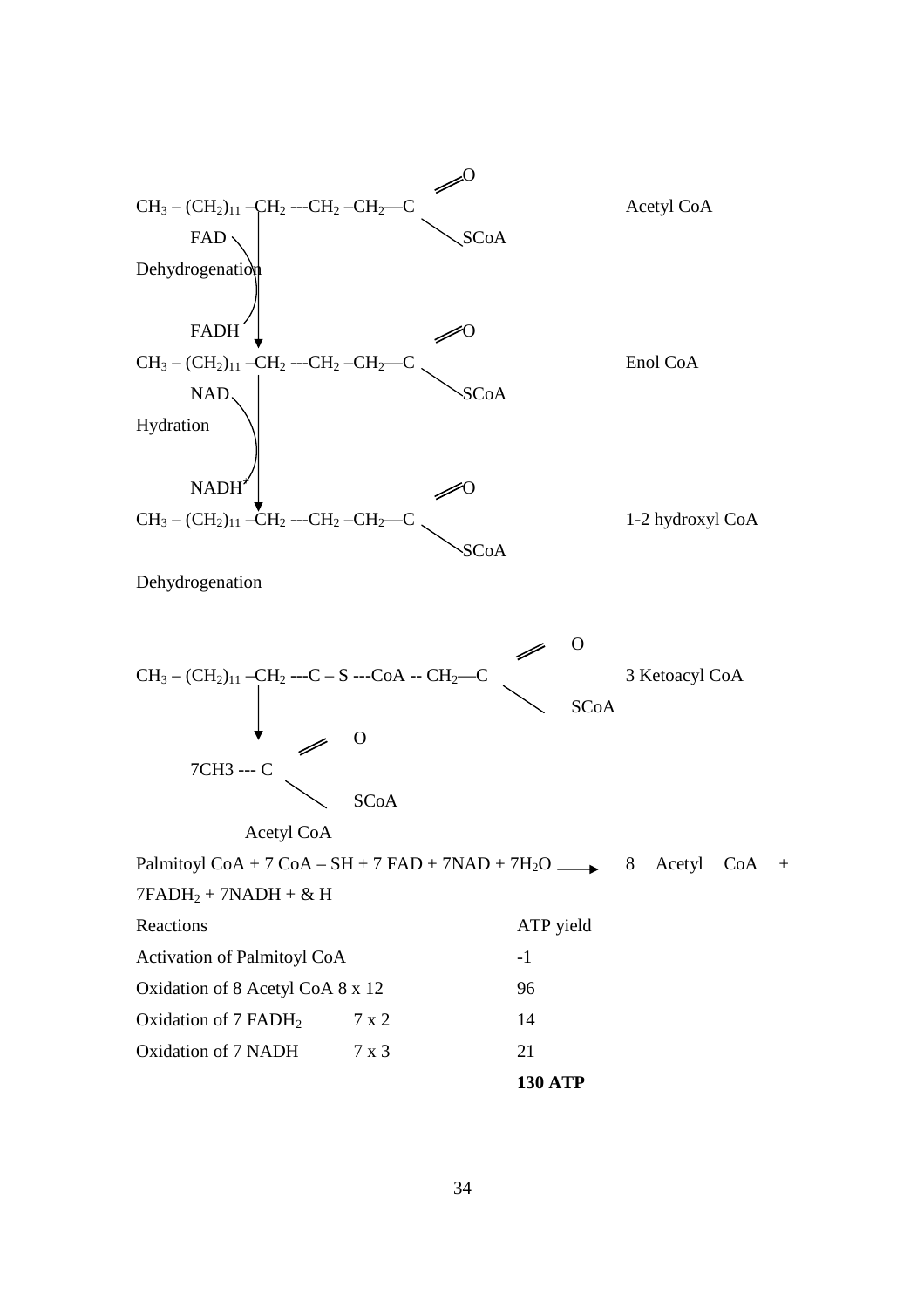



When FADH is been dehydrogenated, it will be converted to flavine adenine dinucleotide hydrogenase likewise NAD.

**NOTE:** Acetyl CoA is 8 time because molecule of fats gives 130 ATP that is why fatty acid gives a higherenergy than carbohydrate.

Catabolism of fats begins with hydrolysis of triacylglycerol to yiled glycerol  $+3$ molecules of fats comes from fatty acids with 5% of glycerol. Most of the fatty acids arise in the cytoisol, either through biosynthesis or through triaclglycerol transported from fats depot outside the cell. There is a formation of acyl CoA made up of long chain of fatty acids instead of 2 carbon acetic acids. The endoplasmic recticulum at the outer membrance of mitochondria uses this as fuel within the mitochondria, thuis reaction are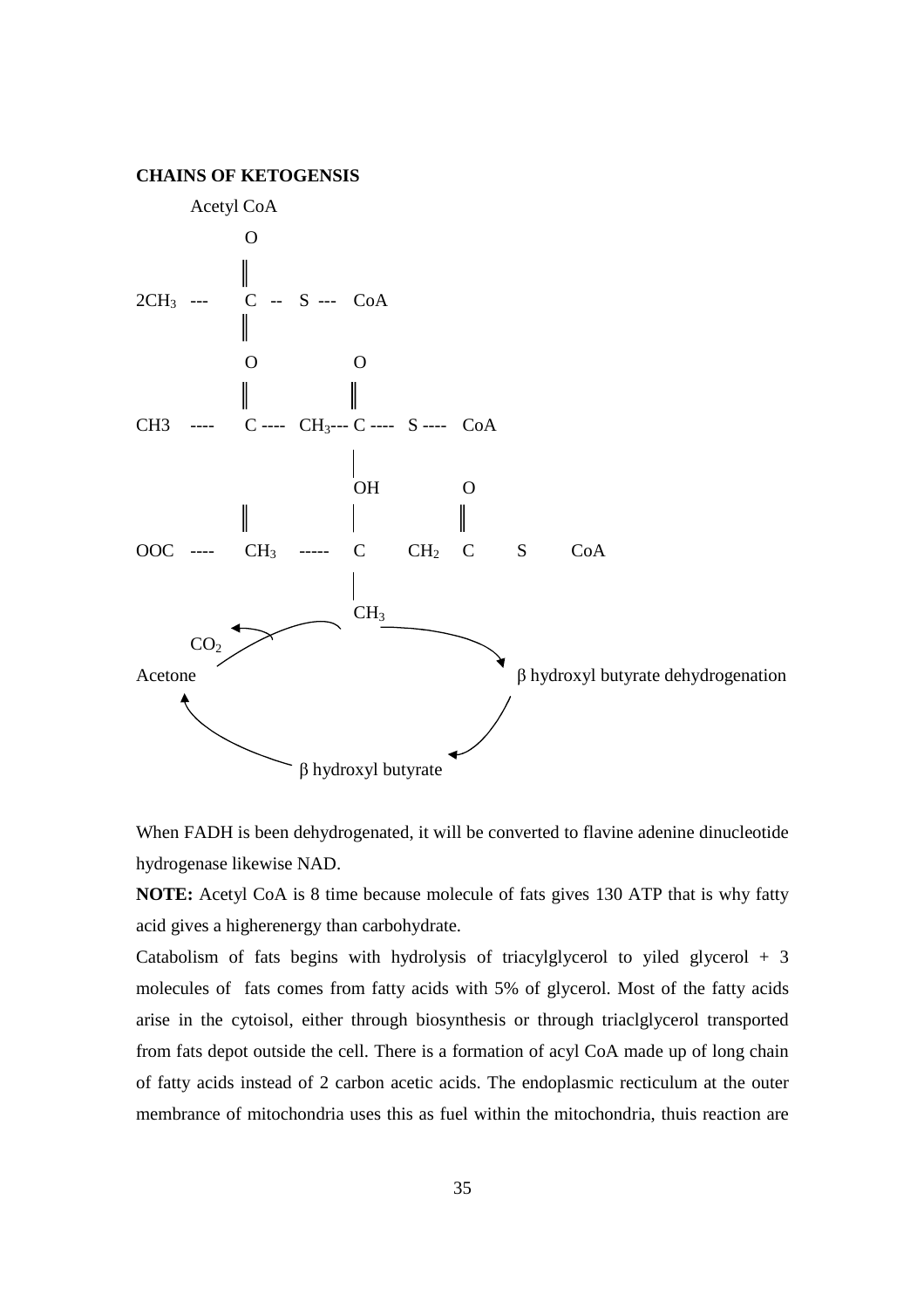catlysed by carnitine acyl transferase which transverse within the inner membrane. The oxidation of fatty acids is a series of steps in which step release 2 carboin fragments in form of acyl CoA the pathway is cyclic which involves 4 reactions and ends with the formation of acyl CoA short ended by 2 carbon wwhich undergoes the same process in the next step.

e.g. Palmitoyl CoA undergoes 7 cycles of oxidation to form 8 molecules of acetyl CoA. Each cycle release 1 -2 carbon unit with 2 electrons.

Oxidation of saturated fatty acyl CoA involves the following reactions:

- 1. dehydrogenation to form Enol CoA
- 2. Hydration of the double forming 1,3 hydroacyl CoA.
- 3. Dehydrogenation of the hydroxyl group to form 3 ketone CoA
- 4. Cleavage of the  $2<sup>nd</sup>$  molecule co-enzyme to release acyl CoA.

## **KETOGENESIS**

Acetyl CoA has 2 metabolic fates;

- 1. Oxidation to  $CO<sub>2</sub>$  in the TCA cycle
- 2. Biosynthesis of fatty acid

Another major pathway comes into play in the mitochondria when acetyl CoA accumulate beyond its capacity to be oxidized or used for fatty acid synthesis. That pathway is called ketogenesis and it leads to a class of compounds **called Keton bodies**.

#### **BIOENERGETICS**

Foods are need for synthesis of products in the body. They are needed as source of energy. Food are involved in the transfer of energy such as when chemical energy is converted to mechanical energy of heat heat. The ability of a food to supply energy is therefore of great importance in determining its nutritive value.

Energy is needed for mechanical work (i.e muscular activities), for chemical works such as movement of substance against concentration gradients, synthesis of enzymes and hormones.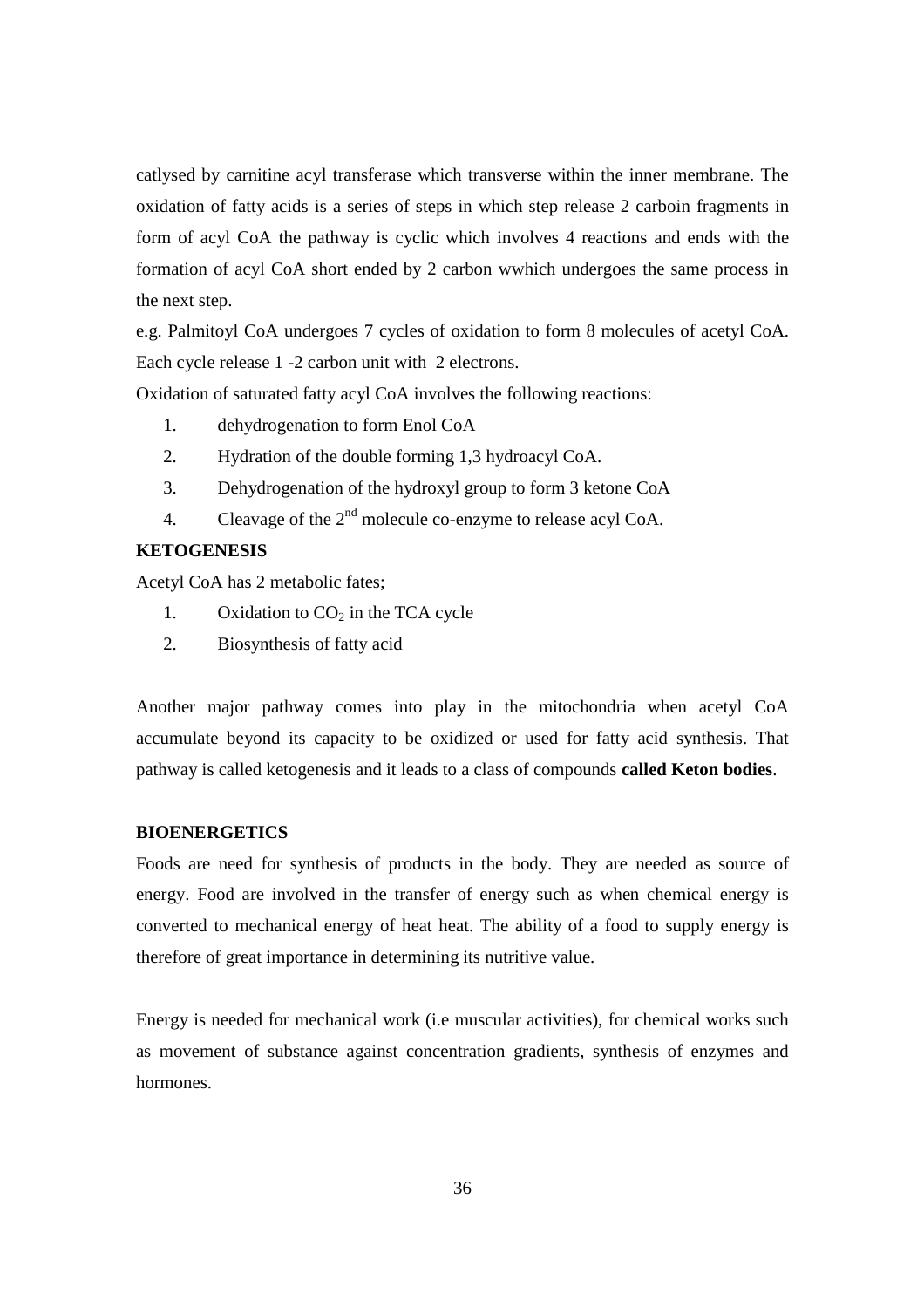When the chemical energy of the food is used for muscular and chemical work involved in body maintenance, the animal does not work on its surroundings and the energy used is converted to heat. In fasting animal, the quantity of heat produced is equal to the energy of the tissues catabolised. Energy supplied by the food is excess of that needed for maintenance is used for various forms of production. A young growing animal will store energy principally in the protein of its new tissues whereas an adult will store relatively large energy in fat. Whereas a lactating animal will transfer food energy into energy contained in milk constituent.

## **TYPES OF ENERGY**

1. **Heat Energy:** This is the energy produced only to keep the body warm. Its production is taken into account is measuring the efficiency of body processes. The basic unit of each energy is called Calorie (Cal). A calorie is defined as the amount of heat energy required to raise 1g of water from  $14.5^{\circ}$ C to 15.5<sup>o</sup>C. this is small, hence in practical nutrition a large calorie is used i.e Cal.

Calorie (Cal) is defined as the amount of heat energy required to raise 1 kg of water by  $1^{\circ}$ C.

2. **Gross Energy:** When a substance is completely burnt to its ultimate oxidation product i.e  $CO<sub>2</sub>$  and water and other gases, heat is given off and that heat is referred to as Gross energy. The quantity of heat resulting from complete oxidation of a unit weight of food is known as Gross energy. Gross Energy (G.E) is sometime called heat of combustion.

The oxidation of hydrogen and carbon atom is food leads to gross energy.  $CH<sub>2</sub>O$  have enough oxygen in the molecule to oxidize the hydrogen. Hence the only produced heat is from the oxidation of carbon.

In fats, less oxygen in present in the molecule hence heat is produced from the oxidation of carbon and hydrogen. This gives the reason why the heat produced in fat is higher than  $CH<sub>2</sub>O$ .

In protein, heat is generated also from the combustion of carbon and hydrogen but the nitrogen that is present in protein gives rise to no heat at all since it is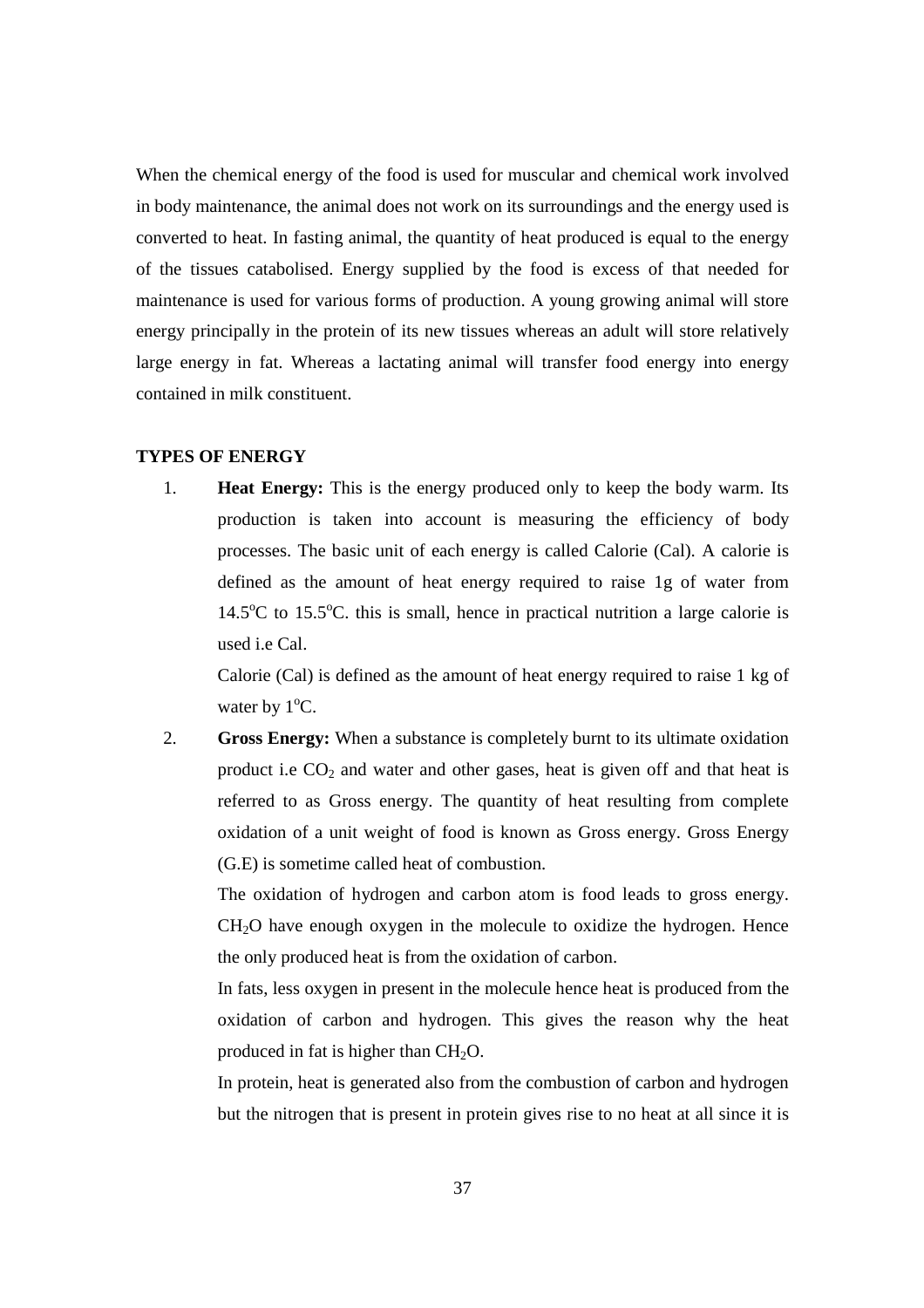set free as gaseous form. The gross energy values of 3 classes of feed ingredients is stated below;

 $CH<sub>2</sub>O = 4.15Kcal/g$ 

Protein  $= 5.65$ Kcal/g

Fat =  $9.4$  Kcal/g

- 3. **Digestible Energy:** Apparent digestible energy of a food is the gross energy content of a weight of the food less the gross energy content of faeces resulting from the consumption of a unit weight of that food. Apparent digestible energy is the energy generated from the food minus the energy generated from the faeces.
- 4. **Metabolisable Energy (M.E):** M.E of a food is the digestible energy less the energy lost in the urine less the energy lost in combustible gases. Energy in urine is present in nitrogen containing substances such as urea, allantoin, critic acid, hippuris acid, creatinine, glucuronate. The combustible gases lost from rumen consists of methane. Methane production is directly proportional to food intake.

**At maintenance level of nutrition, 7-**9% of G.E is lost as methane. For poultry, metaboliusab;le energy is measured easily than digestible energy. Why? This is because in poultry the faeces and urine are mixed together so the M.E can be easily measured during the process.

# **VITAMINS**

Vitamins are organic molecules that function in a wide variety of capacity within the animal's body. The most prominent function is as co-factors for enzymatic reactions. The distinguishable feature of vitamins is that they generally cannot be synthesized by mammalian cells and therefore must be supplied in the diet.

# **WATER SOLUBLE VITAMINS**

1. **Thiamine**: It is also known as vitamin B<sub>1</sub>. **Functions**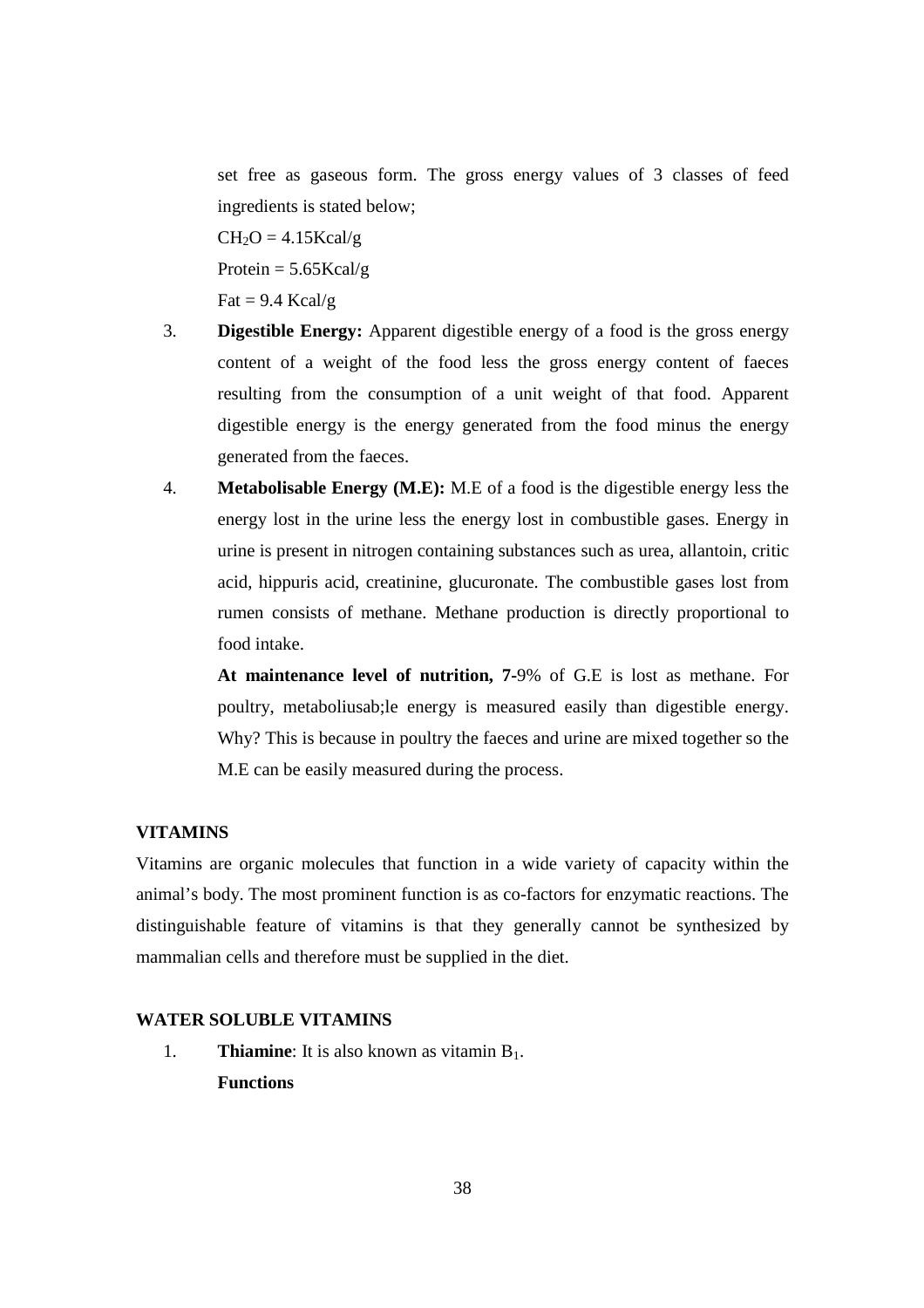- a. Acts as catalyst in carbohydrate metabolism enabling pyruvate to be metabolized and carbohydrates to release their energy.
- b. Also plays an important role in synthesis of nerve regulating substances.

## **Deficiency symptoms**

- 1. Constipation
- 2. Suppressed appetite
- 3. Mental depression
- 4. Peripheral neuropathy and fatigue.
- 5. Chromic thiamine deficiency leads to a more severe neurological symptom e.g mental confusion, lost of eye co-ordination.
- 6. Severe thiamine deficiency is known as beriberi.

## **Sources**

- 1. Brewers yeast
- 2. Eggs
- 3. Leafy green vegetables
- 4. Whole or enrich cereals, wheat, nuts and legumes.

**NOTE:** Milling of cereals removes these portion of the graiun rich in thiamine.

2. **Riboflavin:** Vitamin B<sub>2</sub>, it serves as a co-enzyme i.e one that combine with a portion of another enzyme to be effective in the metabolism of carbohydrates, fats and especially respiratory protein. It also serves in the maintenance of mucus membrane.

#### **Deficiency symptoms**

- 1. Photophbia
- 2. Angular stomachtitocs

## **Sources**

- 1. Eggs
- 2. Milk
- 3. Meat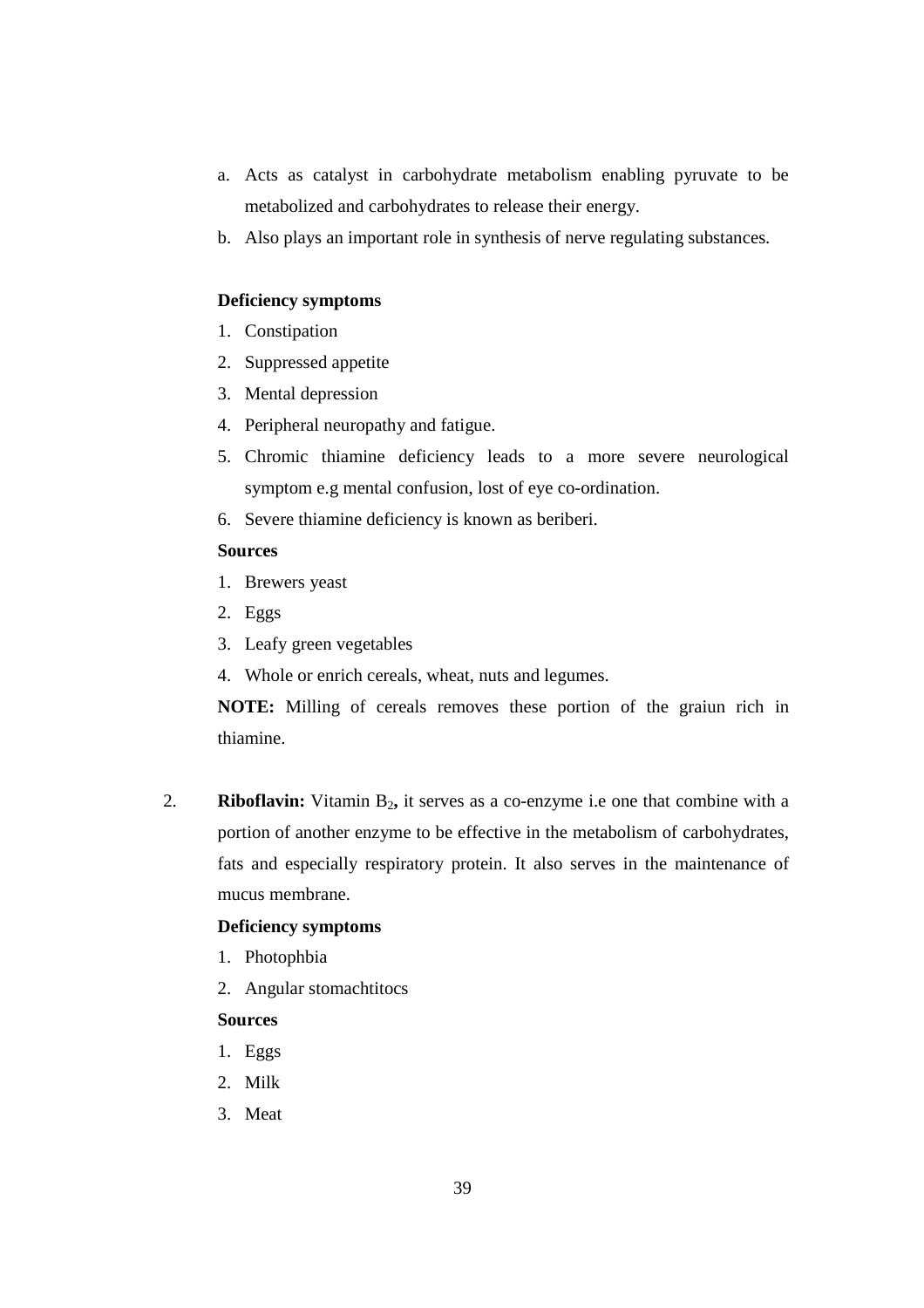- 4. Cereals
- 3. **Niacin:** Also known as vitamin  $B_3$  or nicotin amide.

## **Functions**

1. Required for the synthesis of active form of vitamins  $B_3$  NAD (Nicotinamide adenine dinucleotide phosphate). Both NAD and NADP functions as co-factor for numerous dehydrogenase examples include lactose maltose dehydrgenase, succinyl CoA dehydrpogenase).

## **Deficiency Symptoms**

- 1. Dermatitis
- 2. Weight loss
- 3. Diarrhoea
- 4. Depression
- 5. Demantia

## **Sources**

- 1. Liver
- 2. Poultry
- 3. Meat
- 4. Salmon
- 5. Whole grain
- 6. Enriched cereal
- 7. Dried beans
- 8. Pea nuts
- 4. **Panthotenic Acid:** Also known as Vitamin B<sub>5.</sub>

## **Function**

For the synthesis of co-enzyme A and is a compound of the acyl carrier protein (ACP) domain of fatty acid synthase. Panthotenic is therefore required for the metabolism of carbohydrates via the TCA cycle and all fats and proteins.

## **Sources**

- 1. Whole grain cereals
- 2. meat
- 3. Legumes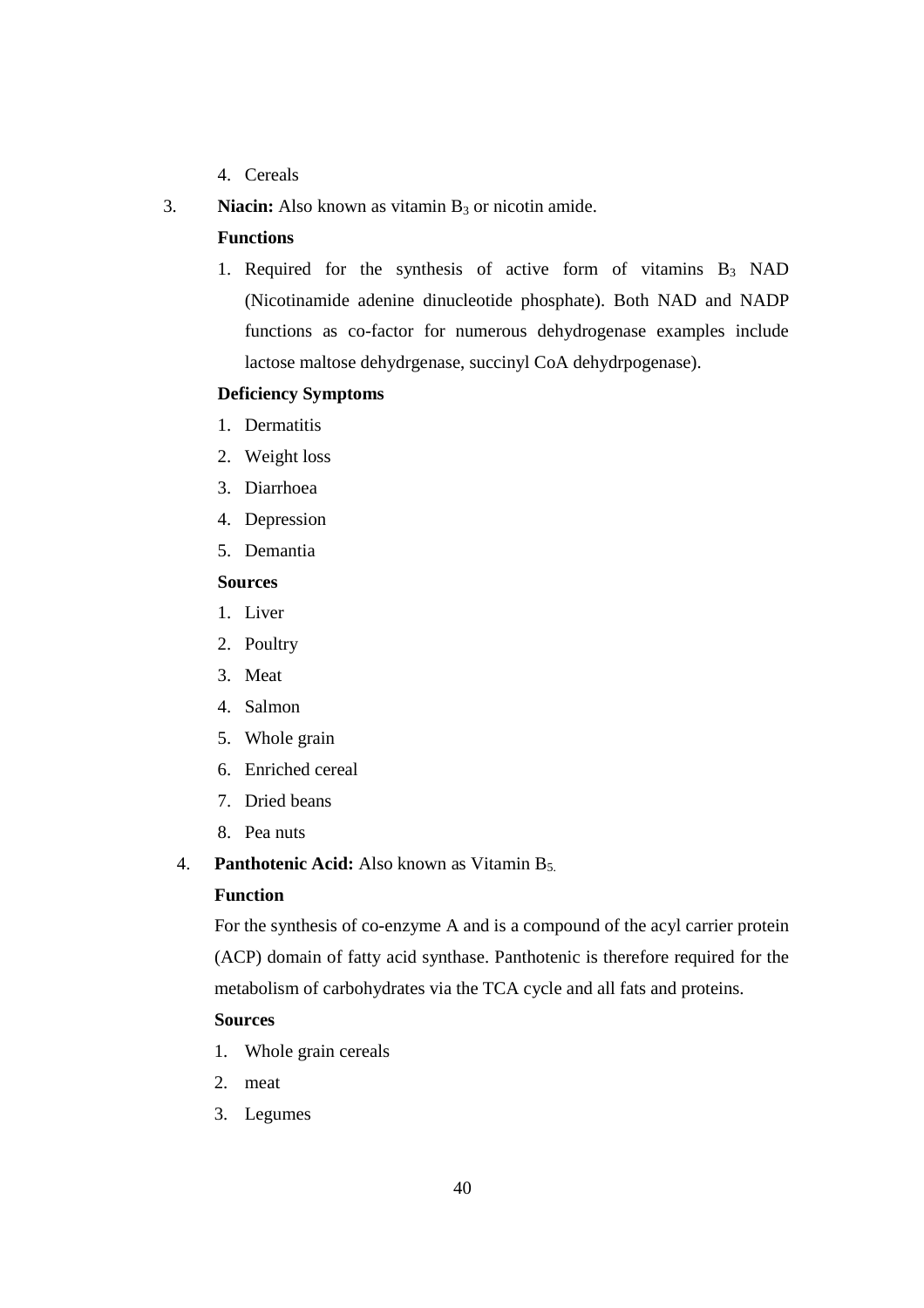5. **Pyridoxine, Pyridoxia, pyrisoxomine** are collectively known as vitamin B<sup>6</sup> all the 3 compounds are converted to the biological active form of vitamin  $B_6$ called pyridoxial phosphate. This conversion is catalysed by the ATP requiring enzyme called Pyridoxial kinase.

## **Functions**

- 1. Pyridoxial phosphate functions as a co-factor in enzyme involved in transamination reaction required for the synthesis and catabolism of the amino acids.
- 2. It also function in glycogeneolysis as a co-factor for glycogen phosphorylase.

Deficiency of vitamin  $B_6$  are rare and usually related to verall deficiency of the B-complex vitamins.

## 6. **Biotin**

## **Function**

It functions as a co-factor required of enzyme that are in carboxylation reaction e.g acetyl CoA carboxylase and

 Deficiency of the vitamins are very rare. Deficiency are generally seen after a long antibodies therapy which depleted the intestinal fauna or following excessive consumption of raw eggs. The latter is given to the affinity of the egg white protein (abiding) for biotin preventing intestinal absorption of biotin.

#### **Source**

Biotin is found in numerous food and synthesized by intestinal bacteria.

7. **Cobalamin:** is more commonly known as vitamin B<sub>12.</sub>

#### **Functions**

- 1. As a co-factor
- 2. During the catabolism of fatty acid with an odd no of carbon atom and the amino acid; valine, iso-leucine and threomine, the resultant propanyl CoA is converted to succinyl CoA for oxidation in the TCA cycle. One of the enzyme on this pathway methyl smalonyl CoA mutase require vitamin  $B_{12}$ as a co-factor in the conversion of methyl  $B_{12}$  to succinyl CoA.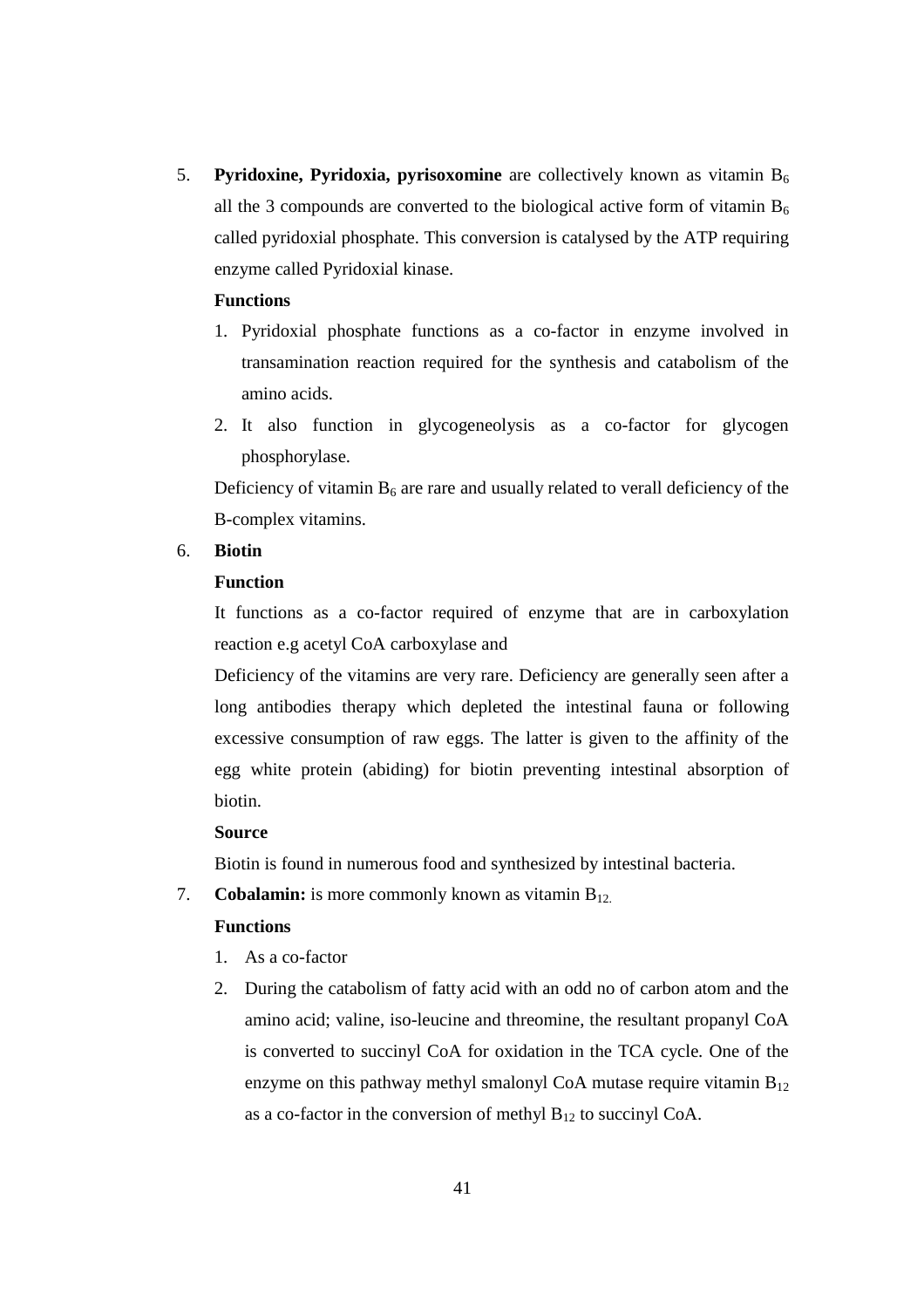## **Deficiency**

Severe or alteration in the normal architecture of membrane of nerve cell.

#### **Sources**

Exclusively vitamin  $B_{12}$  is synthesized by micro-organism found in the liver of animal..

# 8. **Folic Acid**

## **Function**

Helps to remove some of the glutamate residue through the action of lysosome enzyme.

#### **Sources**

Obtained primarily from yeast and leafy vegetables

## **Deficiency**

Results are complications nearly identical to those described from vitamin  $B_{12}$ .

# 9. **Ascorbic Acid**

# **Functions**

- a. In the formation and maintenance of collagen. Collagen is the protein that supports the body structure and plays a major role in the formation of bone and teeth.
- b. It enhances the absorption of iron (Fe) from food of vegetable origin.

## **Deficiency**

Scurvy: These symptoms are due to loss of commenting action of collagen and it includes losing of teeth and cellular changes and long bine of young animals.

### **Sources**

- 1. Citrus fruits
- 2. Fresh straw berries
- 3. Pineapple
- 4. Tomatoes
- 5. Green pepper
- 6. Cabbage
- 7. Spinach.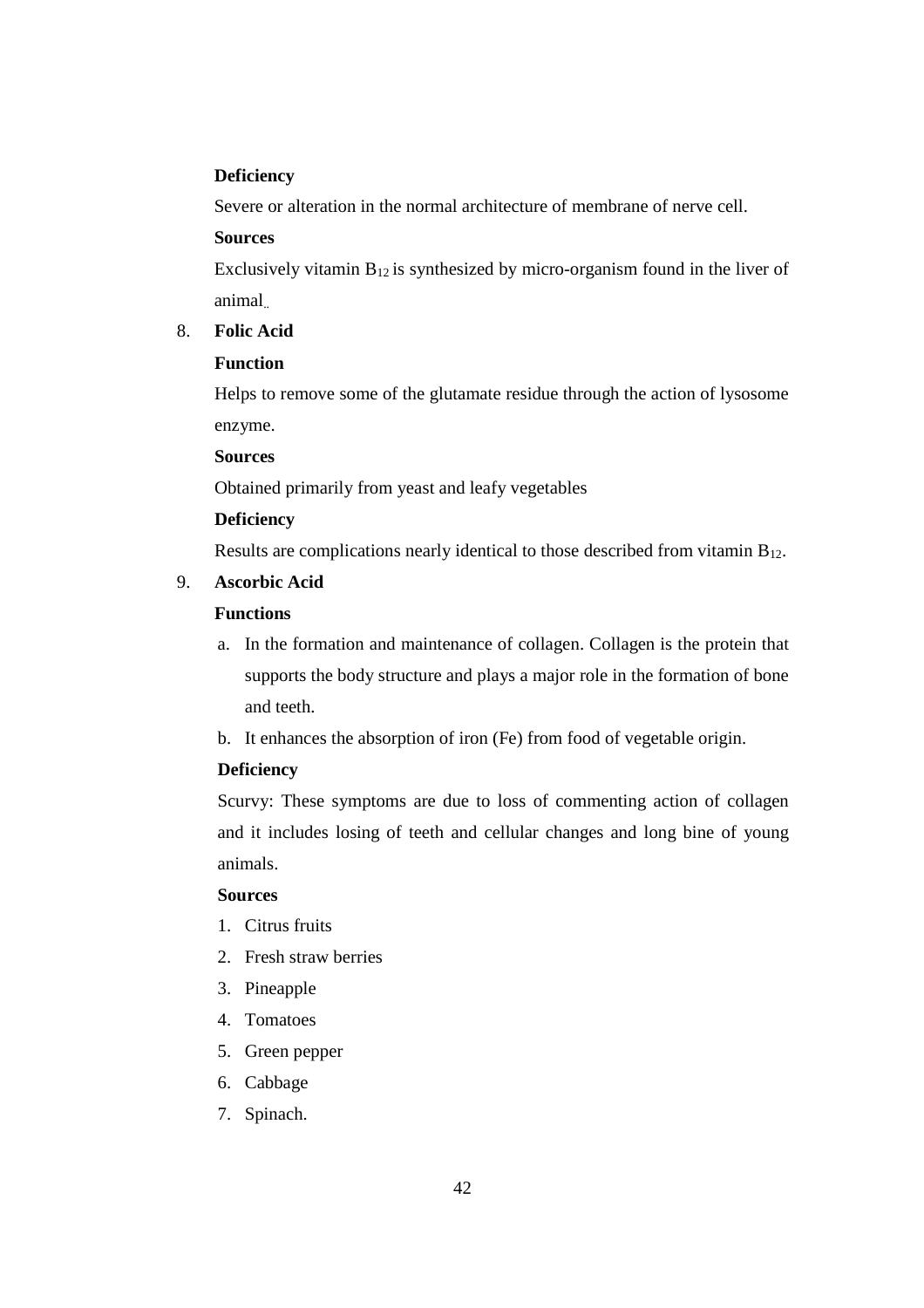#### **NUTRIENT REQUIREMENTS FOR MAINTANANCE AND PRODUCTION**

For a given no of animal species, the G I T very largely determines the types of food that will be nutritionally adequate, consequently, the Avian species with the relatively short intestinal tract would require food that is highly digestible in the same way, ruminants are better adapted to utilizing foods or feeds of lower digestibility than poultry this is an account of the extensive g.i.t which facilitate the microbial degradation of dietary fiber. There are also some animal special like the horse which may neither be considered

ruminant or monogastric, they do, however, have extensive caecum wherein considerable fibre degradation occurs. Carnivorous animals have a relatively short alimentary canal while herbivores have an extensive g.i.t.

The relationship of the length of body to the digestive tract for wide range of animal usually provides a useful guide in the dietary formulation. Such a relationship length to length is about 1:4 for cat and chicken, 1:6 for dogs 1:27 for sheep and goat and 1:14 for swine. It follows therefore that the type of food most useful for chicken closely resembles those for cat and dog rather than for cattle and sheep.

The absence of lips and teeth both which, are replaced by horny-mandible. The tongue in the chicken and turkeys is shaped like the barb end of an arrow with the point directed in such a way as will help the movement into the oesophagus. Salivary glands secret mucus saliva which lubricates the feed as it passes into the oesoghagus. The crop is a pouch which forms an enlarge specialized area of the oesophagus, little digestion takes place in the crop as it's function is largely that of storage. Posterior to the crop is an acid secretory section of the g.i.t of the bird called the PROVENTRICULUS; it is similar to the stomach of such animals as pigs, dogs and cat. The stomach usually opens up into the small intestine (SI) but in the chicken the proventriculus leads into the gizzard which in turn opens into the duodenum. Hcl and pepsin which aid the digestion of protein are secreted by the wall of proventriculus. No rennin secreted since no milk is produced by the bird. Food usually spends a short time in the proventriculus hence little digestion takes place in the proventriculus. Lying between the proventriculus and the duodenum is an oval shaped organ the GIZZARDS; it comprises two pairs of red powerful organ, covered internally with a thick horny epithelium. The chief function of the organ is to grind coarse food particle. The process of grinding is aided by the ingested grit or gravel. With properly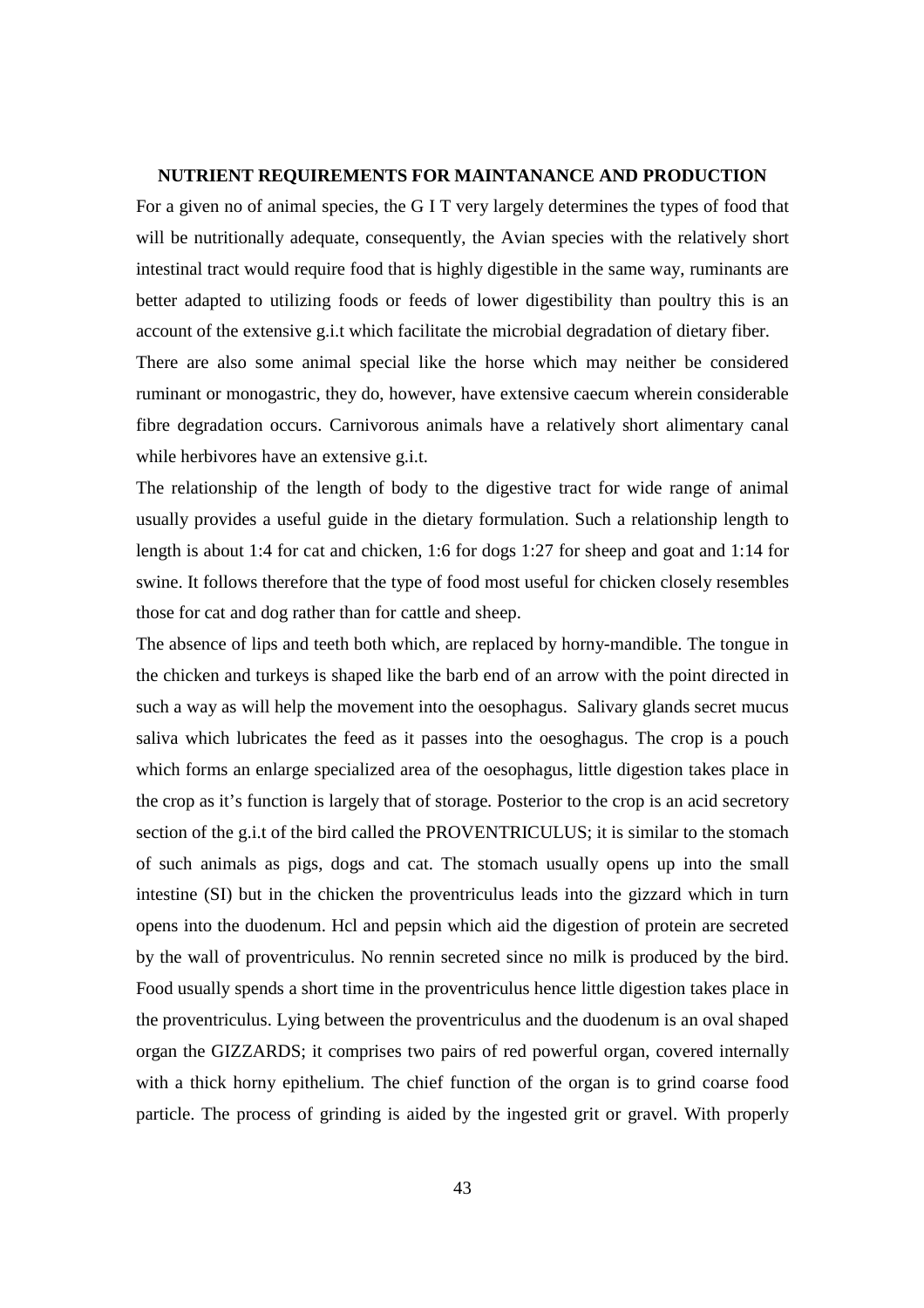ground ration the role of gizzard is diminishing. Immediately after the gizzard, the small intestine is folded into a loop called the duodenum and in between the duodenal loop we have the pancreas supplied with numerous ducts which lead into the duodenum. The pancreatic juice is slightly alkaline and neutralizes acid secreted by the proventriculus. The pancreatic secretion contains enzymes which hydrolyze protein, CHO, and fats. The bile is a pigment secreted by the liver and it is important for proper absorption of fat in the small intestine. The bile is conveyed to the lower end of the duodenum via the duct. The duct from the right loop of the liver is enlarged to form the gall-bladder in which bile is stored and concentrated. The elaboration of the bile is triggered off by the presence of food in the S.I. The S.I consists of 2 distinct parts i.e. the duodenum and lower intestines. The enzymes of lower small intestine completes the digestion process started or initiated by the pancreatic enzymes. Here the peptides are broken down into amino acid, fats to glyceride and fatty-acid, disaccharides into simple sugar.

 Since there is no specialized area in the g.i.t of the chicken for bacteria to aid the breakdown of food stuffs only feed materials which can be digested by enzyme secreted by the chicken are useful as food for the chicken.

The epithelial lining of the S.I. has a tremendous surface area, which makes rapid absorption of nutriment possible. The chicken can digest and absorb a full meal in 3 hours. The caecum (a) is represented by 2 blind pouches giving off from either sides of the junction between the lower intestine and large intestine It is about a few "cm" in length usually filled with faecal matter. With highly digestible ration the caecum has little functions in digestion, however, in adult birds fed highly with fibrous ration, some digestion of fibre may occur in the caecum due to microbial action. Since this microbial fermentation takes place at sites posterior to the

absorption area of g.i.t, the significant of short chain volatile fatty acid so produced is still questionable. Large intestine in the avian specie is usually short and consists of a short rectum which leads to the cloaca (which is chamber common to digestion, urinary, reproductive which opens external through a vent and the urinary is discharged in this chamber and excreted with faeces.

## **THE RUMINANT GIT &PHYSIOLOGY OF RUMINATION**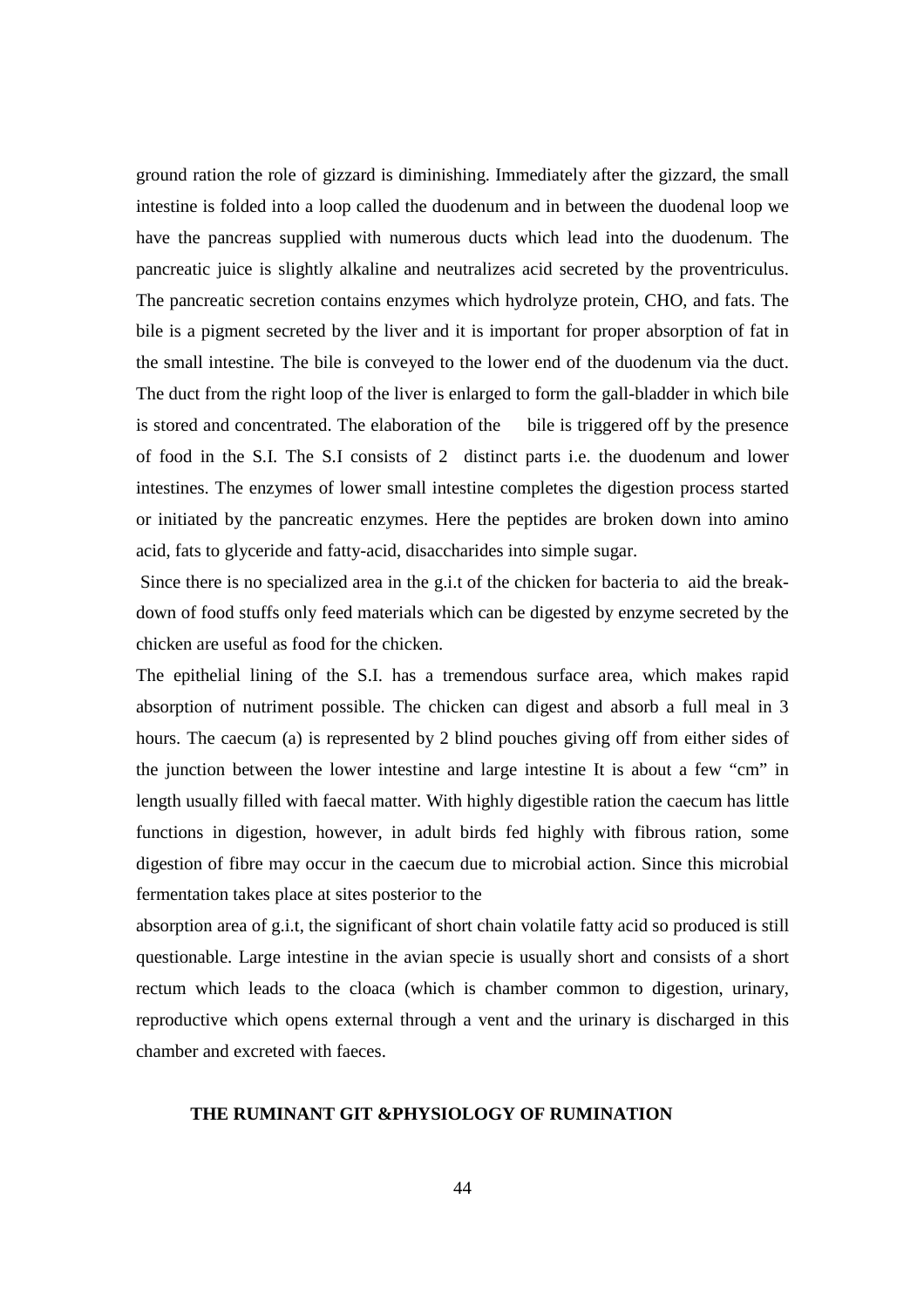The ruminant animals such as the sheep, goat and cattle are characterized by possession of complex digestive tract being an anatomical adaptation to their dietary habit. The ruminant animals handle a considerable amount of digestive fibre and therefore require considerable and prolong physiological processes before being broken down into utilizable form.

The various compartments of the ruminant stomach are:

- I Rumen 1st or fore- stomach.
- Ii Reticulum
- Iii Omasum
- 1v Abomasum

The rumen and the reticulum are contiguous and hence communicate freely with each other. The rumen represents the most extensive portion of the ruminant stomach and it is endowed with numerous muscular folds which aids the mixing up of ingested food substances. The reticulo-rumen serves as the initial storage units where the food substances are initially reduced in size by various digestive processes.

The reticulum and omasum communicate by means of reticulo-masal orifice. In the young ruminant animal, there is a development of an esophageal tube or grove that enables the liquid diet of the young animal to enter directly into the abomasum without passing through the reticulo-rumen. A rather oval organ which lies to the right of the reticulum is the omasum, which is filled with a no of laminae (finger- like processes), the omasum is linked with the abomasum by means of a grove called sulcus-omasi. The abomasum or true stomach is analogous in no of respect to the small stomach of the cannibals.

The abomasum is linked with duodenum by the pylorus. It must be emphasized that a matured rumen is richly supplied by a no of tongue-like projection called papillae which give the rumen its fur-like appearance. The S.I of the ruminant animals is similar to that of the monogastric animal and terminates at its Ileo-caecal junction. The caecum a blind sac-like out- grow of the large intestine where in some food may first enter for some degrees of digestion although the actual function is still largely speculative.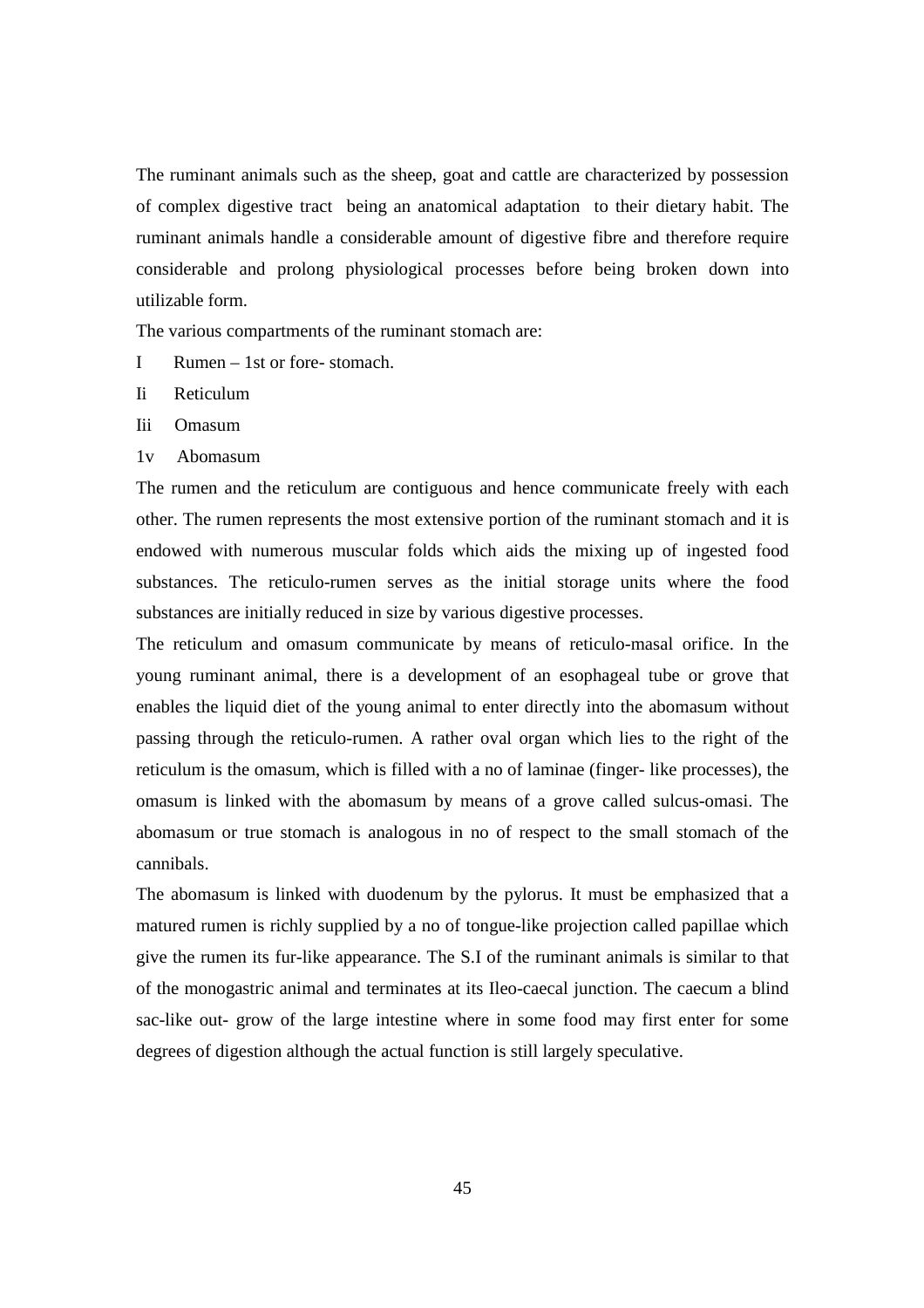## **RUMINATION**

In the ruminant animal both the rumen  $\&$  the reticulum serve as fermentation vat while both omasum & abomasum serve to prepare food for gastric digestion by enhancing the removal of excess water and facilitating the normal acid-enzymes digestion in the glandular stomach. The rumen harbors millions of micro-organisms whose functions are not only to break down cellulose into digestible poly-saccharide but also synthesize a host of other chemmical substances which will serve as ruminant food. The chief product of ruminal fermentation are the short chained fatty acids which include acetic acid 60%, prop ionic acid 20%, butyric acid < 20% and others such as methane. These short chained fatty acids are usually absorbed through the ruminal wall. These volatile fatty acids provide energy sources and may also be synthesized into fatty acid and ketene bodies. Propionic acid is of great importance in ruminant nutrition because it's configurations  $CH<sub>3</sub>CH<sub>2</sub>C=0$  makes it highly glucogenic within the liver cell and thus provide about 50% of the glucose that enters the ruminant metabolic system. Butyric acid or butyrase may be glucogenic as wall as ketogenic and therefore less useful nutritional as propionic acid.

The cow and most other ruminants are endowed with the ability to synthesize protein from fatty acid owing chiefly to symbiotic activities of the ruminal micro-organisms; this represents a marked contrast to the metabolism of non-ruminant mammals that lack such specialization. It must be emphasized that the ability to effectively utilize dietary fibre is not to be found in the ruminal animal at birth thus a young calf feeding on the mother's milk metabolizes in much the same way as monogastric animal until it is about 4 months when the rumen would have sufficiently developed to assumes its full nutritional responsibilities. Although several advantages accrue to the ruminant digestive system as far as food is concerned, the process of fermentation generates so much gas which needs to be eliminated through belching. Any interference with the mechanism of elimination of gas in the rumen produces a spectacular syndrome called BLOAT and it is a disease condition usually associated with cattle grassing on lush legume pastures. Another defect of ruminant metabolism is the formation of ketones body which is a specific disease of ruminant. Ketosis is believe to be a caused by liver inability to detoxify or metabolize short chain fatty acids in the blood stream due to increase stress brought about by lactation and pregnancy.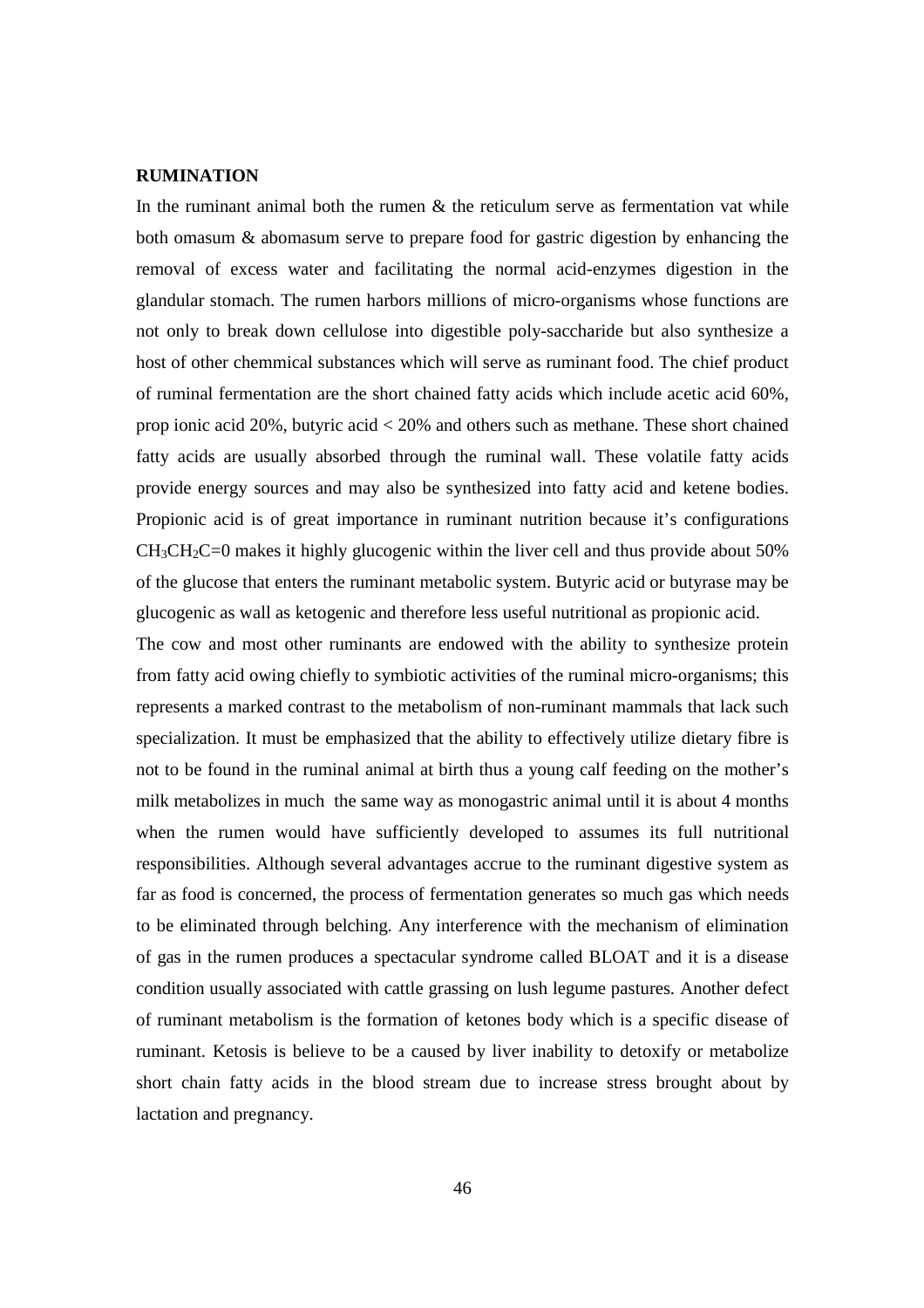#### **NUTRIENTS FOR BODY MAINTENANCE AND PRODUCTION.**

#### Nutrients for Maintenance

Maintenance can be defined as that state in which there is neither gain nor loss of a nutrient by the body. Maintenance requirements are estimates of the amounts of nutrients needed to achieve such equilibrium states. Whether an animal is being fed for growth, fattening, milk secretion etc, a substantial part of its food is used for supporting body processes which must go on.

#### Maintenance Requirement

The term requirement implies the minimum amount of a given nutrient needed to promote a given body function to the optimum in a perfectly balanced ration. Note – such a minimum value will not be the same for any two individual.

Energy requirement for maintenance.

The energy required for maintenance is the minimum amount needed to keep the animal in energy equilibrium i.e. to prevent any loss from its tissue.

Therefore, an intake sufficient to offset the loss represented or cause by the fasting metabolism would be the requirement for any given animals. It is usually expressed as Net Energy. The maintenance energy consists of 2 parts.

1. The basal metabolism – which is defined as a state of minimum energy expenditure by the animal in the post absorptive condition. The basal metabolic rate (BMR) is a direct and constant function of the metabolic size of the animal.

BMR 24hrs = 70 (W kg 0.75) Kcal.

2. Metabolizable Energy – This is used for maintenance or sustenance of certain unavoidable activities by the animals that are not using energy for work or production of any tissue or product. With most animal including human, basal metabolic rate represent 75% of ME used for maintenance.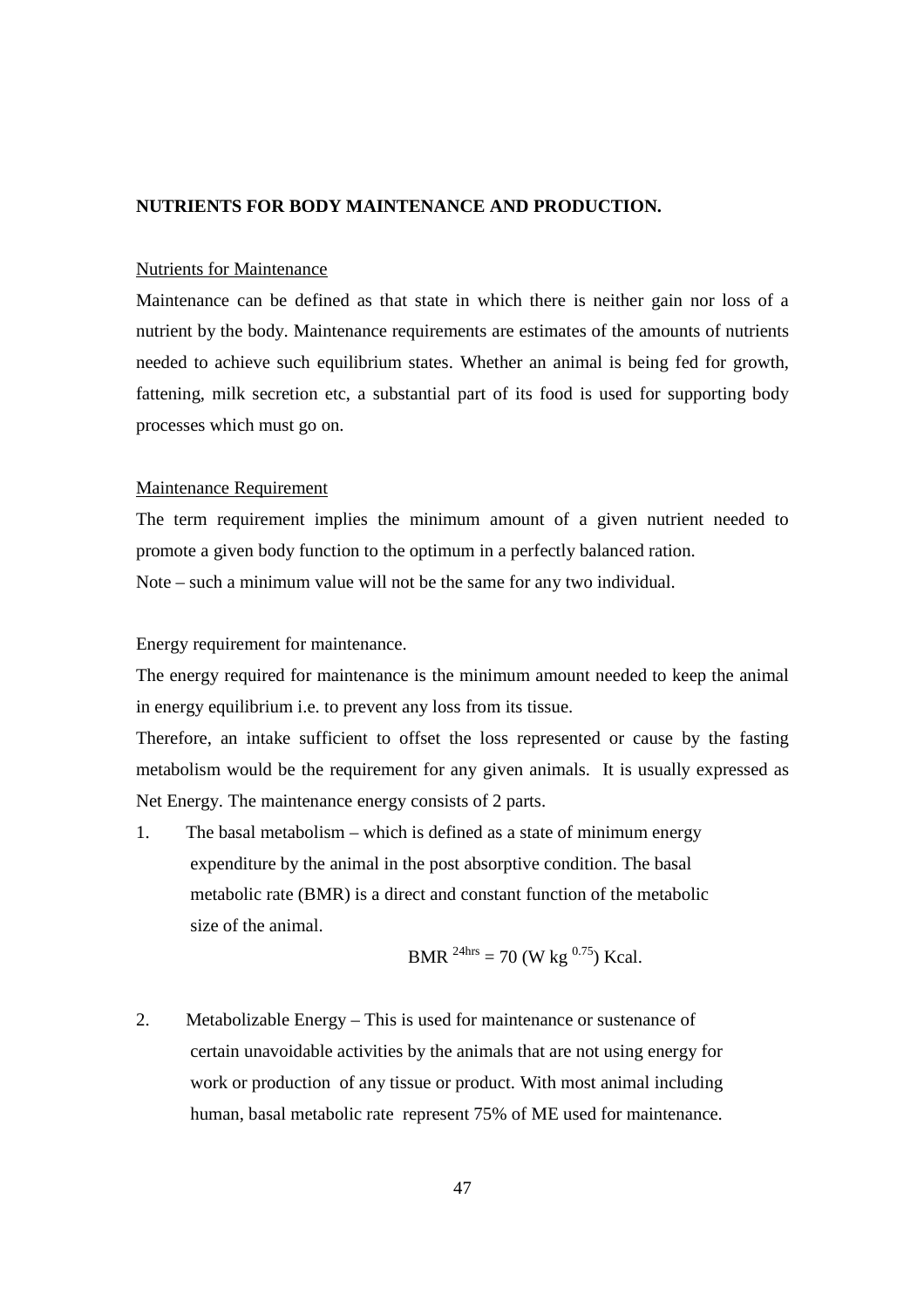Maintenance energy requirement can be computed as BM increased by 1/3 . :. BM = 1.33 (70) W kg<sup> $\frac{3}{4}$ </sup>) Kcal.

#### Protein requirement for maintenance

The absorbed protein required for maintenance needs must make good the endogenous urinary losses and the metabolic faecal losses incident to the digestion of the ration in question and also provide for **"adult growth"**- this refers to the growth and renewal of hair, nails, feathers etc, a process which continues throughout life. Generally speaking, the amount of protein required for adult growth is very small compare to the over all need.

Theoretically, the minimum required for absorbed protein might be met by supplying the amounts needed for the above mentioned functions in an otherwise adequate diet.

## Mineral and vitamins needs for maintenance

Many of the mineral elements undergo active metabolism in connection with various processes which are essential for the normal functioning of the body on maintenance. Different from the energy and protein metabolism, they are not necessarily used up and excreted in the process. For example, the Iron (Fe) released from the constant breakdown of red cells is re-utilized for haemoglobin synthesis, also chlorine (Cl) which is secreted in the gastric juice to provide for digestion can be reabsorbed from the digestive tract and reutilized.

#### PROTEIN AND ENERGY REQUIREMENTS FOR GROWTH

The total requirement for a given nutrient during growth must include the amount needed for in maintenance as well as the amount required for the new tissue formed of the various nutrient needs for growth. The requirement for energy is by far the largest and primarily governs the total food allowance. The maintenance component of the total energy requirement during growth increases regularly with body size, but the additional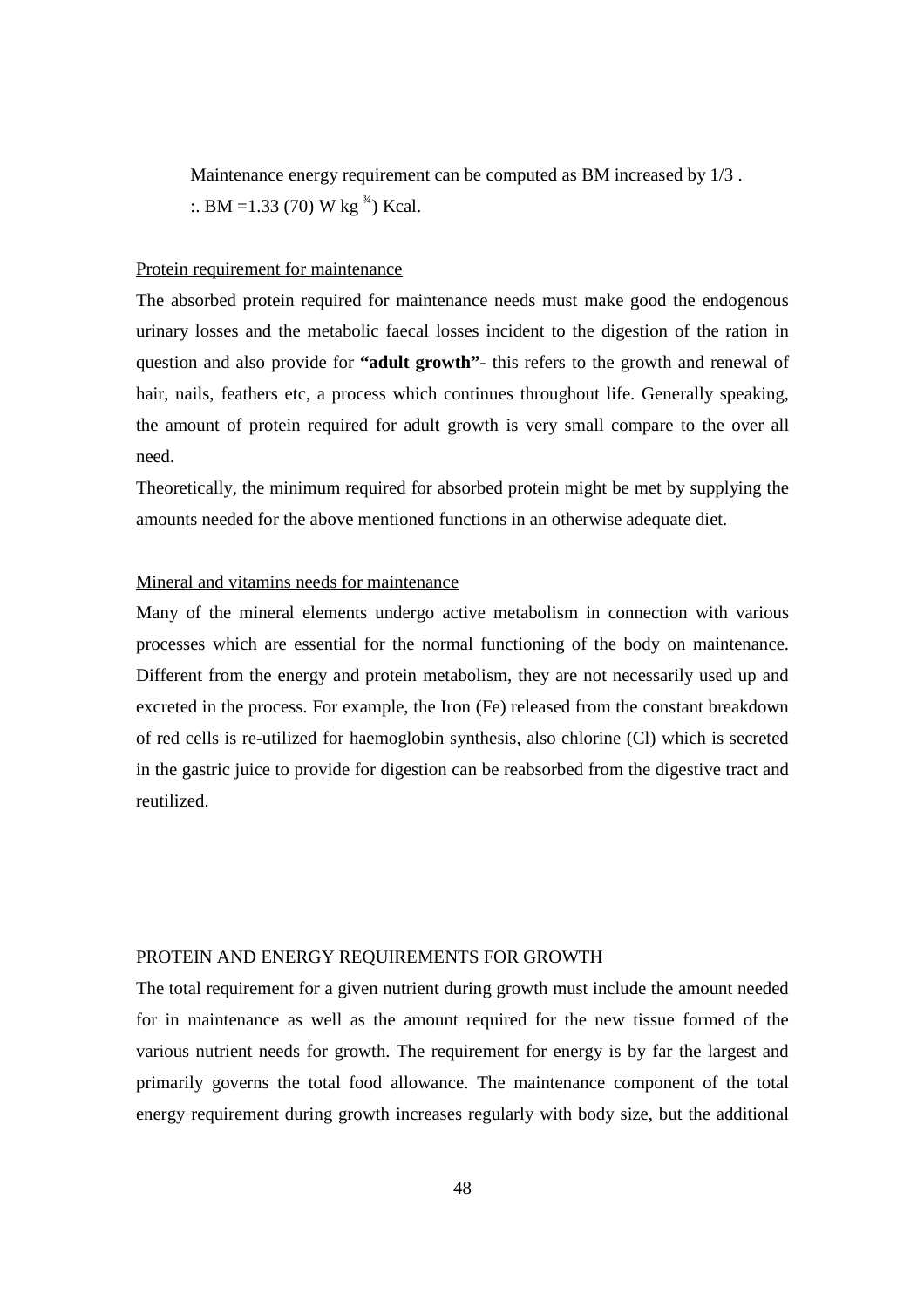demand for the growth itself varies with the rate and with the composition of the tissue formed. Per unit of body weight, the amount of energy represented by the growth tissue formed decreases with age, but the amount of energy store per unit of body increases becomes larger with age. Also, the energy requirement per unit of body gain increases in accordance with its fat contents.

Tissue growth in young animal is largely protein in nature hence protein ration of growing animals. The protein content of the ration of a growing animal will be affected by the size of the animals and by the rate at which new protein tissues are being synthesized. It has been established that the energy and protein requirement being a definite relation to each other for adult animal in a situation which could be true for growing animals. It has been established that at physiologically equivalent age the requirement for protein, Ca, S, P are similar for various specie if expressed as % of TDN. By expressing the digestible protein as % of the TDN requirement, a generalized recommendation for protein applicable to most specie of animal could be arrived at.

#### Mineral/vitamin requirement for growth

They are organic compound not synthesized by the body and needed in the smallest amount in the diet. There are no of major structural component of the body which they most commonly function as co-enzymes or regulation of metabolism. Birds for example have an absolute requirement for about 13 vitamins, this includes fat soluble vitamin A,D,E,K, water soluble vitamins such as thiamine, riboflavin, choline, vitamin B6, B12 etc. More is known about the vitamin requirement for growth than for other phases of the life cycle. This is because deficiencies are more frequent or pronounced in rapidly growing animals. According to Guilbert *et al.* (1940) vitamin A requirement for growth and freedom from night blindness is proportional to body weight rather than metabolic size. Vitamin D plays a critical role in normal bone growth and development. Most animals that have access to sunlight daily do not need a dietary supply of vitamin D, because of the activation of vitamin precursors in the skin by ultra violet light. Vitamin E is a dietary essential for young nursing lambs and calves.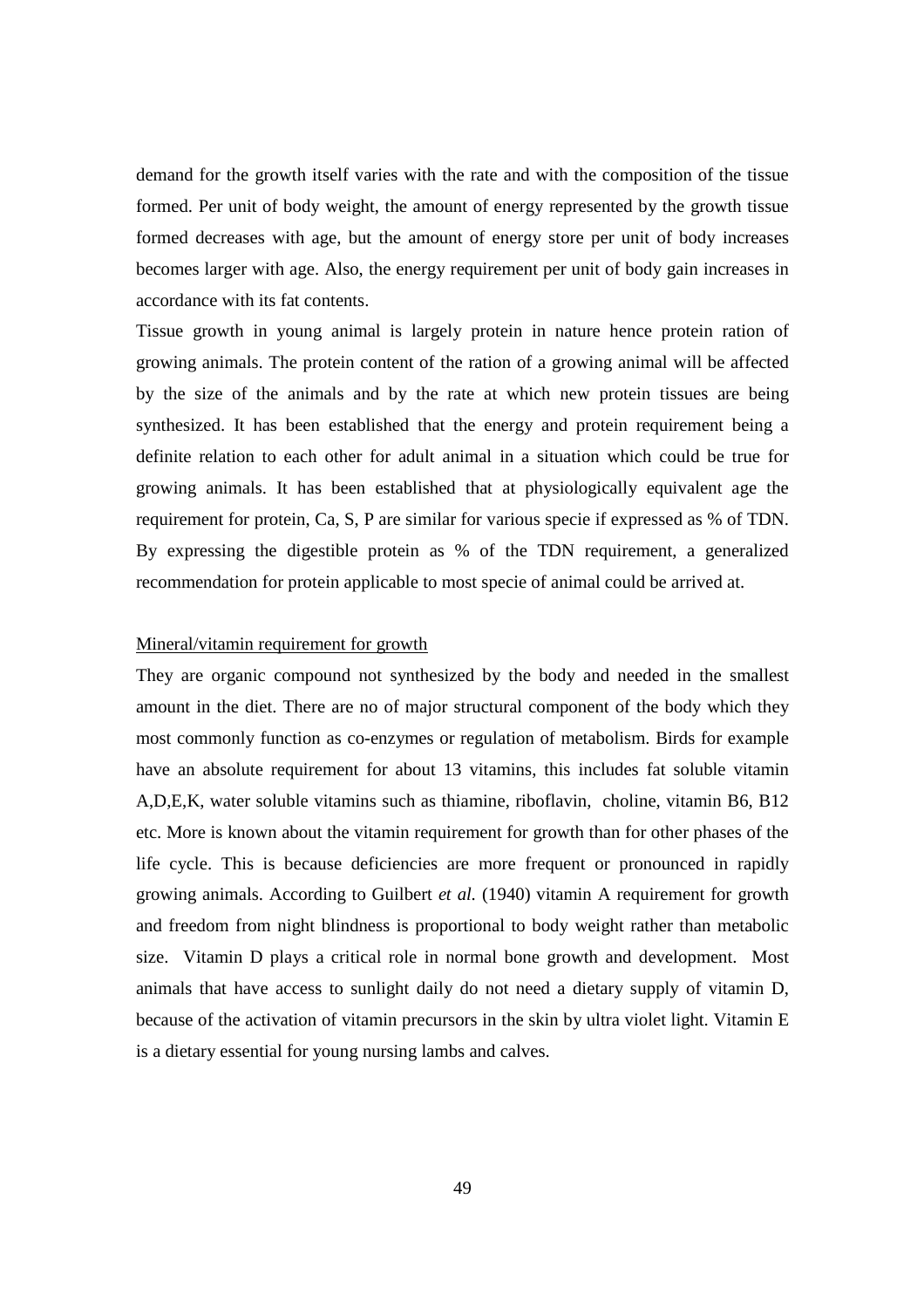#### **PROTEIN REQUIREMENT FOR LACTATION**

It is somewhere more easily computed than that of growth because lactation represent a direct loss of protein to the body which needs to be replaced and the extent of this loss can be computed in a relatively straight forward manner .

There is ample indication that animals can adjust themselves to lactation over a relatively long period with ranges of protein intake. It is believed that if enough protein is added to the maintenance requirement to replace that loss to the body in the milk produced plus about 25%, the minimum requirement for lactation would have been met.

#### Requirement for minerals (poultry production)

The mineral elements for poultry are Ca, P, Na ,K, Mg, Cl, I, Fe, Mn, Mb, Co, Zn. Ca, P, Na, K, Mg, & Cl are usually designated as major element since they must be present in relatively large amount of the diet. Ca can be up to 1% of the diet for growing chicks or over 3% or layers. Mg could be up to 0.03-0.05% of diet. Although, the remaining minerals are required in diet in trace amount, it must be emphasized that their deficiency could just be as detrimental to the animal as the deficiency of the major ones.

## Requirement for Ca,P,& Mg

The 3 elements are important in bone formation as they are important bone constituents. The Ash or bone contains-25% Ca

#### -12% P

#### -0.5% Mg.

Insufficiency of these elements or mineral could result in poor bone mineralization and general condition of rickets. The major mineral needed in the diet of a laying hen is calcium for every larger egg the hen lays it must use about 2g calcium for egg shell formation. A hen that lays 250 eggs per year for example deposits about 500grams calcium in the egg primarily as CaCo3.This amount represents about 1,300grams CaCo3 deposit in the egg annually per hen. Ca is not efficiently utilized in laying hens and probably only about 50-60% of the Ca consumed is actually absorbed and retained and deposited in the egg. To produce egg shell required, thus, hens have to consume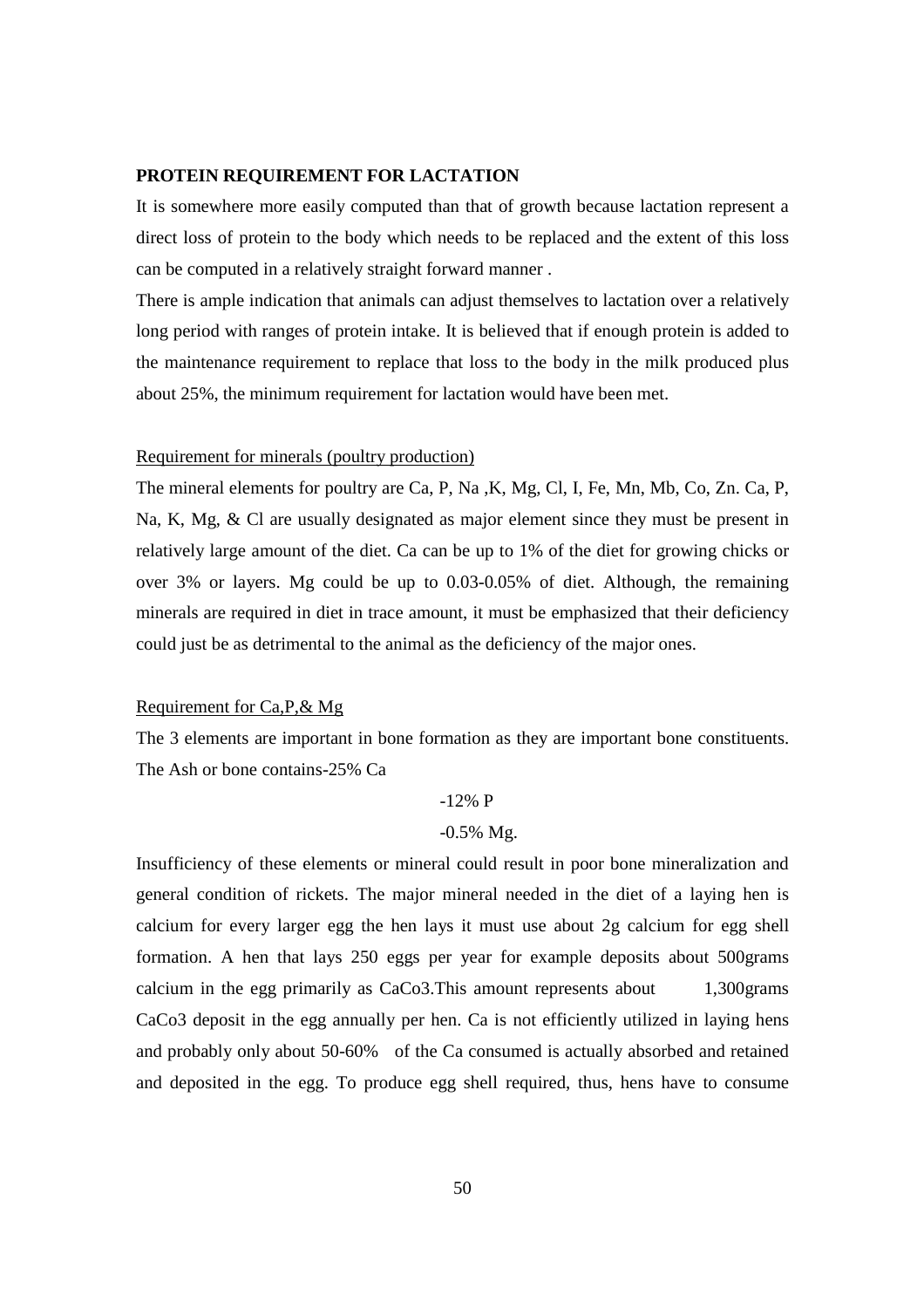2,600 grams CaCo3 during the laying year an amount considerably in excess of the body weight.

The magnitude of Ca metabolism in the laying hen is considerably greater than any other specie of farm animals. Eggs quality characteristics are largely influenced by dietary calcium level. Eggs laid at the end of the production tend to have thinning shell than those laid at the beginning of the production year

High temperature causes the deposition of thinner egg shell but the most important cause of thin egg shell is Ca deficiency.

Feed consumption is also important in determining Ca requirement when expressed as % of the diet. For old layer in hot weather 4- 4.5% Ca is recommended for good egg shell quality. In addition to their structural roles, Ca and P have other functions in the animal body. For example P is essential for energy metabolism as it is constituent of nucleic acid and plays major roles in several enzymic systems. Ca is also important in blood clotting and muscles contraction. Much of the Mg is found in the bone and it is also an important activates of a number of enzymes involved in energy metabolism

Inter-relationship between Ca and P-:

 Chicks are especially sensitive to imbalances in Ca, P ratio. In any ration it should be  $1.5:1 - 2:1$ .

1. An imbalance could result in poor utilization of either Ca or P.

2 Vitamin D must be present in adequate amount for the proper utilization of dietary Ca and P.

#### Requirement for Na, Cl, K

Na, Cl, and K are principally in-organic ion of body fluid. Na is found in the extracellular fluid while K occurs mainly in the inter-cellular fluid. These mineral are important in the maintenance of acid- base fluid balance in the body tissue.

Cl is an important component of HCL found in the proventriculus.

Deficiency of any of these, result in poor growth, dehydration or death while excess may result in excessive retention of body fluid.

## Trace minerals